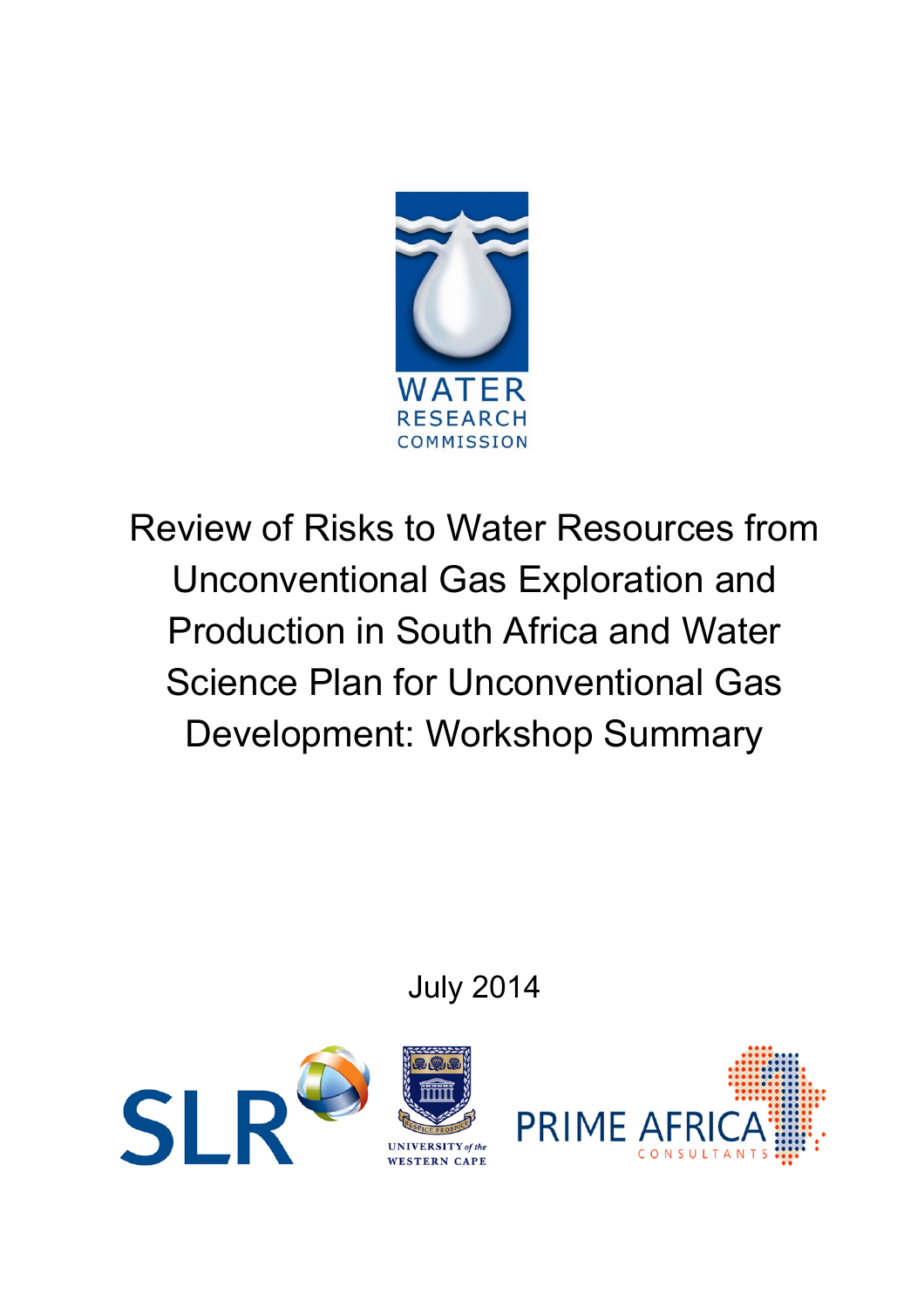#### **DOCUMENT INFORMATION**

| <b>Title</b>                  | Review of Risks to Water Resources from Unconventional Gas<br>Exploration and Production in South Africa and Water Science Plan for<br>Unconventional Gas Development: Workshop Summary |  |  |
|-------------------------------|-----------------------------------------------------------------------------------------------------------------------------------------------------------------------------------------|--|--|
| <b>Project Manager</b>        | Kevin Pietersen                                                                                                                                                                         |  |  |
| <b>Project Manager e-mail</b> | kpietersen@slrconsulting.com                                                                                                                                                            |  |  |
| <b>Authors</b>                | Kevin Pietersen and Thokozani Kanyerere                                                                                                                                                 |  |  |
| <b>Reviewer</b>               | Jude Cobbing                                                                                                                                                                            |  |  |
| <b>Client</b>                 | <b>Water Research Commission</b>                                                                                                                                                        |  |  |
| Date last printed             | 29/07/2014 13:07:00                                                                                                                                                                     |  |  |
| Date last saved               | 29/07/2014 13:03:00                                                                                                                                                                     |  |  |
| <b>Comments</b>               |                                                                                                                                                                                         |  |  |
| <b>Keywords</b>               | groundwater; unconventional gas, shale gas, coal-bed<br>methane.<br>underground coal gasification                                                                                       |  |  |
| <b>Project Number</b>         | 721.23002.0008                                                                                                                                                                          |  |  |
| <b>Report Number</b>          | Doc. no. 1                                                                                                                                                                              |  |  |
| <b>Revision Number</b>        | Revision No. 1                                                                                                                                                                          |  |  |
| <b>Status</b>                 | Final                                                                                                                                                                                   |  |  |
| <b>Issue Date</b>             | <b>July 2014</b>                                                                                                                                                                        |  |  |

This report has been prepared by an SLR Group company with all reasonable skill, care and diligence, taking into account the manpower and resources devoted to it by agreement with the client. Information reported herein is based on the interpretation of data collected, which has been accepted in good faith as being accurate and valid.

No warranties or guarantees are expressed or should be inferred by any third parties. This report may not be relied upon by other parties without written consent from SLR.

SLR disclaims any responsibility to the Client and others in respect of any matters outside the agreed scope of the work.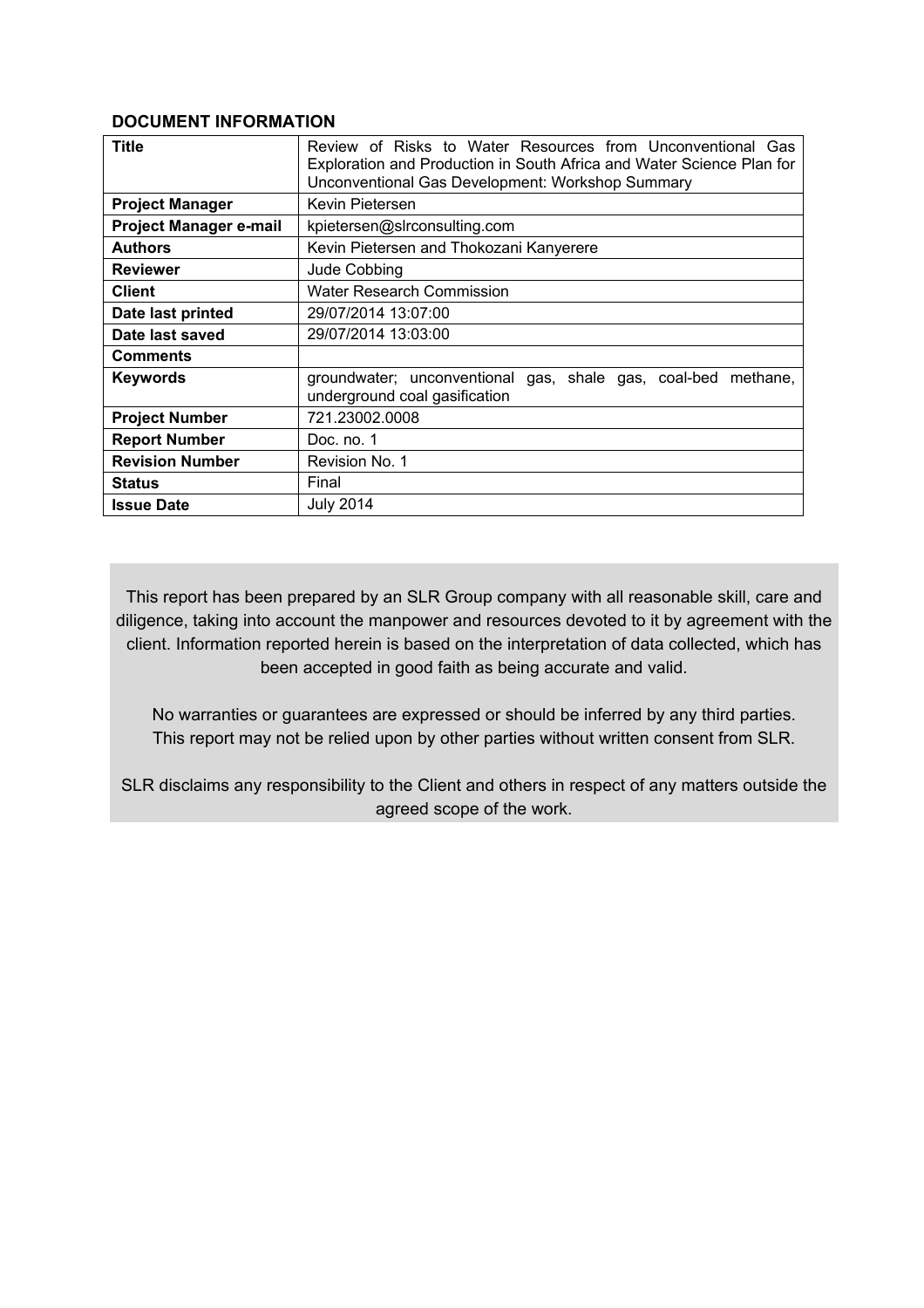| 1            |                                                                                    |  |
|--------------|------------------------------------------------------------------------------------|--|
| 1.1          |                                                                                    |  |
| 1.2          |                                                                                    |  |
| 1.3          |                                                                                    |  |
| 1.4          |                                                                                    |  |
| $\mathbf{2}$ |                                                                                    |  |
| 2.1          |                                                                                    |  |
| 2.2          |                                                                                    |  |
| 2.3          | Regulatory perspectives for hydraulic fracturing and other types of unconventional |  |
| $\mathbf{3}$ |                                                                                    |  |
| 3.1          |                                                                                    |  |
| 3.2          |                                                                                    |  |
| 3.3          | A Critical Review of the risks to water resources from unconventional shale gas    |  |
| 3.4          | Background on the WRC project unconventional gas exploration and production and    |  |
| 3.5          |                                                                                    |  |
| 3.6          | The Source and Migration of Natural Gas in Shallow Aquifers: Insights Provided by  |  |
| 3.7          | Background on the WRC project water science plan for unconventional gas            |  |
| 4            |                                                                                    |  |
| 4.1          |                                                                                    |  |
| 4.2          |                                                                                    |  |
| 4.3          |                                                                                    |  |
| 4.4          |                                                                                    |  |
| 4.5          |                                                                                    |  |
| 5            |                                                                                    |  |
|              |                                                                                    |  |

### **CONTENTS**

### **LIST OF APPENDICES**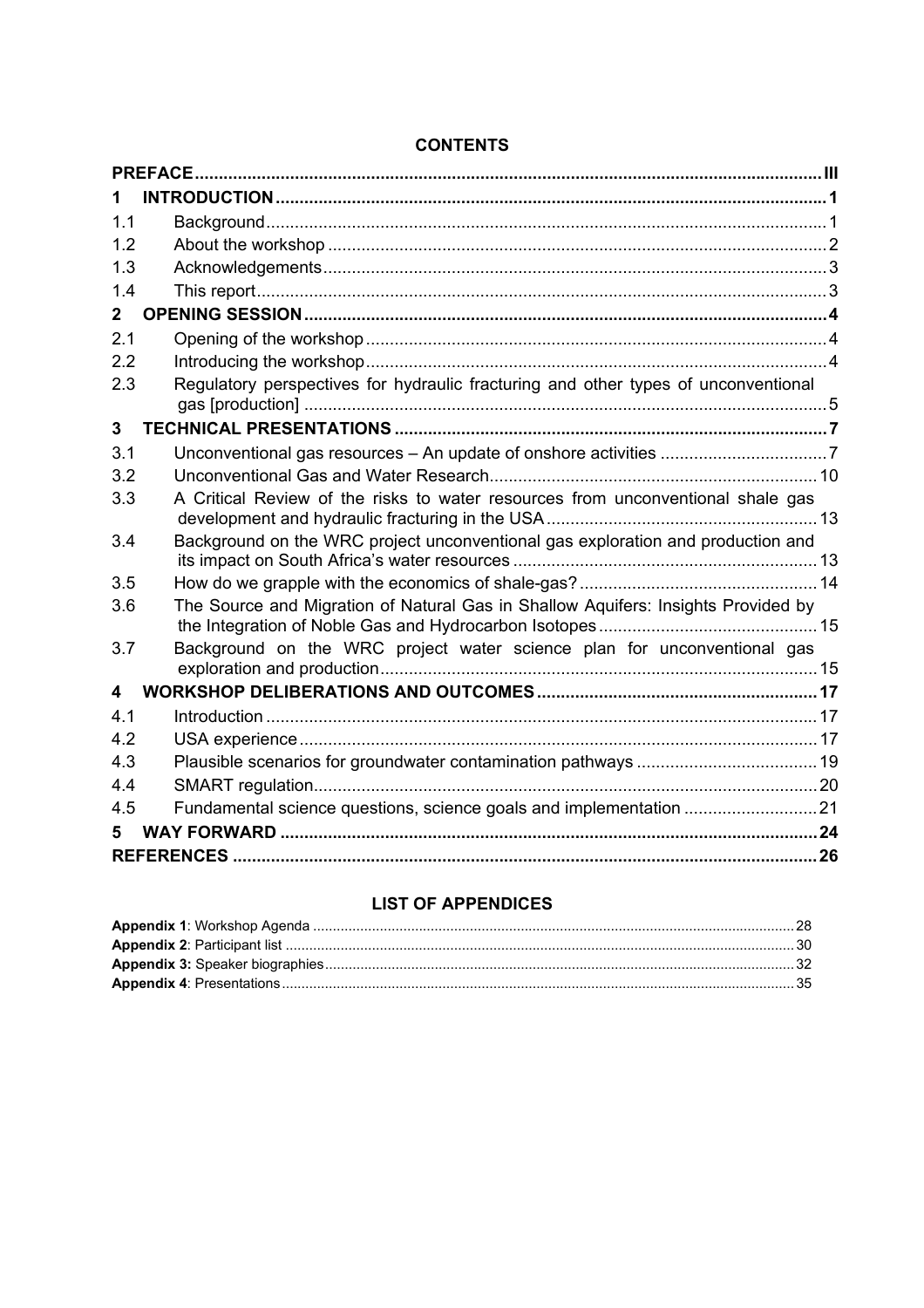## **ACRONYMS AND ABBREVIATIONS**

| <b>Acronyms</b><br>and<br><b>Abbreviations</b> | <b>Definition</b>                    |  |  |
|------------------------------------------------|--------------------------------------|--|--|
|                                                |                                      |  |  |
| <b>B</b> cf                                    | <b>Billion cubic feet</b>            |  |  |
| <b>CBM</b>                                     | Coal-bed methane                     |  |  |
| <b>GIP</b>                                     | Gas-in-place                         |  |  |
| <b>PASA</b>                                    | Petroleum Agency of South Africa     |  |  |
| <b>PRMS</b>                                    | Petroleum Resource Management System |  |  |
| <b>USA</b>                                     | United States of America             |  |  |
| <b>UWC</b>                                     | University of the Western Cape       |  |  |
| <b>T</b> cf                                    | <b>Trillion Cubic Feet</b>           |  |  |
| TJ/d                                           | Terrajoules per day                  |  |  |
| <b>WRC</b>                                     | <b>Water Research Commission</b>     |  |  |

Below is a list of acronyms and abbreviations used in this report.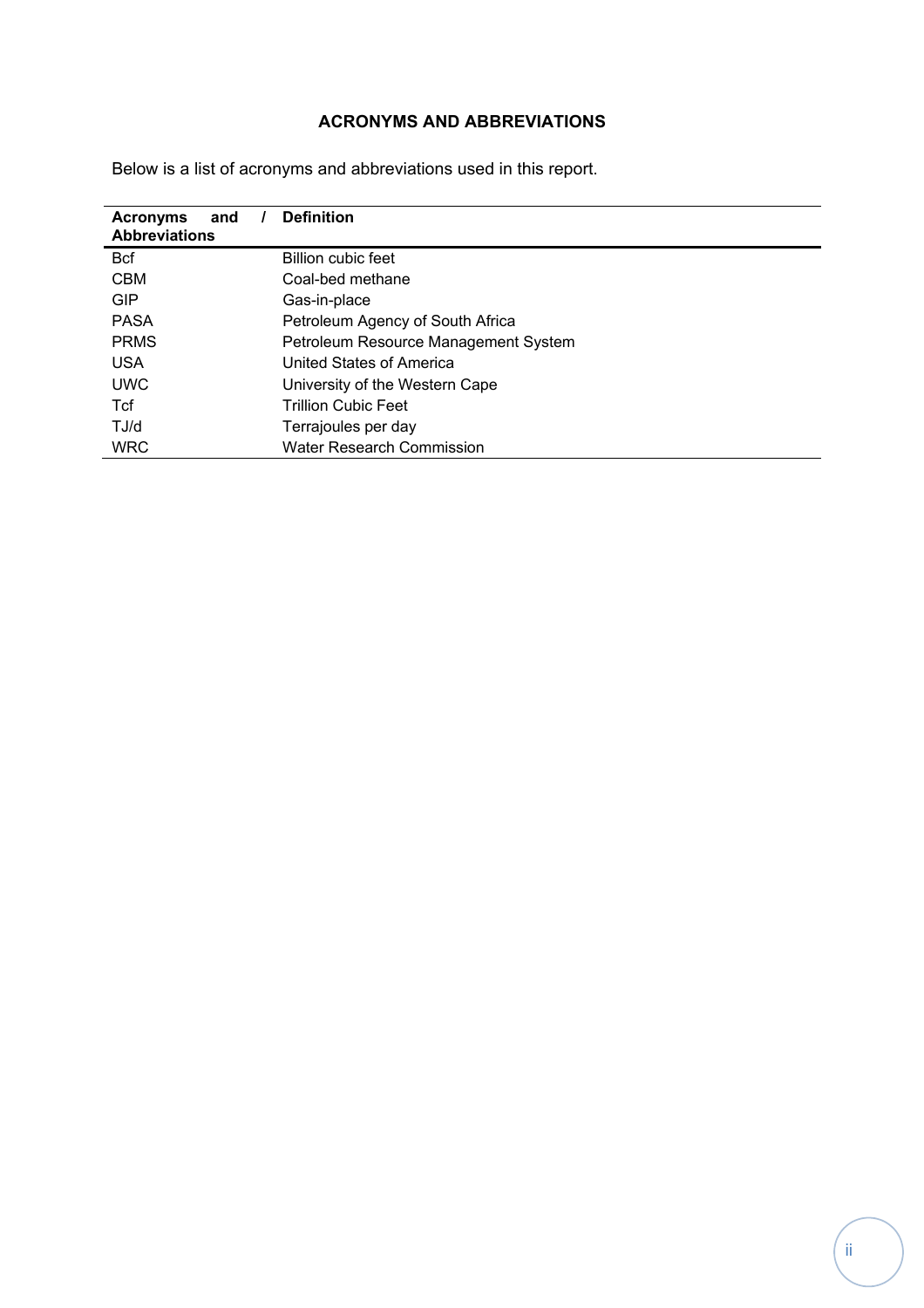# **PREFACE**

In 2014, the Water Research Commission (WRC) awarded a project to a consortium of researchers from SLR Consulting (South Africa) (Pty) Ltd (SLR), the University of the Western Cape (UWC), and Prime Africa Consultants entitled "*Unconventional Gas Exploration and Production and its Impact on South Africa's Water Resources*". A subsequent consultancy was awarded to Dr Hans Beekman and SLR to develop a "*Water Science Plan for Unconventional Gas Development*". Both of these projects require planning workshops to inform the research aims and work plan.

On 3-4 July 2014, a two-day workshop was held under the auspices of the WRC to inform the WRC projects. The purpose of the workshop was to bring together various stakeholders to share knowledge and learn from each other about risks and opportunities that are associated with unconventional gas exploration and production, and to identify measures on how to mitigate the identified challenges as the country explores unconventional gas opportunities. Participants to the workshop represented different institutions and included the Department of Water Affairs and Sanitation, agencies of government, researchers involved in unconventional gas projects, science councils and postgraduate students.

The workshop benefited from a number of guest speakers. The speakers came from the Department of Water and Sanitation, Duke University, Ohio State University, WRC, Petroleum Agency of South Africa (PASA) and the hosts SLR and the UWC. As presentations progressed, participants asked for clarifications, and shared their concerns and expectations regarding gas exploration and production in South Africa. Inputs were based participants' understanding of groundwater-related impacts in the mining and energy sectors both locally and in the USA.

South Africa needs to be in a position to develop its unconventional gas resources in a manner that is responsible and sustainable – through research support and effective regulation. However, the capability and capacity of South African organisations (public and private) to explore and develop unconventional gas resources is in its early stages.

Unconventional gas exploration, production and commercialisation offer the country an opportunity to create a new, broad-based model in resource development that contributes to economic security but also bolsters environmental and social security (as opposed to experiences in the mining sector). This will require a multi-stakeholder approach to identify, grow and leverage capabilities to address the multi-faceted challenges of unconventional gas exploration, production and commercialisation.

Key points or highlights during the workshop included:

1. **Lack of evidence-based scientific facts to inform the practice and the enforceable regulations**: The Karoo region remains unknown in many ways, especially the deep aquifers and associated geology. There is a need for extensive research prior to the production of gas.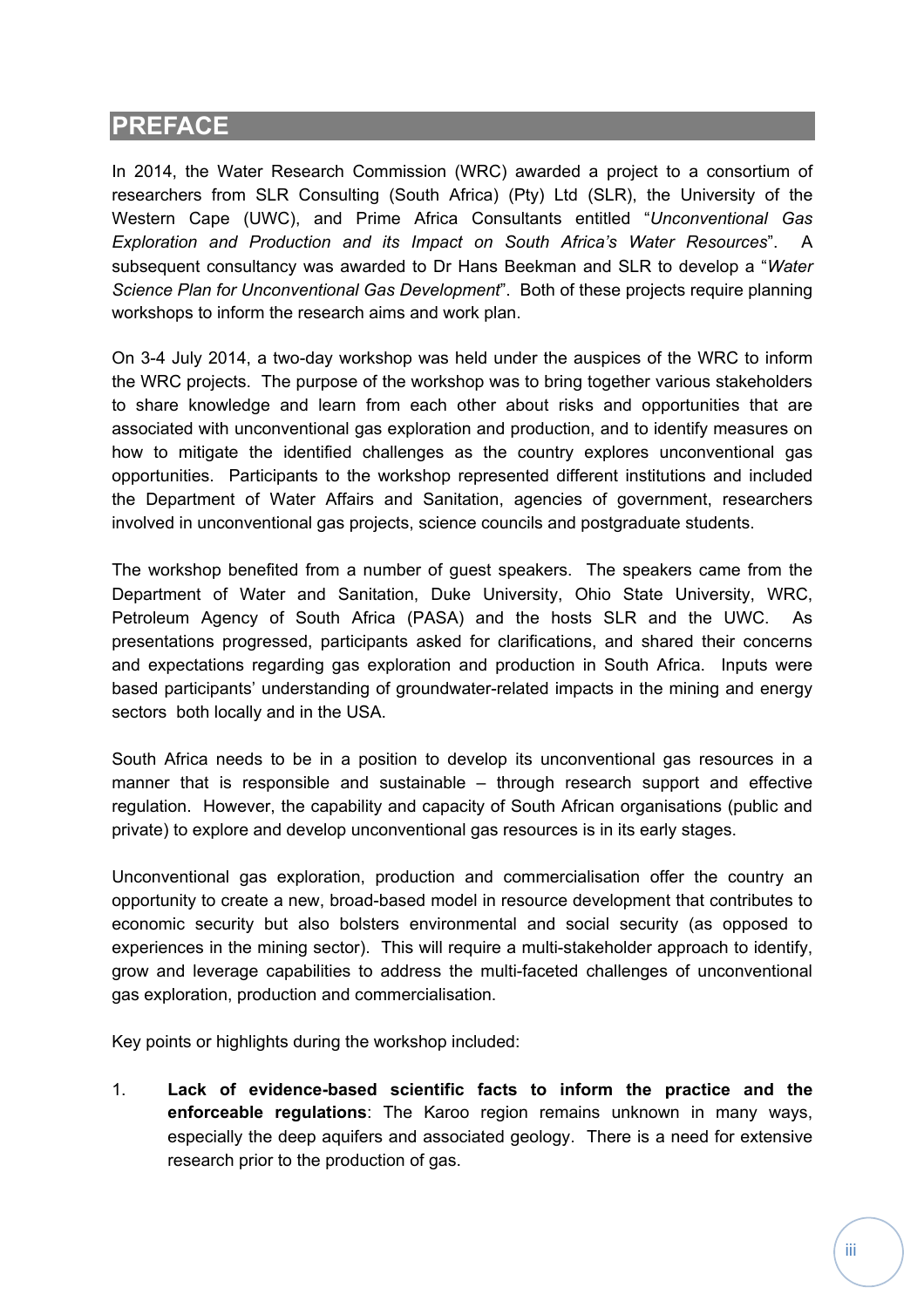- 2. **Lack of quantifiable cost-benefit assessments results**: The costs and benefits of exploring and possible production of the unconventional gas has remained speculative or at its best remained qualitative. The debates assume the existence of quantities and qualities of gas that will meet the demand of the markets and that will benefits various players. The debates assume that no technologies will exist to prevent or remediate the negative effects from the processes of exploration and production of gases. Uncertainty is amplified by the absence of solid scientific evidence about Karoo gas resources.
- 3. **Lack of established institutional arrangements to oversee exploration and production activities in the Karoo**. Although recently the SA government has declared hydraulic fracturing and other activities controlled activities, such proclamations may fall short. It was noted that such institutions are vital in reforming, enforcing and monitoring the activities relating to exploration and production of gases.
- 4. **Lack of basic and applied scientific knowledge regarding the processes relating to exploration and production**. It was noted that basic knowledge of chemicals used in the hydraulic fracturing process is lacking, including their interaction with the natural environment. In addition, stakeholders have limited scientific knowledge regarding impacts on the environment from natural chemicals and chemicals that are introduced during hydraulic fracturing.
- 5. **The need for workshops**: Based on the above issues, the workshop discussed the importance of holding frequent meetings, workshops or conferences to reinforce the collaborative sustained communication among various stakeholders as one way of sharing knowledge, data and concerns from scientific disciplines.

Key contextual consideration:

- 6. **Regulations**: Policies need to be reformed in the context of such initiatives but such regulations need to be turned into regulations. However, in the absence of evidencebased information about the hydraulic fracturing process in general, reforming the regulation remains a difficult exercise, although precautionary principles can be invoked. Nevertheless, the context and complexities involved in policy making and enacting policies need to be recognised by all participants in hydraulic fracturing debates.
- 7. **Institutional arrangements**: Although the need for setting up an organisation to oversee exploration and production of unconventional gas is recommended, duplication of institutional arrangements needs scrutiny to avoid overlap of roles and responsibilities. In addition, wide and deep sustained engagements with various bodies are needed for the buy-in philosophy of such an organisation.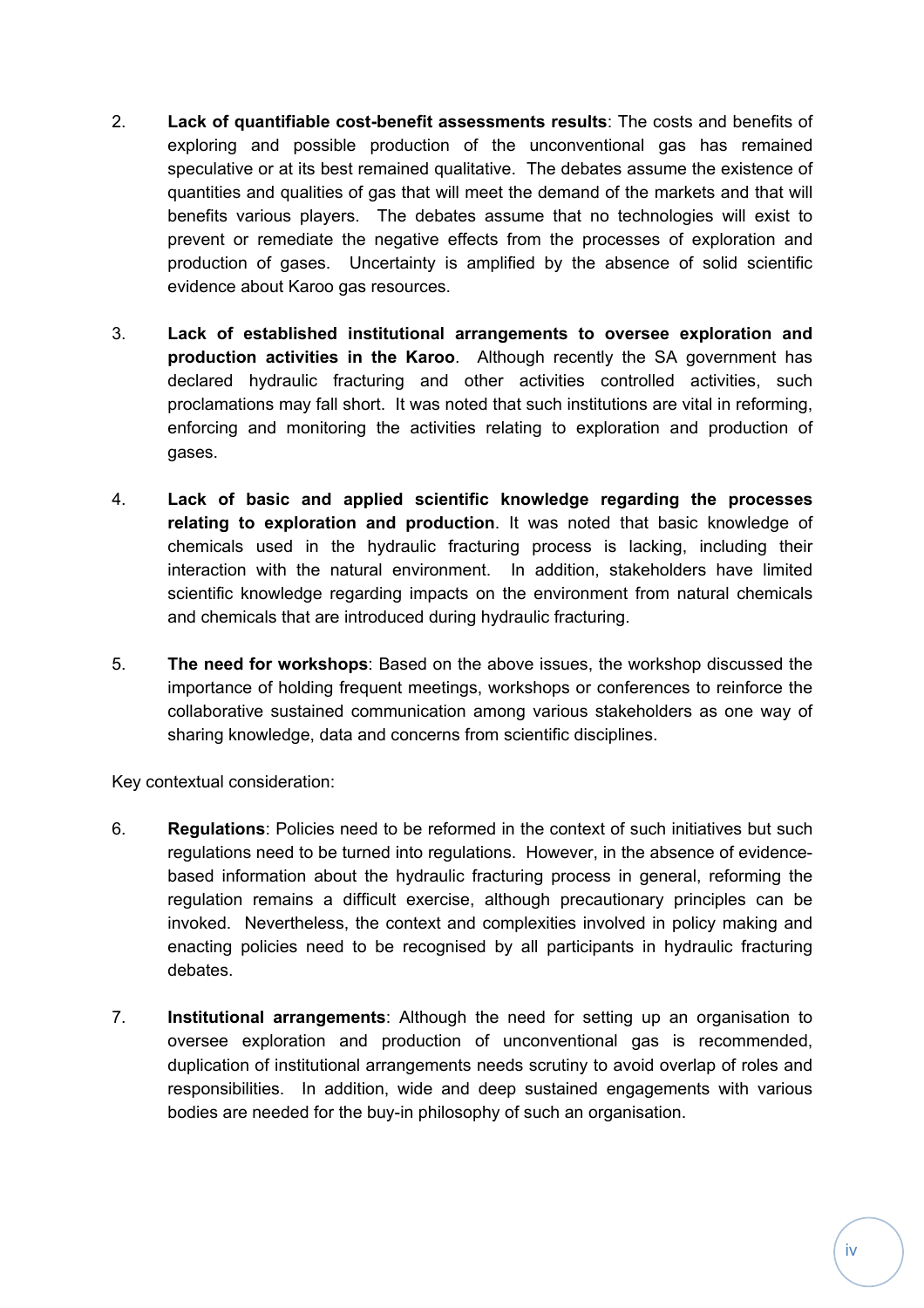- 8. **Informative research and information or results sharing**: The current situation is that various organisations have data or information about some aspects or some of the issues that relate to hydraulic fracturing. Sharing such information remains limited for various reasons. With such a context, the workshop suggested the need to share information and the need to have an agent to house the information. The modalities for such an initiative remain elusive.
- 9. **Robust basic research deep hydrogeology still developing in South Africa:** The current situation in South Africa is that knowledge about the groundwater resource is based on known aspects of the top 300m of the earth's crust. Deeper hydrogeological systems below 300m remain unstudied. Given such a context, it is difficult to discuss the situation and its consequences for deep aquifers during and after hydraulic fracturing. When chemical and physical characteristics of the deeper aquifers are known, predictions will provide more reliable estimates than at present. Research activities on such aquifers is needed in the context of hydraulic fracturing in South Africa.
- 10. **Water use and wastewater treatment**: South Africa is a water stressed country, particularly the Karoo region where hydraulic fracturing is proposed. A major concern is that the sources of water for hydraulic fracturing are not secured. In addition, the technologies to treat wastewater and other effluents from the proposed unconventional gas development must be adapted.

The following conclusions were drawn from the workshop:

### **Monitoring and baseline measurements**

To test whether hydraulic fracturing could cause aquifer contamination requires baseline measurements of levels of  $CH<sub>4</sub>$  in aquifers before and after hydraulic fracturing. The baseline and monitoring network needs to be set-up as a matter of urgency.

### **Regulation**

Existing South African legislation has comprehensive provisions for environmental protection. For example, the National Water Act specifies that water be left as an "environmental reserve" necessary for ecosystem functioning. However, there is a need to anticipate the kind of regulatory issues that might be encountered as part of unconventional gas exploration and exploitation. These would not necessarily be limited to environmental issues, but would include transport regulations, tax law and policy, employment issues, and other backward and forward linkages associated with resource extraction. These issues, considered together, bear on the extent to which the benefits of unconventional gas extraction are broadened and maximised and the negative effects such as pollution are reduced. A coordinated regulatory approach would naturally require collaboration across government organisations, as well as the close involvement of other stakeholders including the energy companies, communities, unions and farmers.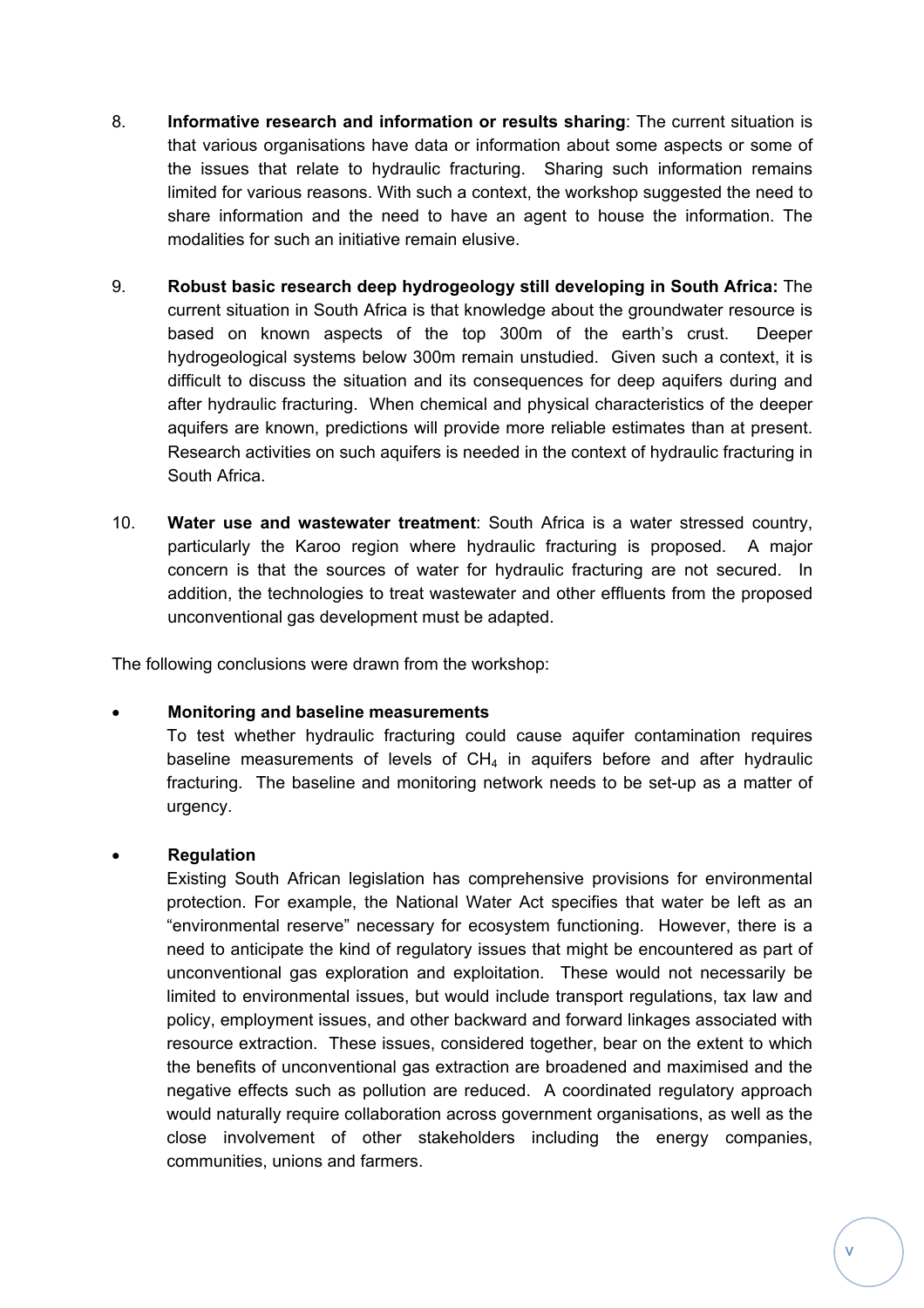#### **Research/knowledge production**

Water and environmental researchers in South Africa are already working on various initiatives to understand and address the issues surrounding unconventional gas extraction. At present these are funded mainly by the WRC. There is a need to broaden the research funding base and increase research funding generally. Several South African universities are well positioned to address unconventional gas, having existing skills and equipment. Some universities (for example the universities of the Western Cape and Free State, as well as Nelson Mandela Metropolitan University) are deliberately gearing up capacity to participate in future research around the issue. Ideally research would begin to focus on the concerns of a high-level crossdisciplinary task team established within government, in a process of two-way dialogue. Research by South African universities and science councils, focused and directed, has the potential to be greater than the sum of its parts. South Africa should also take full advantage of existing knowledge, research and practical experience, gained at considerable expense elsewhere. This process has already begun – e.g. the involvement of scientists from the USA in South African projects.

#### **Education and training**

There is a need both to train more scientists and environmental practitioners in South Africa, and also to address the issue of positions and career paths. At present the state of South African potential capacity to address unconventional gas exploration and associated issues is probably underappreciated by the public in general – we have a capable environmental sector and robust environmental legislation, and these need better communication.

#### **Information brokerage**

The commercial nature of hydrocarbon exploration world-wide has contributed to a paucity of data in the public sphere on many aspects of the process. It is vital and essential that data on all aspects of unconventional gas exploration is put into the public domain, unless it is genuinely commercially sensitive. The risks of reinventing the wheel and dealing with the effects of misinformation and speculation are also raised when data and information are withheld.

### **Networking and Service rendering**

Unconventional gas exploration and exploitation, particularly if it is to be broad-based and a catalyst for long-term development, will be a highly cross-disciplinary process. There is a need to establish forums and mechanisms for various stakeholders to network and engage jointly on issues. Without this, there is potential for capture of the process by narrow interests and consequent risk that the full potential of the resource will not be realised. A good example will be the potential use of unconventional gas as a "transition fuel" from coal to mainly renewables – for this to happen, energy experts, funding and policy needs to be coordinated and combined as early and as efficiently as possible. Extraction of the resource, off-shoring of profits and externalisation of environmental disbenefits are real risks if coordinated policy is not adopted.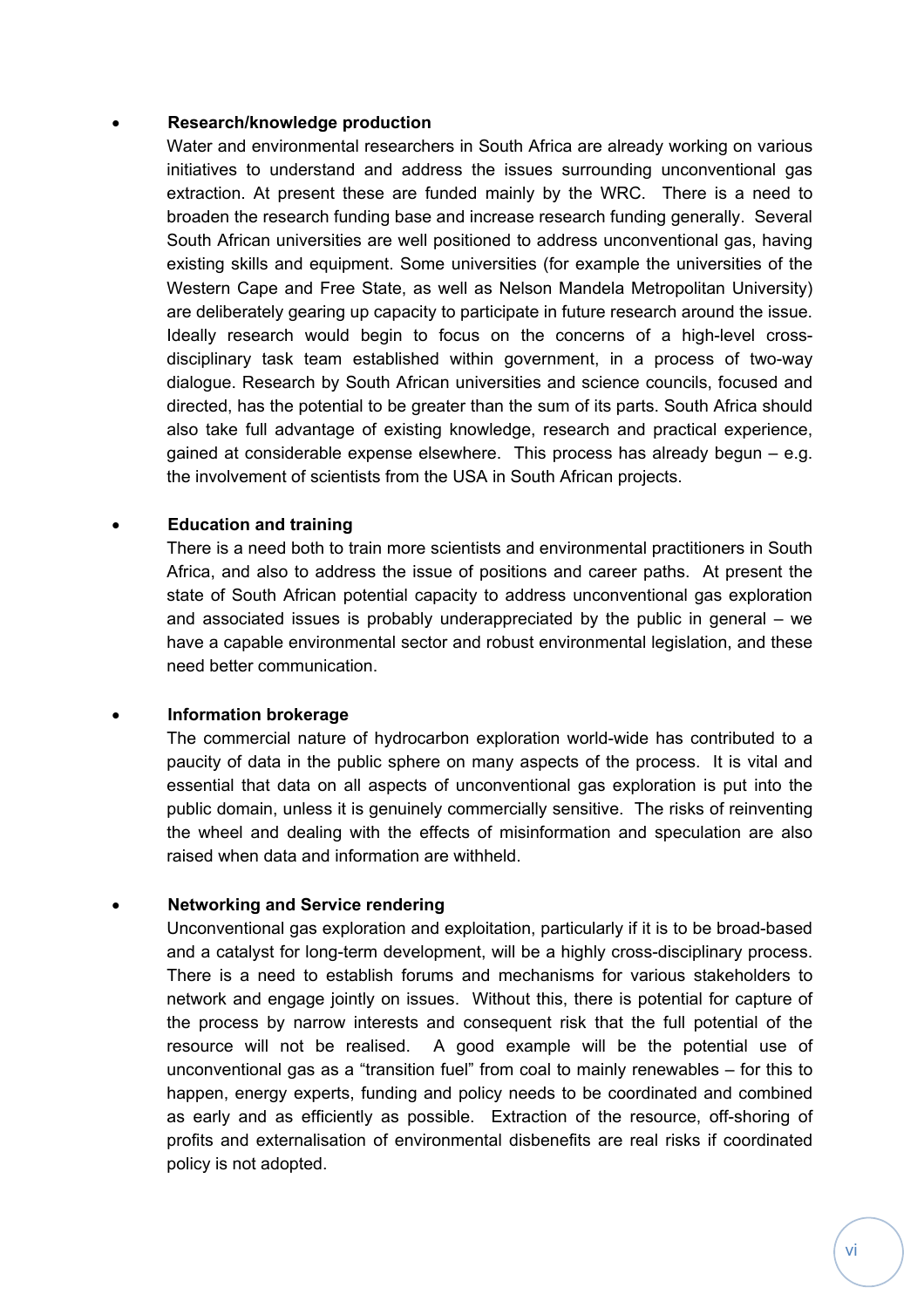The project team is grateful to the participants at the workshop for their constructive participation and useful insights. We are thankful for the extraordinary contributions of the presenters during the course of the workshop that included Adv. Anil Singh, Department of Water and Sanitation; Sean Johnson, PASA; Zainab Mowzer, PASA; Xavier Schalkwyk, PASA; Prof Avner Vengosh, Duke University; Dr Shafick Adams, WRC; Saliem Fakir, WWF; and Prof Thomas Darrah, Ohio State University.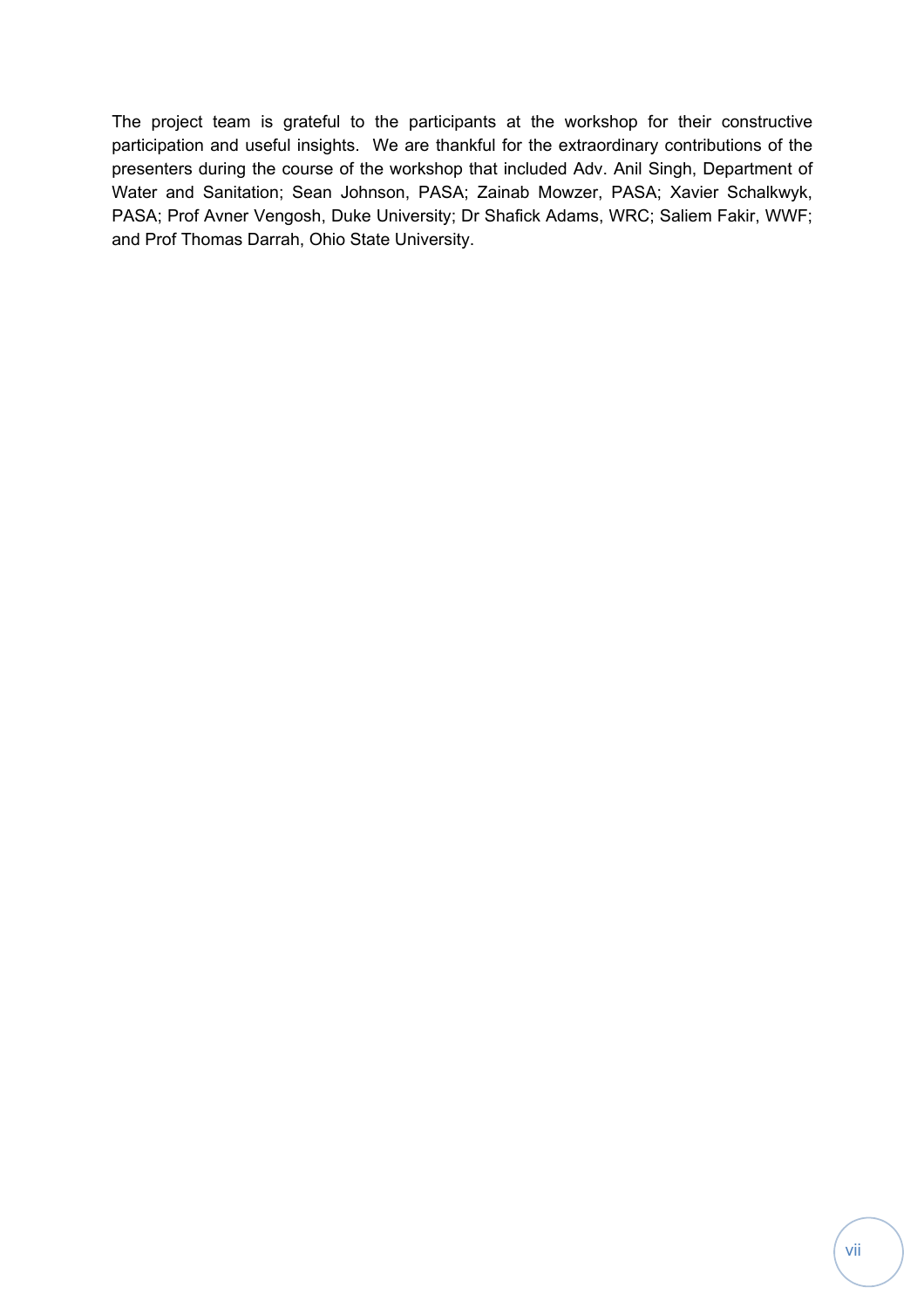# **INTRODUCTION**

## **1.1 Background**

South Africa has potential to exploit natural gas<sup>1</sup> from unconventional gas resources associated with the Karoo Supergroup found in the Main Karoo basin and subsidiary subbasins. The growing interest in unconventional gas worldwide has been spurred by recent experiences in the United States of America (USA) where production of shale gas increased ten-fold between 2006 and 2010 [1]. Typically, unconventional gas occurs in lowpermeability reservoirs that consist of sandstone (tight sands), shales (fine-grained sedimentary rock rich in organic material), carbonates, and coal deposits [2]. Unconventional gas also occurs dissolved in groundwater, and in geopressured aquifers, saline brines, and gas hydrates [2].

**Terminology: Conventional vs Unconventional resources** [3]**.** 

**Conventional resources** exist in discrete petroleum accumulations related to a localised geological structural feature and/or stratigraphic condition (typically with each accumulation bounded by a down-dip contact with an aquifer) that is significantly affected by hydrodynamic influences such as the buoyancy of petroleum in water.

**Unconventional resources** exist in hydrocarbon accumulations that are pervasive throughout a large area and that are generally not significantly affected by hydrodynamic influences (also called "continuous-type deposits"). Such accumulations [may] require specialised extraction technology [such as hydraulic fracturing].

Two types of unconventional gas resources are the current focus in South Africa discussed in this workshop summary. These are coal-bed methane (CBM) and shale gas. Although not defined as an unconventional resource, added to the discussion of this workshop summary is underground coal gasification (UCG). In the case of CBM and shale gas, natural thermogenic and/or biogenic processes have generated the resource – the gas occurs naturally in the fractures of the coal or shale. In the UCG process, the gas (termed synthesis gas or syngas) is synthetically generated with a thermo-chemical process by converting the solid coal to gas [4].

The interest in the exploration and production of unconventional gas is motivated by South Africa's energy crisis. The electricity supply system in South Africa has been constrained due to capacity shortage since 2008. There has been no increase in new baseload capacity since 1996 [5]. The capacity shortage in the short-term has been addressed by a change in system management practices and returning to service mothballed power stations but for the medium- to long-term, a supply increase and growth demand decrease is required. The

<sup>&</sup>lt;sup>1</sup> Natural gas is a mixture of combustible and non-combustible gases (GEA, 2012). The main combustible component is methane  $(CH_4)$ ; other energy-relevant components can include butane, ethane, and propane in various proportions. Typical non-combustible components of natural gas include nitrogen (N), carbon dioxide  $(CO_2)$ , and hydrogen sulphide  $(H_2S)$ .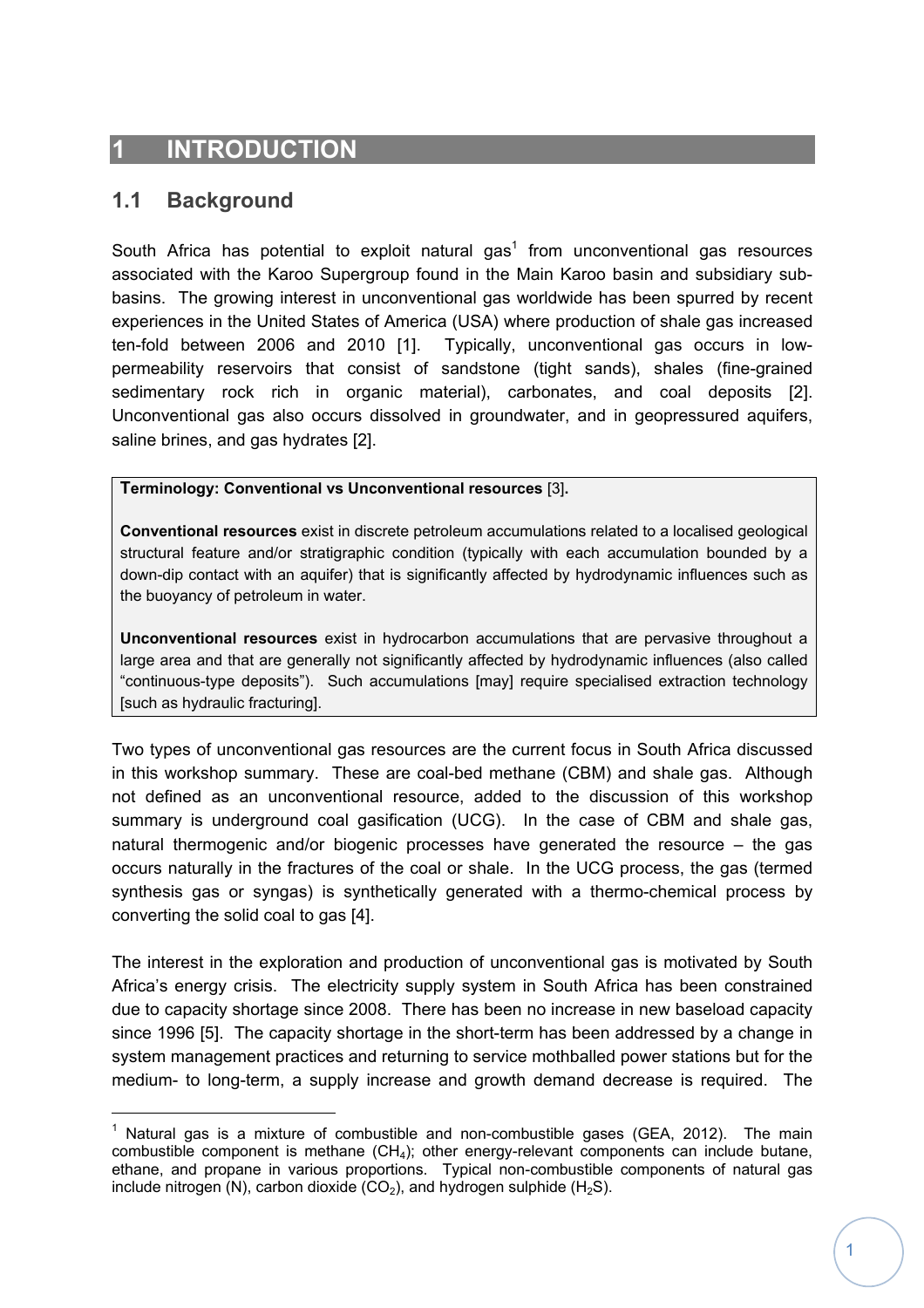draft 2012 Energy Planning Report [6] sets the reserve margin at 19% for electricity generation capacity in South Africa. Insufficient reserve margins during unexpected shutdowns or during maintenance periods result in rolling blackouts<sup>2</sup> as experienced in 2008 when the reserve margin was about 10%.

The production of unconventional gas gives South Africa an opportunity to lower its import dependence and strengthen its energy security. [Natural] gas, being cleaner burning, offers a bridging-fuel towards these renewable energy sources, and a time-window of opportunity to wean society off coal [7]. In pursuing such an opportunity, one is mindful that natural gas is neither sustainable nor a green energy system.

# **1.2 About the workshop**

Water management has emerged as a critical issue in the development of unconventional gas reservoirs. This is partly because there is limited understanding of the impact of unconventional gas exploration and production on South Africa's water resources. The WRC in 2012 published a report (KV294/11) to summarise the current knowledge on hydraulic fracturing in the public domain as well as give a review of South Africa's regional geology and geohydrology [8]. The report was limited to discuss the issue of hydraulic fracturing of shale gas resources.

In 2014, the WRC awarded a project to a consortium of researchers from SLR Consulting (South Africa) (Pty) Ltd (SLR), the UWC, and Prime Africa Consultants entitled "*Unconventional Gas Exploration and Production and its Impact on South Africa's Water Resources*". A subsequent consultancy was awarded to Dr Hans Beekman and SLR to develop a "*Water Science Plan for Unconventional Gas Development*". Both of these projects require planning workshops to inform the research aims and work plan.

On 3-4 July 2014, a two-day workshop was held under the auspices of the WRC to inform the WRC projects. The agenda for the workshop is given in **Appendix 1**. The purpose of the workshop was to bring together various stakeholders to share knowledge and learn from each other about risks and opportunities that are associated with unconventional gas exploration and production and to identify measures on how mitigate the identified challenges as the country explores unconventional gas opportunities. Participants to the workshop represented different institutions and included the Department of Water Affairs and Sanitation, agencies of government, researchers involved in unconventional gas projects, science councils and postgraduate students. The participants list is given in **Appendix 2**.

The workshop benefited from a number of guest speakers. The speakers came from the Department of Water and Sanitation, Duke University, Ohio State University, WRC, PASA and the hosts SLR and the UWC. As presentations progressed, participants asked for

<sup>&</sup>lt;sup>2</sup> The generation capacity reserve margin was 25% in 2002. In 2006, the reserve margin was 16% and in 2008 it was only 8% to 10% of peak demand. During the period 1 November 2007 to 31 January 2008, load shedding occurred due mainly to generating capacity and energy constraints experienced by Eskom. Analysis revealed that a large amount of generating capacity was not available due to a high level of unplanned outages of the generating plants [13].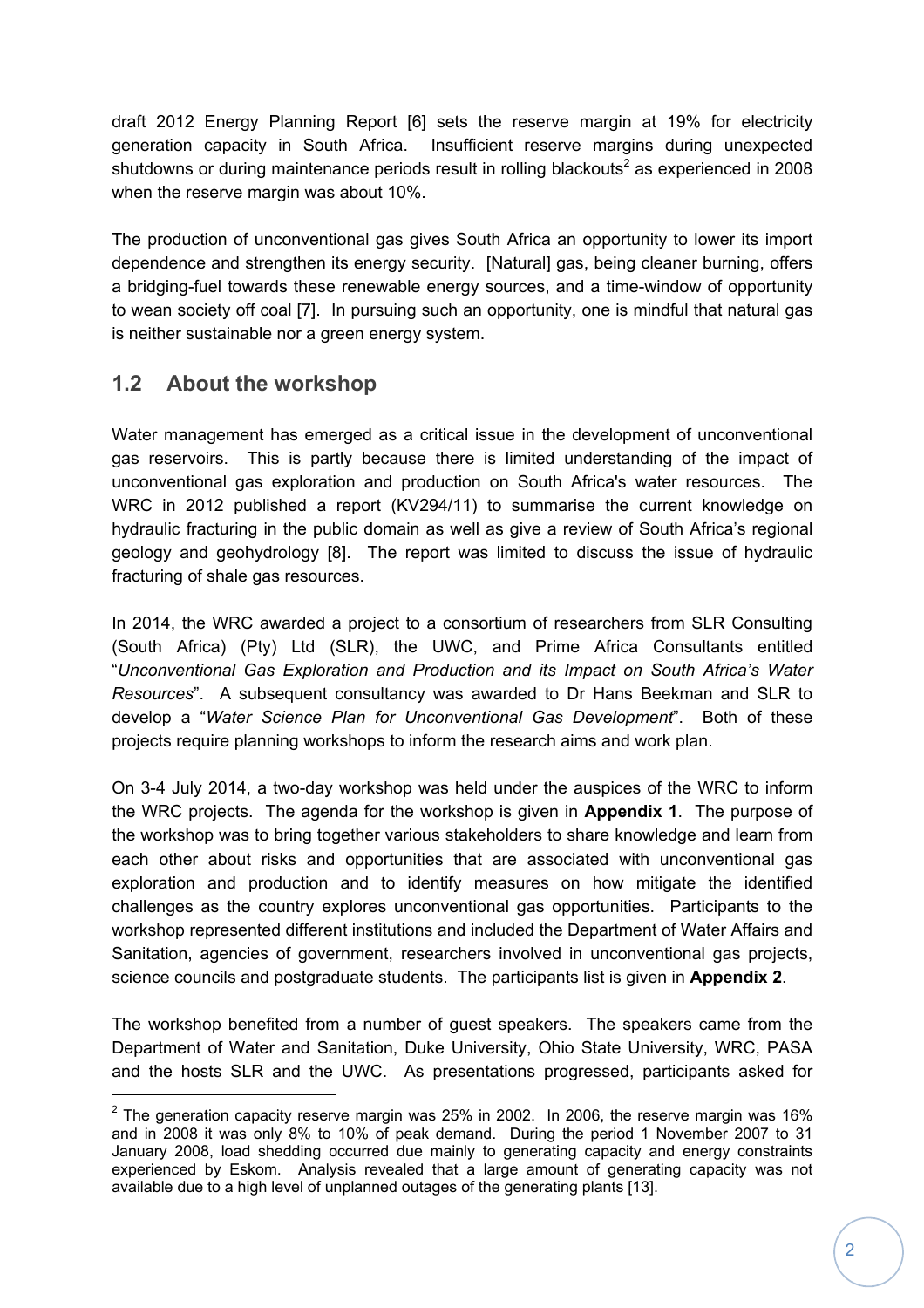clarifications, shared their concerns and expectations regarding gas exploration and production in South Africa based on their understanding in of groundwater-related impacts in the mining and energy sectors drawing their discussions from observations and experiences from the USA.

# **1.3 Acknowledgements**

The project team is grateful to the participants at the workshop for their constructive participation and useful insights. We are thankful for the extraordinary contributions of the presenters during the course of the workshop that included Adv. Anil Singh, Department of Water and Sanitation; Sean Johnson, PASA; Zainab Mowzer, PASA; Xavier Schalkwyk, PASA; Prof Avner Vengosh, Duke University; Dr Shafick Adams, WRC; Saliem Fakir, WWF; and Prof Thomas Darrah, Ohio State University.

The following MSc candidates acted as rapporteurs: Imelda Haines; Ally Lebese; Tebogo Madlala; and Siphumelelo Mbali.

Ms Mandy Naidoo is thanked for their logistical arrangements during the course of the workshop. The Institute for Water Studies at the UWC hosted the workshop. The workshop was conducted under the auspices of the WRC.

## **1.4 This report**

This report presents a summary of the proceedings of the workshop presentations and deliberations.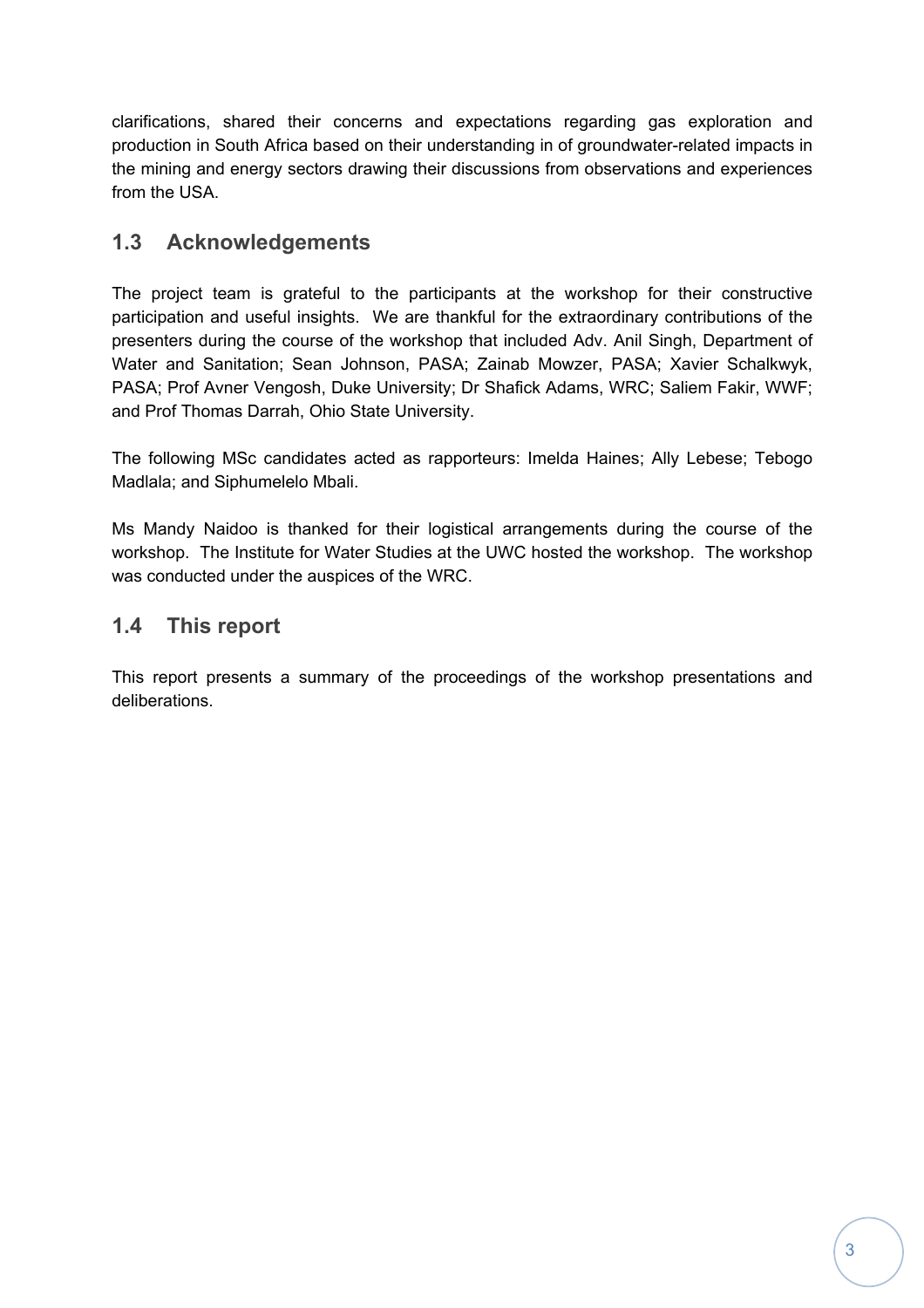# **2 OPENING SESSION**

## **2.1 Opening of the workshop**

*Professor Michael Davies-Coleman Dean of Natural Sciences, UWC*

The participants to the workshop were welcomed on behalf of the UWC by Prof Micheal Davies-Coleman, Dean of Science. He welcomed all the esteemed guests in attendance and noted the importance of the workshop in dealing with the issue of shale gas development. He said that water resources in the Karoo are scarce and there are concerns with the potential environmental and socio-economic impacts of hydraulic fracturing. Some have dubbed hydraulic fracturing a dirty business and consider the exploitation of shale gas a potential national disaster. Davies-Coleman noted that the hydraulic fracturing process is a new to South Africa and not all the facts known, including the potential groundwater impacts, best hydraulic fracturing practices to follow and the sub-surface geology of the Karoo.

Davies-Coleman noted that various professionals and experts gathered at the workshop, each representing specific disciplines and holding information, which could inform the hydraulic fracturing process. The meeting provides a platform for information exchange. He welcomed Professors Vengosh and Darrah from the USA to South Africa and the UWC in particular. Lessons can be learnt from the years of hydraulic fracturing in the USA. He concluded his welcome by wishing all in attendance a productive workshop.

## **2.2 Introducing the workshop**

*Dr Kevin Pietersen Director, SLR (South Africa) (Pty) Ltd and Dr Thokozani Kanyerere Senior Lecturer, Department of Earth Sciences, UWC* 

Dr Kevin Pietersen introduced the workshop programme, procedures and products. He thanked the guest speakers and those responsible for arranging the workshop. Pietersen acknowledged the hosts of the workshop, the Institute of Water Studies at UWC. He introduced the research consortium: SLR, UWC and Prime Africa Consultants. The response to the workshop was overwhelming and he thanked the Department of Water and Sanitation for their support. He asked for a round of introductions.

Pietersen said that the workshop purpose was to learn and share information about the water-related impacts of unconventional gas production, inform the WRC study in terms of meeting research aims and work plan, align with national priorities, avoid duplication and inform regulatory practice. He said that it seems everyone is a shale gas expert in South Africa - which is not the case  $-$  in fact, we need to go through a process of learning.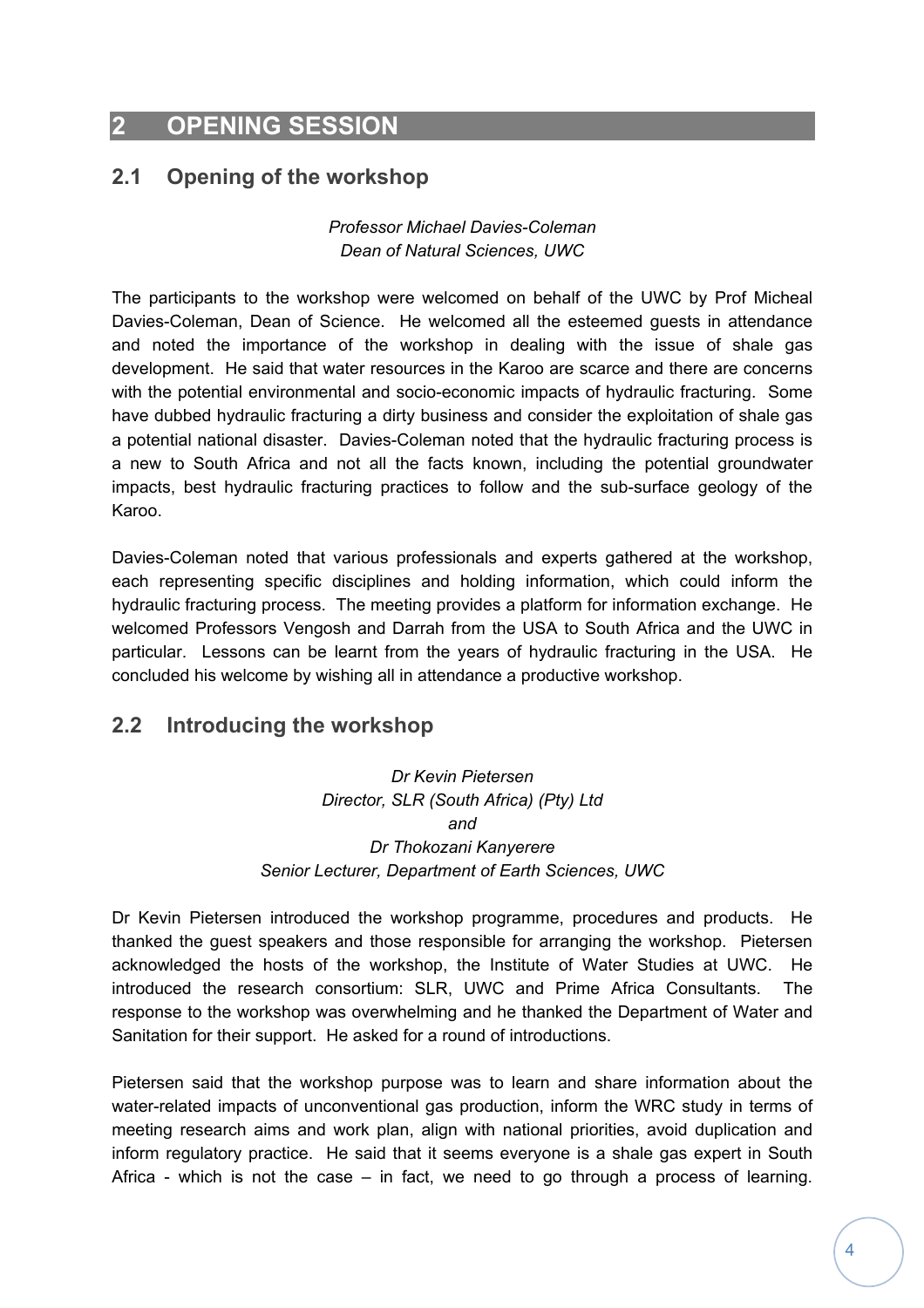Therefore, the workshop is about sharing of knowledge and learning best practices in other jurisdictions (in this case the USA). He mentioned that the outcomes of the workshop would be captured in a summary report. He concluded with workshop announcements.

# **2.3 Regulatory perspectives for hydraulic fracturing and other types of unconventional gas [production]**

### *Adv. Anil Singh*

### *Deputy Director-General Water Regulation, Department of Water and Sanitation*

Adv. Anil Singh, Deputy Director-General Water Regulation, provided regulatory perspectives for hydraulic fracturing and other types of unconventional gas production. The National Water Act<sup>3</sup> requires that the National Government, acting through the Minister of Water Affairs, ensures that water is protected, used, developed, conserved, managed and controlled in a sustainable and equitable manner, for the benefit of all persons and in accordance with its constitutional mandate<sup>4</sup>. Therefore, all reasonable measures must be taken to prevent pollution occurring, continuing or recurring<sup>5</sup>. Singh emphasised that the regulatory target for unconventional gas [production] is **prevention of pollution and nothing else**.

Singh noted that the National Water Act allows the Minister to regulate activities having a detrimental impact on water resources by declaring them controlled **activities<sup>6</sup>** . Four activities<sup>7</sup> are listed in the National Water Act as controlled activities. Singh further noted that provision is made for the Minister to declare other controlled activities as the need arises but in these cases, public consultation is required. Following the identification or declaration of a controlled activity, an authorisation for that particular category of activity is required under the National Water Act. In 2013, the Minister of Water Affairs announced her intention to declare the production of unconventional oil and gas resources a controlled activity, in a notice in the government gazette. Singh recalled that the intention to declare hydraulic fracturing as a controlled activity was well received, even garnering a memorandum of congratulations (as opposed to a demand, more usual practice in South Africa) from a nongovernmental organisation.

Singh identified water scarcity as a pressing environmental issue - most catchment areas identified for unconventional gas production are already water-stressed and large quantities of water are expected to be required for process. In addition, there are many unknowns and

 $3$  Act 36 of 1998.

<sup>&</sup>lt;sup>4</sup> Section 3(1) of the National Water Act

<sup>5</sup> Sections 19 & 20 of the National Water Act

<sup>6</sup> Sections 37 & 38 of the National Water Act

 $<sup>7</sup>$  Irrigation using waste or water containing waste from certain sources, modification of atmospheric</sup> precipitation, altering the flow regime of a water resource as a result of power generation, and aquifer recharge using waste or water containing waste - are identified in the Act as controlled activities.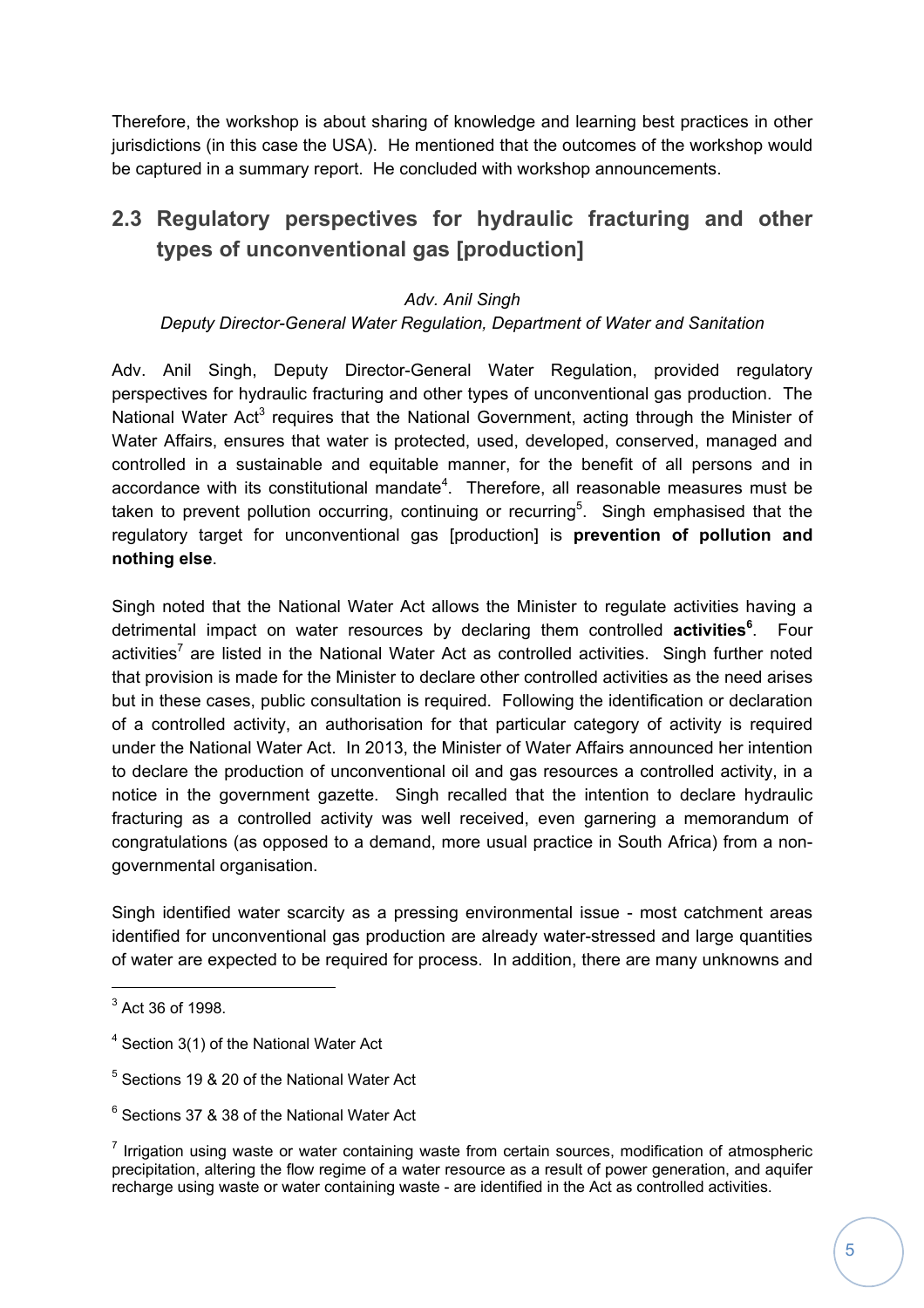uncertainties related to the deep Karoo geology/hydrogeology, which may complicate matters, including the migration of gas or fracture fluids. Possible negative impacts on existing and future water users include the loss of existing aquifers and boreholes, contamination of existing sources, degradation of drinking water quality, as well as surface spills and pollution of water sources. The fate of wastewater produced by the process was also identified as a concern, together with the possible scale of operations over large areas. Effective monitoring and enforcement would be vital.

Singh indicated that Department of Water Affairs and Sanitation has established its own internal task team in collaboration with the WRC, combining different units to address unconventional gas production. The Department also participates in the Inter-departmental Task Team chaired by the Department of Mineral Resources to ensure co-ordination between departments and integration of regulations. The Department recognises that existing water users, particularly communities and farmers dependent on underground water as their only water source, must be protected. The Department of Water Affairs and Sanitation also intends to implement special measures to reduce the risk of pollution of water resources. The Department recognises that it must be part of total process from exploration to exploitation and remediation, and that it should ensure that detailed, reliable baseline information is established before production activities begin. The Department is also particularly interested in the possible existence of deep-seated aquifers- these can be a valuable water source and should also be protected.

Singh concluded by noting that unconventional gas production should be seen as both a challenge and an opportunity, and read the proposed declaration to list unconventional gas production as a controlled activity.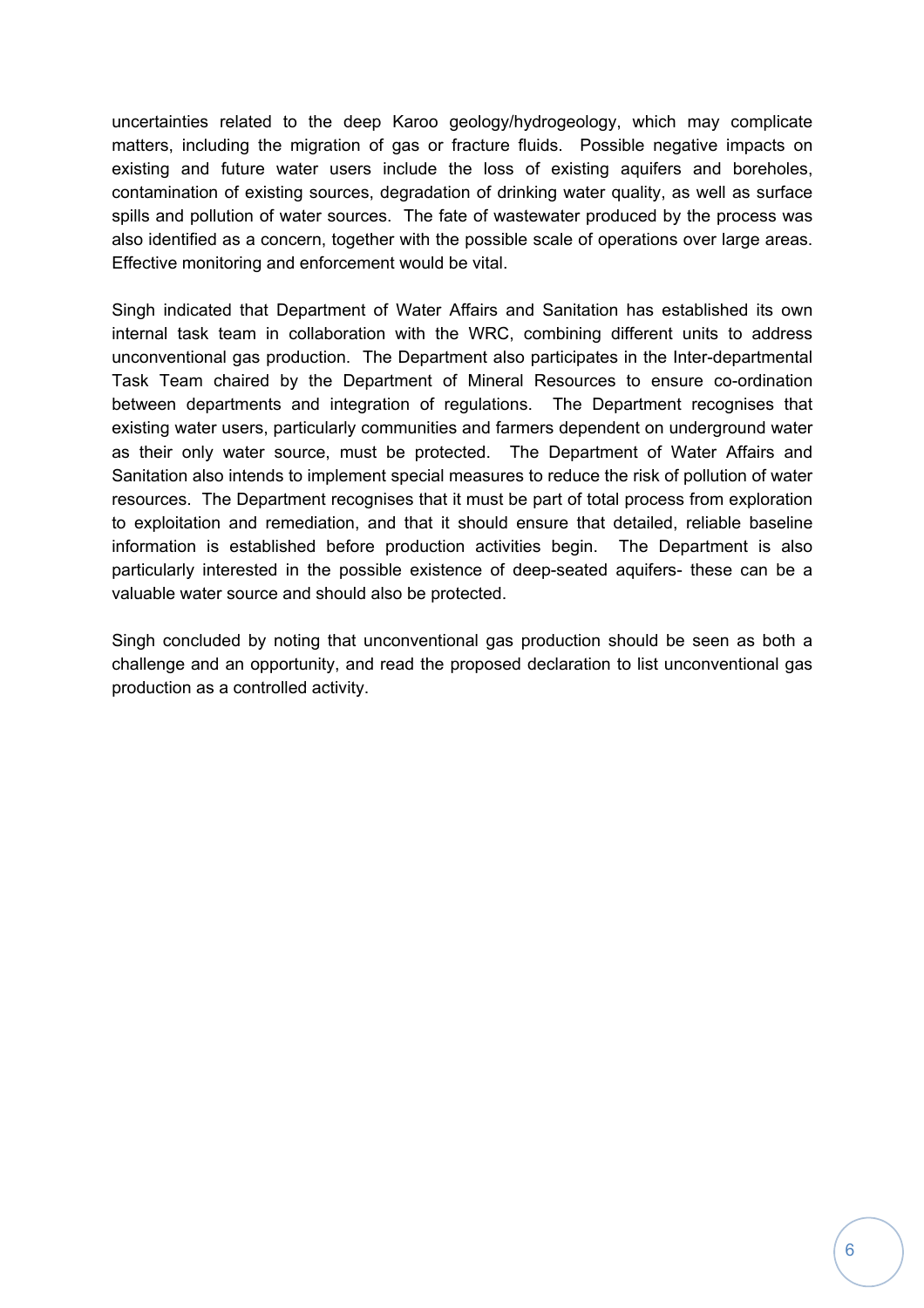# **3 TECHNICAL PRESENTATIONS**

# **3.1 Unconventional gas resources – An update of onshore activities**

### *Sean Johnson Manager Frontier Geology at PASA*

Sean Johnson, Manager Frontier Geology at PASA, provided an overview of current activities taking place in South Africa's upstream onshore petroleum sector. He was of the view that it is a very exciting time for South Africa, with significant interest in onshore unconventional energy resources, and indeed, he is of the opinion that South Africa's energy future for the next half a century will be mapped out within the next 5 to 10 years. Johnson explained that PASA is the state-owned entity that is responsible for promoting and regulating oil and gas exploration and production in South Africa, as well as for archiving all related data. The Mineral and Petroleum Resources Development Act of 2002 mandates the role of the PASA. Through this act, PASA are instructed to develop, facilitate and regulate the growth of the upstream oil & gas industry in South Africa. PASAs vision is to have a viable, sustainable and responsible upstream industry in our country.

Johnson mentioned that onshore hydrocarbon exploration in South Africa is still in its infancy. Exploration activities are focused on the Karoo Basin and associated sub-basins. The Karoo Basin was explored in the 1960s and 1970s by the national oil company of the time, SOEKOR , but due to a perceived poor potential for large conventional oil plays at that time exploration was abandoned. The new wave of exploration in the Karoo is driven by interest in unconventional hydrocarbons, principally biogenic gas, CBM and shale gas. There is an exceptional amount of activity in onshore unconventional gas and a healthy spread of operators as demonstrated by the current licenses and permits issued by PASA.

#### **Terminology: Biogenic gas, CBM and shale gas** [1]**.**

**Biogenic gas:** gas formed by the transformation of organic matter into biogenic methane by biochemical action of microorganisms.

**CBM:** gas trapped in coal seams, adsorbed in the solid matrix of the coal.

**Shale gas:** gas trapped in fine-grained sedimentary rock called shale which requires 'hydraulic fracturing' technology to be produced.

Johnson discussed current activities in detail on a local scale. He mentioned that the commercial production of **biogenic methane**, discovered during gold exploration, is about to become a reality with a production right awarded to Molopo Energy<sup>8</sup>. The focus is in the Virginia and Evander Goldfields. In the Virginia area, gas flow continues from 11 pilot

 $8$  Molopo Energy has reached an agreement with a South African-based party to divest its interests in its South African biogenic gas assets, which include a Production Right granted in 2012 [14].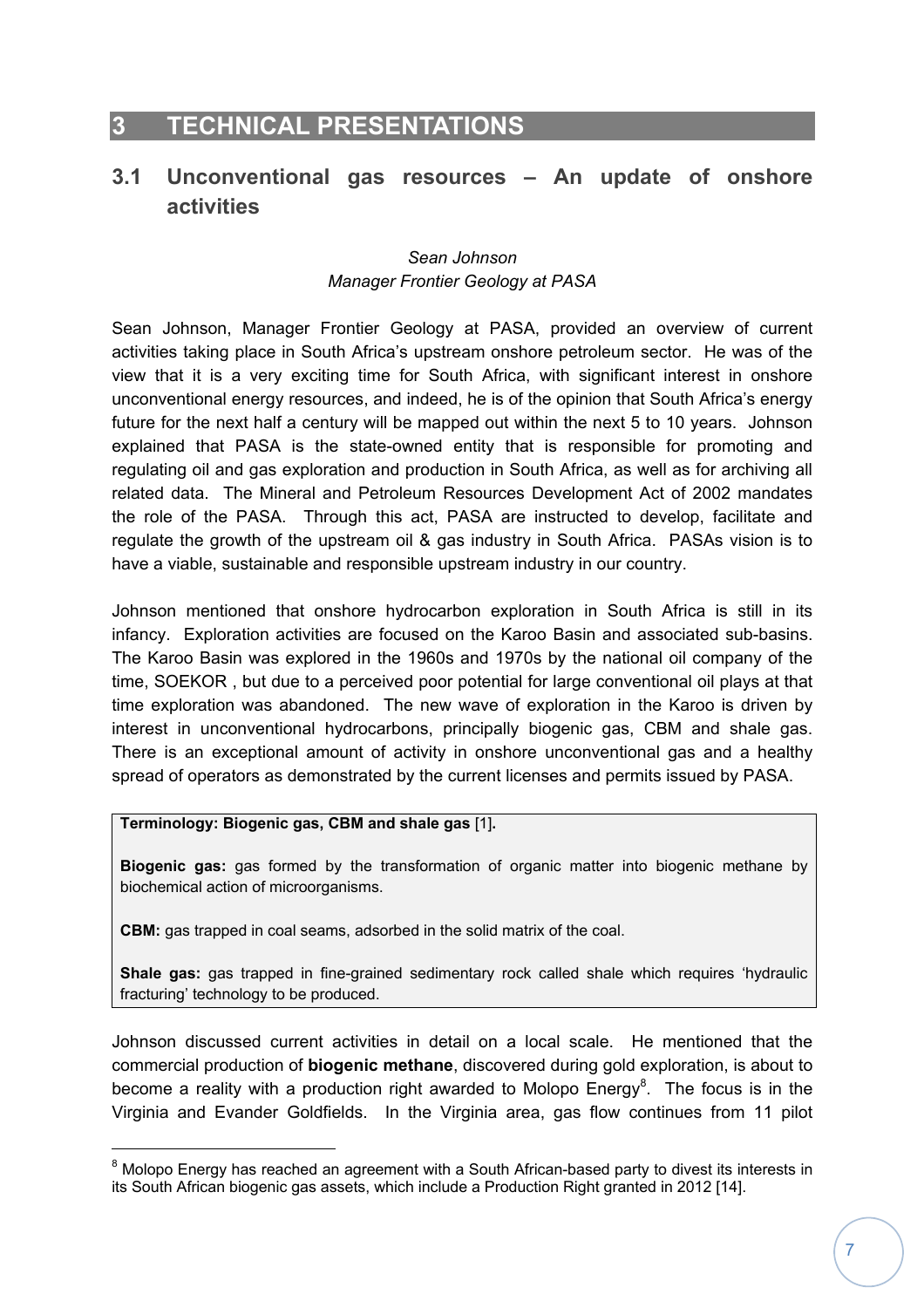production wells at approximately 1.2 million cubic feet per day. Molopo Energy was awarded the first onshore natural gas Production Right on 21 September 2012 and the company has a gas sales agreement with Novo Energy for initial volume of 0.6 Terrajoules per day (TJ/d), expandable to 8 TJ/d for compressed natural gas use in vehicles. The project, based on a gas-in-place (GIP) reserve of 11.5 billion cubic feet (0.01 Tcf). Microbes in the underlying Archean Witwatersrand basement are producing the gas – hence the term biogenic gas. While this gas has long been flared as a mining hazard in South Africa's gold mines, it may in fact prove to be a [renewable] hydrocarbon energy source for South Africa in years to come.

**Terminology: Reserves, Contingent Resources, Prospective Resources and GIP** [9]**.** 

The **Petroleum Resource Management System** (PRMS) is the oil and gas industry's global standard for resource classification and reporting. A project is classified according to its maturity or status (broadly corresponding to its chance of commerciality) using three main classes, Reserves, Contingent Resources, and Prospective Resources.

**Prospective Resources** are those quantities of petroleum estimated, as of a given date, to be potentially recoverable from undiscovered accumulations by application of future projects.

**Contingent Resources** are those quantities of petroleum estimated, as of a given date, to be potentially recoverable from known accumulations but the applied project(s) are not yet considered mature enough for commercial development due to one or more contingencies.

**Reserves** are those quantities of petroleum anticipated to be commercially recoverable by application of development projects to known accumulations from a given date forward under defined conditions

**GIP** is total quantity of gas that is estimated to exist originally in naturally occurring reservoirs

**CBM** exploration in South Africa is concentrated around the coal bearing basins in the northeastern parts of the country. The majority of players remain mostly smaller local companies although they are now starting to attract partnerships with international companies with experience in exploration and production of CBM. In the Waterberg Coalfield of the Lephalale Basin Anglo Operations have drilled over 80 core holes and continue with a single 5 spot production test. Anglo Operations have reported technical recoverable reserves of the order of 1 Trillion Cubic Feet (Tcf) from their exploration area. Other operators have also carried out drilling in terms of their work programs namely Umbono Capital and Badimo Gas (JV with Kinetiko Energy). PASA technical evaluation of the potential resource represented by CBM has made good progress in the last year. PASA initial studies indicate a conservative estimate of around 10 Tcf GIP for all the CBM basins. Johnson noted that the burgeoning CBM industry faces challenges of economics and infrastructure for the industry to be viable.

The central and southern Main Karoo Basin has potential for **shale gas**. The US Energy and Information Administration current estimate of technically recoverable shale gas resources for South Africa is 390 Tcf. PASA own technical team's best estimate of the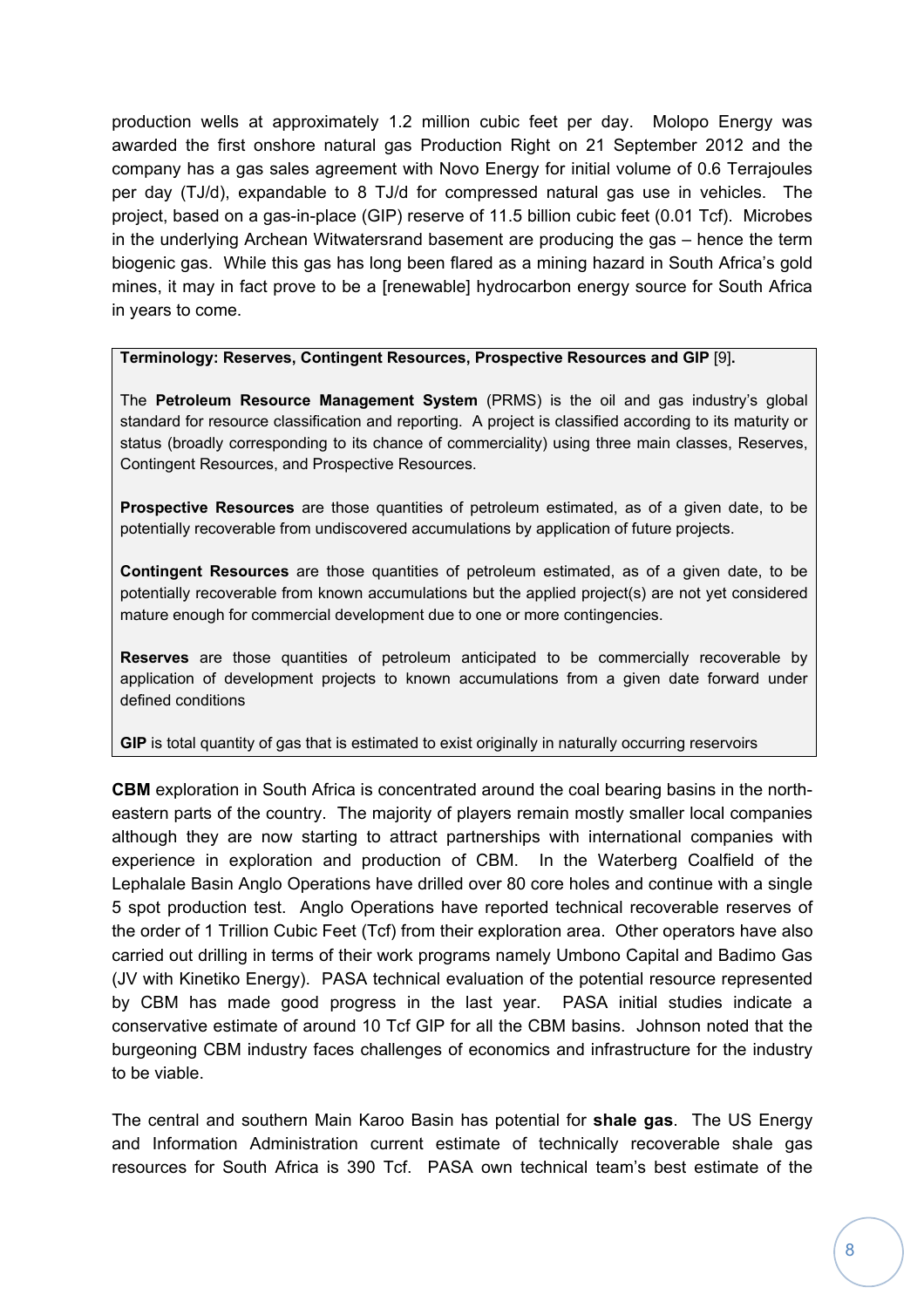resource is 33Tcf (Deterministic) and a probabilistic estimate of 49 Tcf (P50). Johnson stressed that until exploration wells are drilled, the resource remains unknown and unproven.

#### **Terminology: Proved reserves** [9]

An incremental category of estimated recoverable volumes associated with a defined degree of uncertainty. Proved Reserves are those quantities of petroleum which, by analysis of geoscience and engineering data, can be estimated with reasonable certainty to be commercially recoverable, from a given date forward, from known reservoirs and under defined economic conditions, operating methods, and government regulations. If deterministic methods are used, the term reasonable certainty is intended to express a high degree of confidence that the quantities will be recovered. If probabilistic methods are used, there should be at least a 90% probability that the quantities actually recovered will equal or exceed the estimate.

Johnson handed over to Zainab Mowzer and Xavier Schalkwyk to continue part two of the presentation at a more technical level.

## *Zainab Mowzer and Zavier Schalkwyk Geologists, PASA*

Mowzer explained that shale gas plays differ from conventional plays in that the resource is dispersed over a large area, but may be recovered at commercially viable rates through the application of hydraulic fracturing and directional drilling. The challenge is to delineate the "sweet spot" where the associated gas trapped in the shale could be produced commercially. She presented a stratigraphic column showing the Formations within the Cape and Karoo Supergroup - their varying thicknesses and lithological descriptions. Aspects of her presentation are further discussed in section 4.3.

Schalkwyk provided an overview of CBM activities. CBM is a gas formed as part of the geological process of coal generation, and is contained in varying quantities within all coal. The gas is trapped in the coal in tiny fractures, known as cleats and in pores in the coal. CBM is extracted through wells, typically 12-20 centimetres wide, drilled into the coal seams. Water is pumped out of the coal seams in order to reduce the water pressure and release gas from the coal. The gas is then separated from the water at surface.

Schalkwyk noted that the Ermelo coalfield (located about 200 km from Johannesburg) is noted for its gassy coal. The presence of methane has resulted in underground explosions in the Ermelo Coal Mine near Amersfoort in the past. Resource estimates for this area range from best estimate GIP resource of 3 Tcf and a high estimate of 15 Tcf. Badimo Gas in partnership with Kinetiko Energy operates in this area with two exploration rights being granted to the JV and has thus far been successful in drilling 8 single spot production test wells.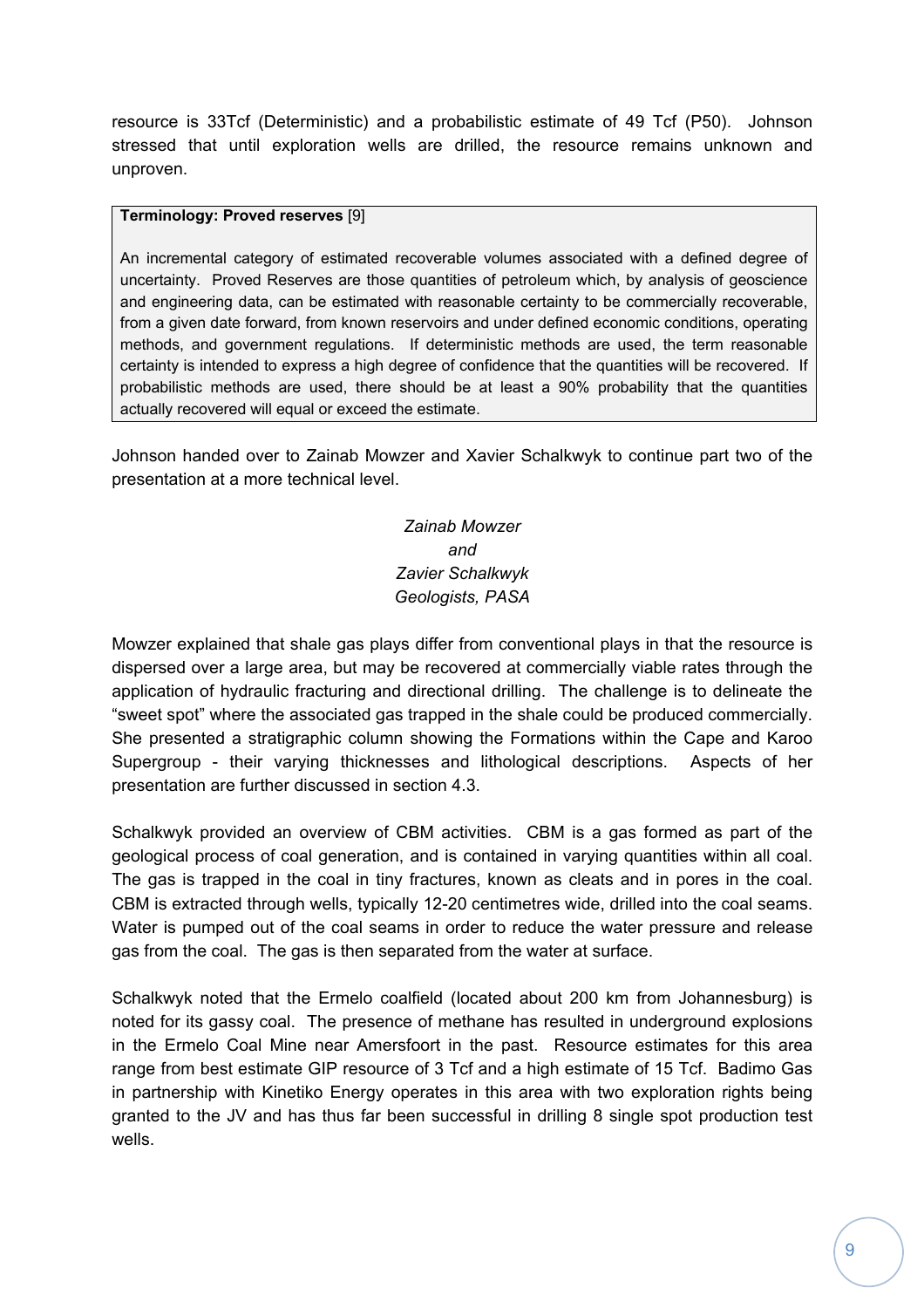The Mopane coal field due to the widespread presence and depth of coal deposits is considered encouraging for the occurrence and preservation of CBM. Shalkwyk indicated that Umbono Capital in partnership with Sunbird Energy were the leading explorers in the region. The JV reported a best estimate GIP of 1.90 Tcf with a high estimate of 13.66 Tcf.

# **3.2 Unconventional Gas and Water Research**

## *Dr Shafick Adams Research Manager, WRC*

Dr Shafick Adams provided an overview of water research activities related to unconventional gas. Adams provided an overview of the WRC: its value proposition, vision and mandate. Adams noted that central to the WRC strategy is the knowledge tree, which included goals related to transformation and redress, sustainable development solutions, and informing policy and decision-making, amongst others.

Adams noted that South Africa is a water-scarce country, and that there are a number of global challenges such as climate change and variability, and groundwater pollution and depletion, that must be addressed. In South Africa, competing water priorities include service delivery protests (due to lack of water services or breakdown of services), expansion of [water] services, need for large-scale [infrastructure] development, pressures for new resource opportunities, and infrastructure challenges. Besides resource constraints (both quantity and quality), our water challenges include a capacity and capability crisis. There is a capacity shortfall in human resources (both from a technological and management perspective), and a pressing need for technological innovations and knowledge in dealing with water matters. The challenge is to move to a scenario of successful water-driven innovations as opposed to firefighting, which seems to be the norm currently, Adams noted.

Available surface water resources and water demand is now in balance – there is no fat in the system<sup>9</sup>. Adams stressed the importance of data and highlighted the decline in gauge networks over time, sharing statistics showing the deterioration in both rainfall and flow data gauge networks. Current actual water use is a large unknown in water resource assessment. The lack of data and data collection is a serious concern and has repercussions for the future.

"In hydrologic research, the insight and knowledge derived from innumerable scientific efforts are informed by the availability of measurements, while gaps in measurements constrain scientific exploration" (Loescher et al, 2007).

"Modelling without data for validation is fantasy and a self-congratulatory exercise. Therefore we need free, good and readily available DATA to realistically plan our Water Resource Future" (Pegram, 2012).

 $9$  In many parts of the country, we are fast approaching the point at which all of our easily accessible surface freshwater resources are fully utilised.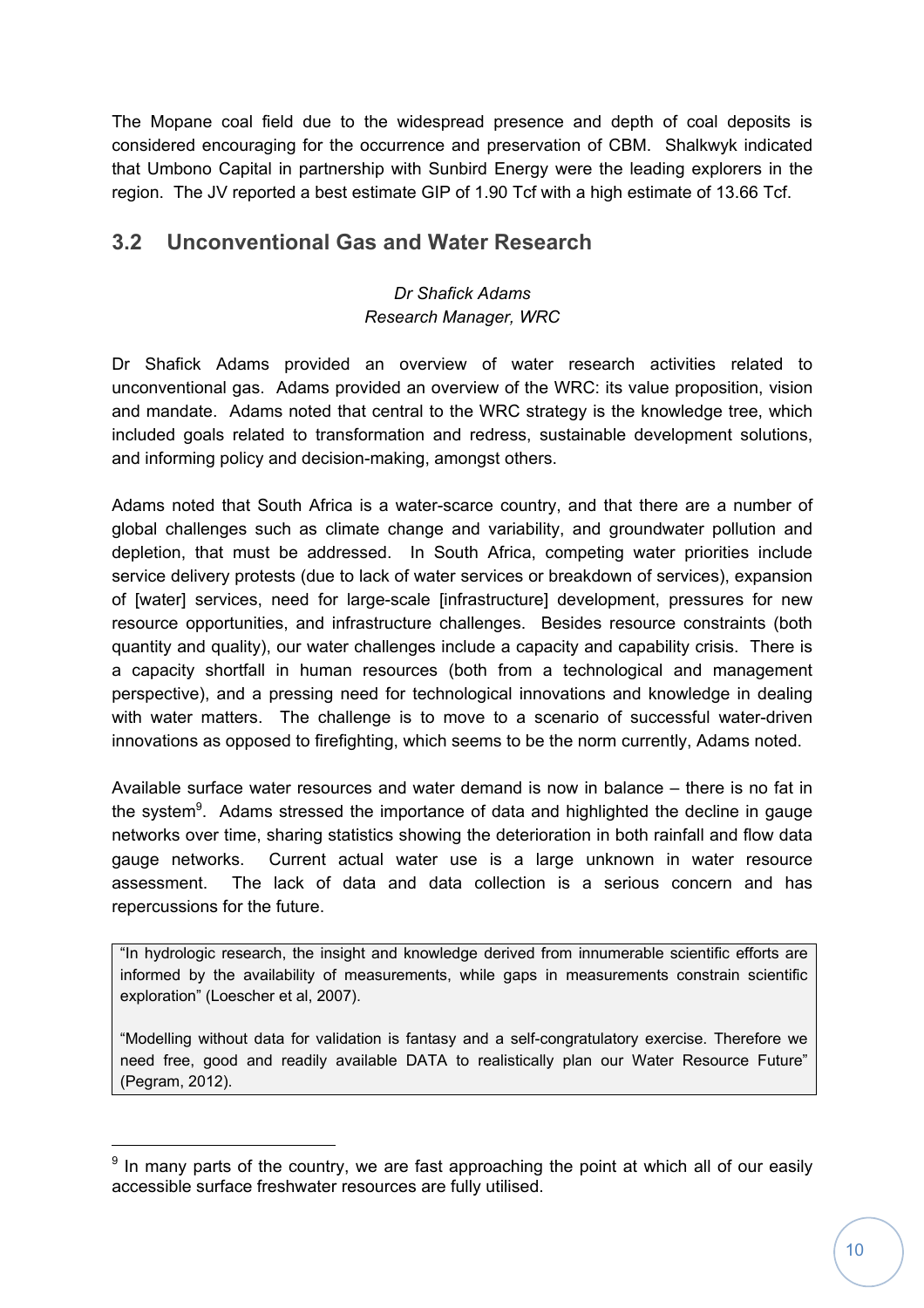In balancing water supply and demand, Adams highlighted that groundwater can no longer be considered a mysterious phenomenon resource, and can be described using established scientific laws. In most of the reconciliation strategies<sup>10</sup>, groundwater development is listed as the second most important strategy to reconcile water demand (after water conservation and demand management). Adams listed the peculiarities of groundwater, which include high cost and complexity of assessment, and the dispersed nature of the resource resulting in high monitoring costs, amongst others. Adams noted the importance of scale and the need to move to larger-scale interpretations of the groundwater resource.

### **A note on scale** [10]

In thematic cartography, the following definitions of scales are commonly used:

Large scale – 1 : 10 000 to 1 : 100 000 Medium scale – 1 : 200 000 to 1 : 500 000 small scale - 1 : 1 million to 1 : 10 million

Adams noted that over-utilisation and the poor management of the groundwater resource is often due to poor or non-existent management plans and governance provisions. The WRC has completed a number of assessments to support management and governance of groundwater, Adams said.

The WRC has a number of mechanisms to stimulate debate, which includes WRC dialogues, seminars and talks, symposia, and media and Ministerial briefs.

The WRC has recently completed a review that identifies the main hazards and concerns related to hydraulic fracturing in the Karoo Basin. These include earthquakes, integrity of well casings and groundwater contamination, radioactivity, transportation of equipment, materials and wastes to and from the site, surface spillages of chemicals and waste waters; large volumes of water for [hydraulic fracturing], as well as emissions to air and noise. Adams noted that there are currently too many uncertainties associated with unconventional gas production. Adams also highlighted the challenges such as real or perceived weak implementation of policy/regulations, and low capacity in public organisations to regulate and manage unconventional gas exploration and production.

Adams said that the WRC as South Africa's national water R&D agency has the responsibility of ensuring that the decisions made around unconventional gas exploration and [production] in South Africa are informed by science. The WRC is keen to use the opportunity to help deliver a global best practice case study for shale gas exploration and [production] if indeed this goes ahead. Adams noted that the WRC has invested significantly in understanding the groundwater hydrology of the Karoo – spanning several decades and consisting of more than 15 projects. There is adequate understanding of the occurrence and behaviour of the exploitable groundwater within the top 300m of the earth's crust. There is limited understanding of the deeper systems and hence many gaps in our hydrogeological

 $10$  The Department of Water Affairs has embarked on a nationwide programme to develop water-reconciliation strategies for all towns across the country.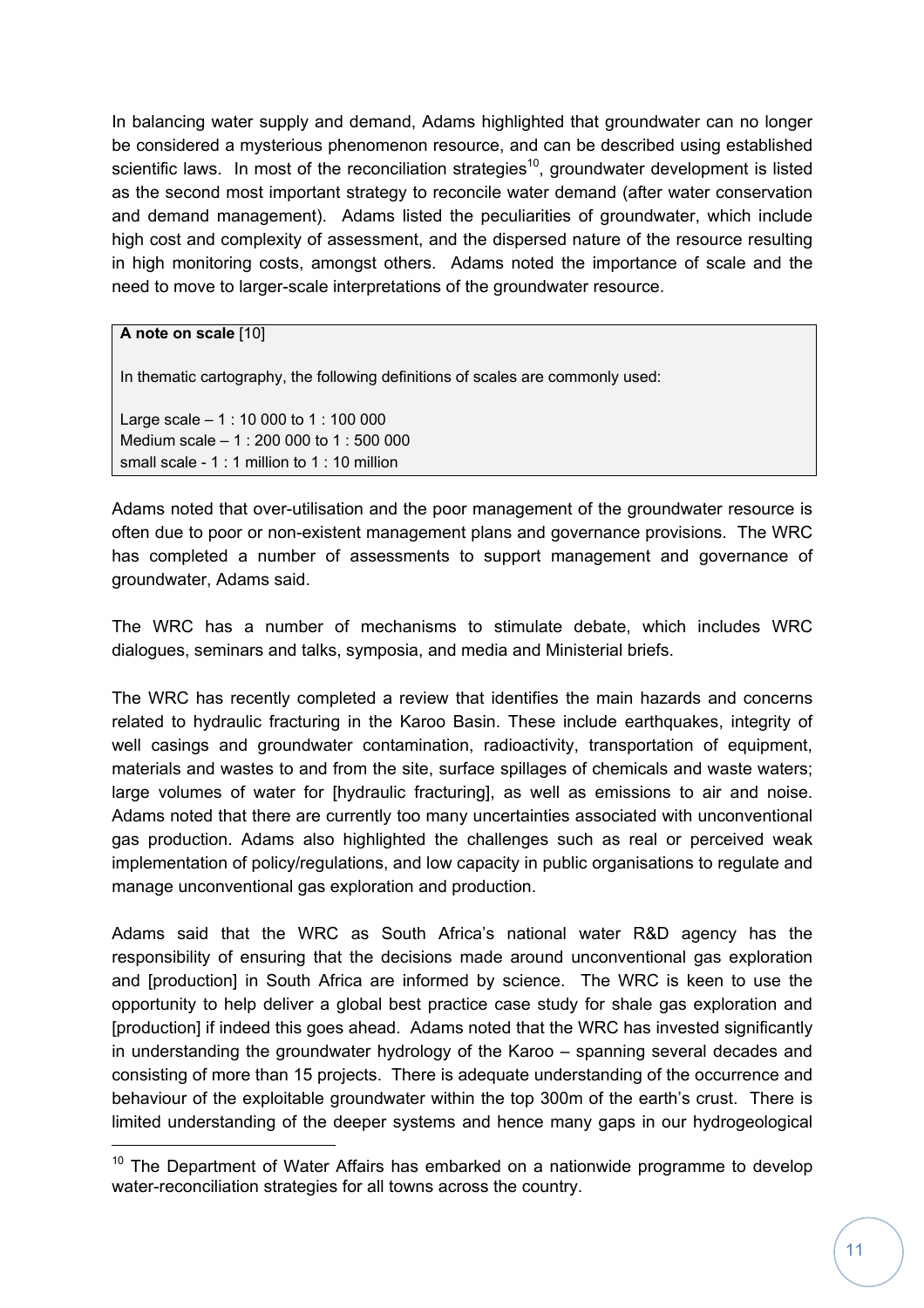understanding of the whole system remain. Adams also emphasised the various completed, on-going (current) and new WRC projects related to unconventional gas exploration and [production].

#### **Completed project**

State of the Art: Fracking for shale gas exploration in South Africa and the impact on water resources. WRC Report KV 294/11.

#### **Ongoing Projects**

Characterising the chemical composition of deep and shallow groundwater in an area considered for shale-gas exploration in the Main Karoo Basin. Groundwater Africa. Start: 01/04/2013 - End 31/05/2015.

Development of an interactive vulnerability map and preliminary screening level monitoring protocol to assess the potential environmental impact of hydraulic fracturing. University of the Frees State. Start: 01/05/2012 – End: 30/09/2014.

#### **New Projects (all starting April 2014)**

Integrating structural geology, geophysics and hydrochemistry to identify and investigate geological features in the Karoo which may provide hydraulic connectivity between deeply-sourced contaminants and shallow groundwater. Nelson Mandela Metropolitan University.

Collecting high quality baseline and ongoing monitoring data in the Karoo, and taking the opportunity to train rural disadvantaged women and youth as accredited Ground Water Monitoring Technicians to enable them to offer an independent service to farmers. Nelson Mandela Metropolitan University.

Unconventional Gas Exploration and Mining and its Impact on South Africa's Water Resources. Directed call. SLR Consulting.

**Projects "in the pipeline"**  Assessment of deep hydrogeology Water Science Plan COHORT – Unconventional Gas Science Plan Submissions received during current round of call for proposals.

Adams concluded his presentation by outlining activities for knowledge sharing through national and international dialogues.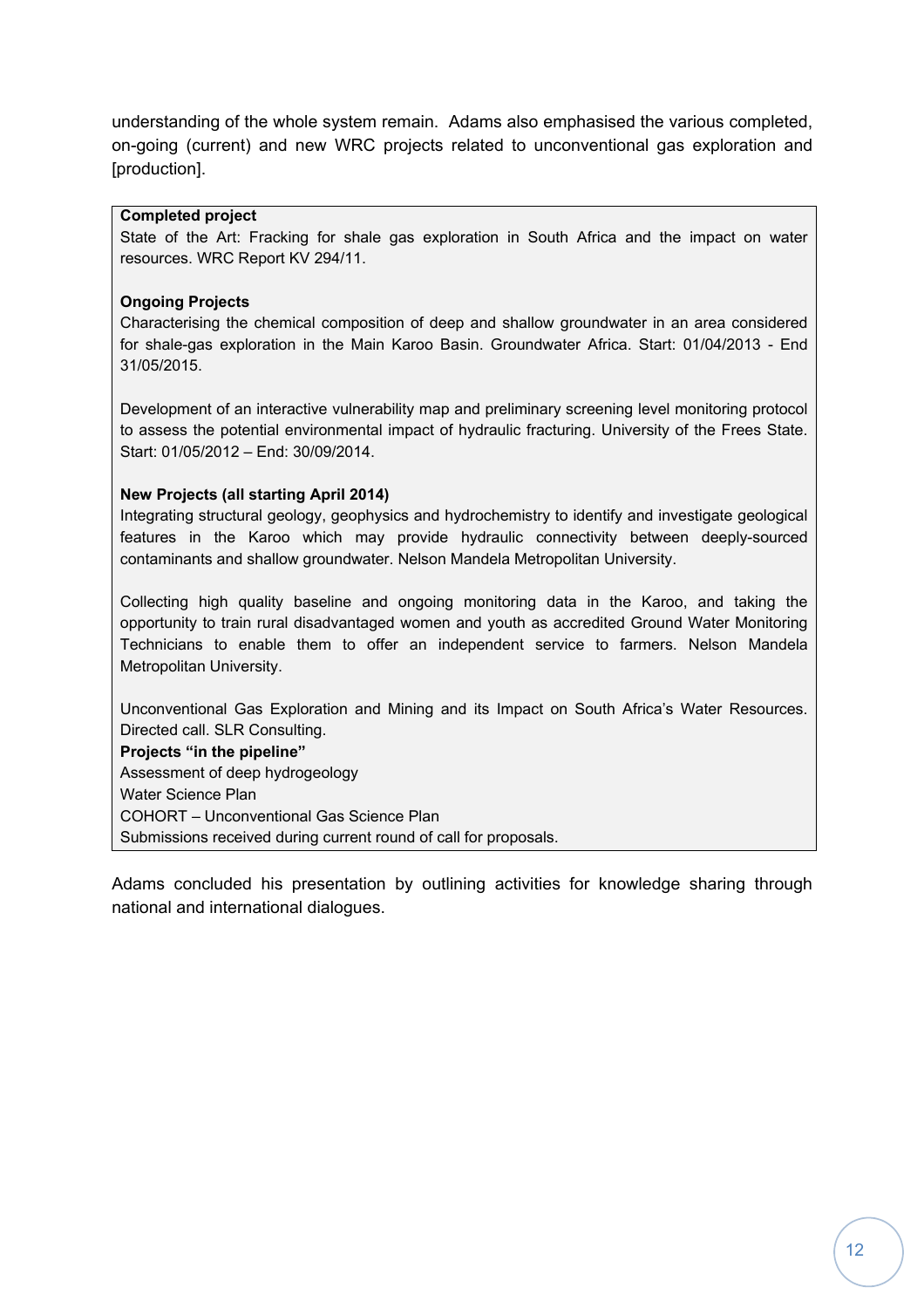# **3.3 A Critical Review of the risks to water resources from unconventional shale gas development and hydraulic fracturing in the USA**

*Prof Avner Vengosh* 

*Professor of Geochemistry and Water Quality, Chair of the Water and Air Resources program, Nicholas School of Environment, Duke University* 

Dr Ricky Murray welcomed Professor Avner Vengosh from Duke University as a renowned water expert dealing with unconventional gas exploration and production. Ricky Murray noted the multiple scientific publications that have been published by Avner Vengosh and his co-workers. Prof Avner Vengosh gave a presentation entitled "A critical review of the risks to water resources from unconventional shale gas development and hydraulic fracturing in the USA". Vengosh started by highlighting the major risks for water contamination associated with shale gas development and hydraulic fracturing. This included water exploitation in water-scarce areas leading to long-term impacts on over-exploited aquifers, groundwater contamination due to stray-gas contamination or flow of saline water and hydraulic fracturing fluids, surface water contamination due to spills and leaks, disposal of wastewater that can lead to accumulation of toxic residues, and radiation at impacted sites. His presentation is further discussed in section 4.2.

# **3.4 Background on the WRC project unconventional gas exploration and production and its impact on South Africa's water resources**

### *Dr Kevin Pietersen Director, SLR (South Africa) (Pty) Ltd*

Dr Kevin Pietersen provided background information on the project "Unconventional gas exploration and production and its impact on South Africa's water resources". He acknowledged Professor Gerrit Van Tonder who passed away suddenly a few months back. Hiss passing was unexpected and sad.

Pietersen said that South Africa has a carbon intensive economy. The country relies on coal and imported crude oil for most of its energy demand. Production of energy from renewable sources is almost non-existent. Coal account for 75% of fossil fuel demand and 91% of electricity generation [11]. The reliance on coal and other fossil fuels makes South Africa a global emitter of greenhouse gases (GHG) into the atmosphere. South Africa's GHG emissions rank it in the world's top 20 global emitters and account for 42% of Africa's GHG releases [12]. The country has voluntarily committed to reduce  $CO<sub>2</sub>$  emissions by 34% in 2020 and by 42% in 2025, on condition that the requisite technological and financial support is provided from the developed world.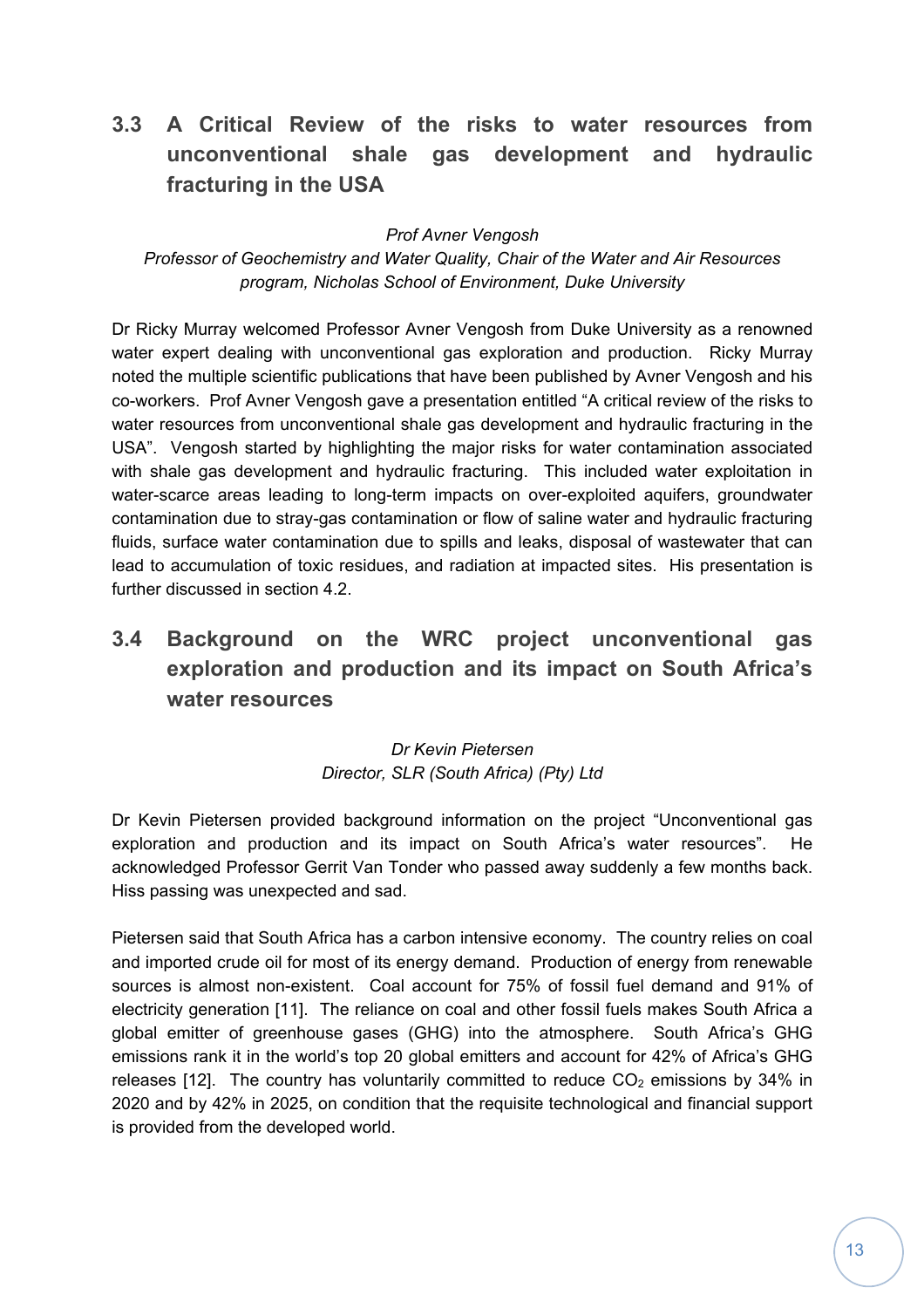Pietersen noted that the expected numbers of unconventional gas projects in South Africa will grow as the current projects become proven and commercial during the coming years. At this stage, most of the unconventional gas resources are prospective. As things stand, South Africa has zero reserves. Also large in place in-place estimates do not necessarily imply large-scale production is forthcoming<sup>11</sup> because technical innovations and cost reductions are critical to commercial viability [of gas resources] [13].

An overview of the different unconventional gas resources was provided and the water management implications.

The project highlighted the aims of the project:

- 1. Update the WRC state-of-the-art report (KV294/11) to include all unconventional gas sources and other available reports focusing on among others, hydrogeology of areas where unconventional gas [production] is being considered, water use, contamination and remediation.
- 2. Do a gap (and barrier) analysis of the technical, policy and regulatory requirements related to unconventional gas [production].
- 3. Perform a risk-based assessment of selected aquifers, recharge areas and surface water bodies to enable adequate protection of these systems.
- 4. Develop a water resource early warning monitoring system that could inform regulatory policies, strategies and responses
- 5. Develop best practice guidelines and regulatory responses based on a variety of approved and workshopped scenarios.
- 6. Develop the best practice framework in a manner that accounts for the technical and socio-economic considerations.

# **3.5 How do we grapple with the economics of shale-gas?**

### *Saliem Fakier Head of the Living Planet Unit, WWF*

Saliem Fakir provided provision results on research conducted to understand the economics of shale gas development.

Links to articles:

Frackonomics: game-changer or just unfounded hype? Frackonomics II – What can we learn from the US experience?

 $11$  As an example. Norway's shale gas assessment dropped from 83Ttcf in 2011 to zero because of the disappointing results obtained from three Alum Shale wells drilled by Shell Oil Company in 2011 (U.S. Energy Information Administration, 2013).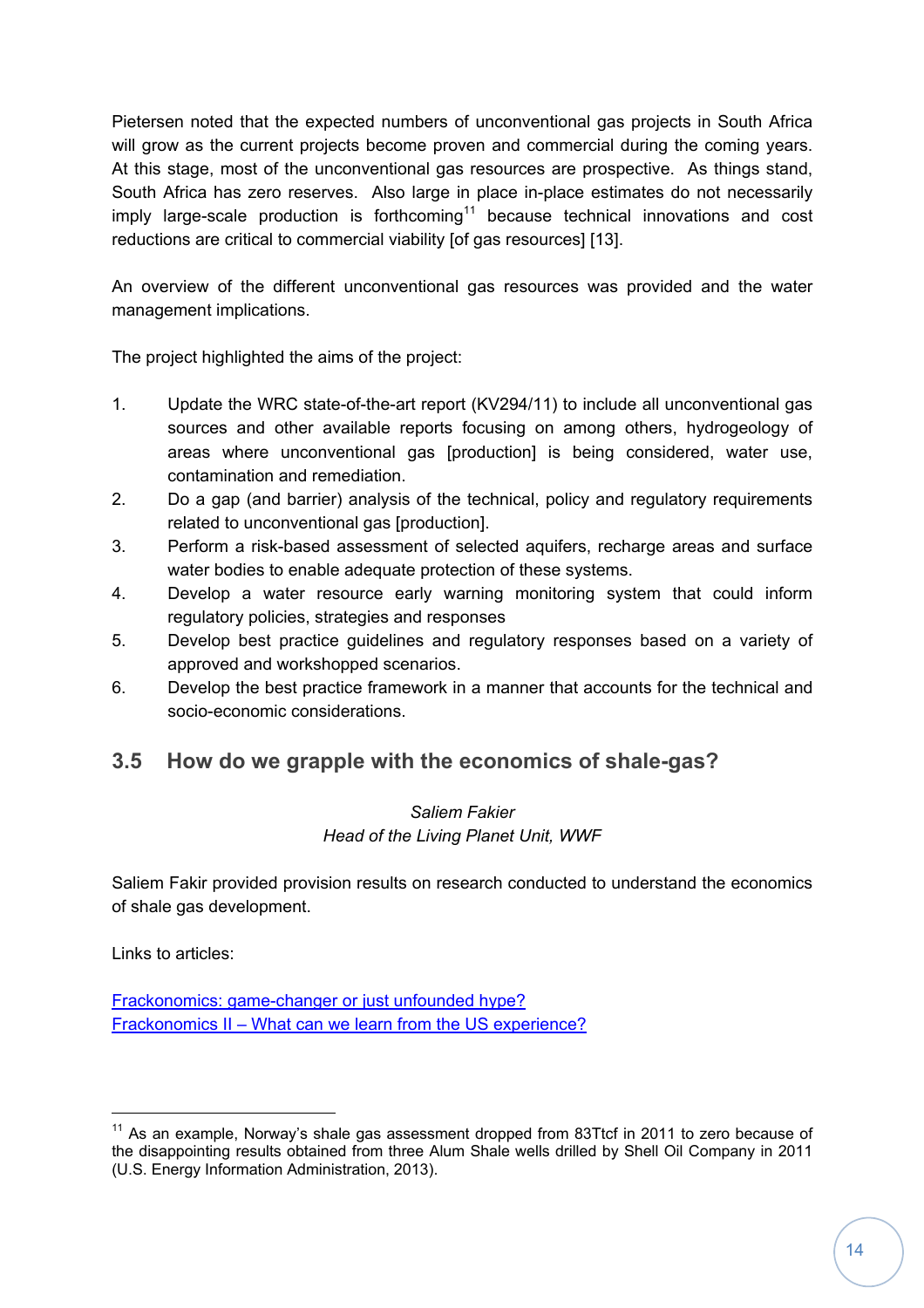# **3.6 The Source and Migration of Natural Gas in Shallow Aquifers: Insights Provided by the Integration of Noble Gas and Hydrocarbon Isotopes**

*Professor Thomas Darrah Assistant Professor, School of Earth Sciences, Ohio State University* 

Abstract provided:

Horizontal drilling and hydraulic fracturing have enhanced energy production but raised concerns over drinking-water contamination and other potential health risks. Specifically, the presence and environmental implications of elevated methane and aliphatic hydrocarbons (ethane, propane, etc.) in drinking water remain highly controversial and require a distinction between naturally occurring and anthropogenic sources. Previous efforts to resolve these questions have generally focused on identification of the genetic fingerprint of natural gas using the molecular (e.g., C<sub>2</sub>H<sub>6</sub>/CH<sub>4</sub>) and stable isotopic (e.g.,  $\delta^{13}$ C-CH<sub>4</sub>,  $\delta^{2}$ H-CH<sub>4</sub>, or  $\Delta^{13}$ C=  $(\delta^{13}C\text{-}CH_4 - \delta^{13}C\text{-}C_2H_6)$  compositions of hydrocarbon gases. In many cases, these techniques can resolve thermogenic and biogenic contributions of natural gas and further differentiate between multiple thermogenic sources (e.g., Marcellus production gases vs. intermediate Upper Devonian gas pockets). However, these parameters are subject to alteration by microbial activity and oxidation and may not always uniquely identify the source or mechanism of fluid migration. Moreover, they do not necessarily identify the transport mechanisms by which material would migrate into shallow aquifers. In contrast to hydrocarbon gases, noble gases provide a suite of elemental and isotopic tracers that are unaffected by chemical reactions or microbial activity. Here we develop an integrated noble gas and hydrocarbon isotope analysis to evaluate if elevated levels of natural gas in drinking-water aquifers near gas wells are derived from natural or anthropogenic sources and to determine the mechanism by which stray-gas contamination occurs.

# **3.7 Background on the WRC project water science plan for unconventional gas exploration and production**

### *Dr Kevin Pietersen Director, SLR (South Africa) (Pty) Ltd*

DR Kevin Pietersen provided background information to the project water science plan for unconventional gas exploration and production. The intent is to provide a platform for South Africa in developing its potential unconventional gas resources in a sustainable manner. He discussed the aims:

1. Provide a platform for South Africa in developing its potential unconventional gas resources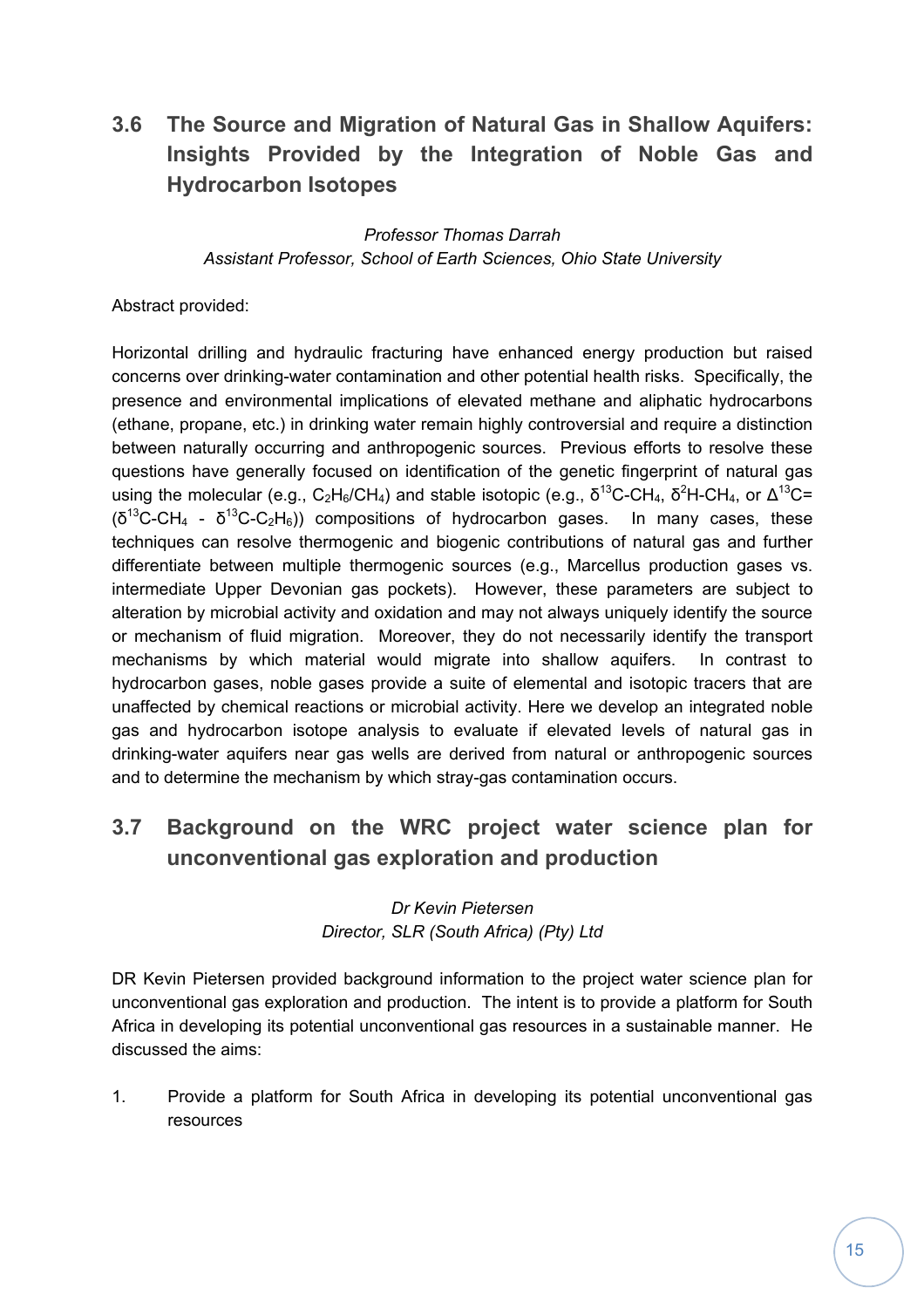- 2. Provide a record of the state-of-the-art and the potential impacts of unconventional gas production and how research should address these issues. This will include local and international best practices and research
- 3. Develop a short-, medium, and long term science and implementation plan that will be congruent with the unconventional gas exploration and production scenarios/plans

Pietersen show examples of science plans and that development of the plan need to include different stakeholder inputs. He emphasised that plan need to respond to societal questions and listed examples from the USGS. What are our "known unknowns" or the "unknown known"? He highlighted the importance of baseline data, data collection and curation of the data. He noted the Canadian Council of Academies, which stated, "*Rules to govern the development of shale gas must be based on appropriate science-driven, outcome-based regulations with strong performance monitoring, inspection, and enforcement".*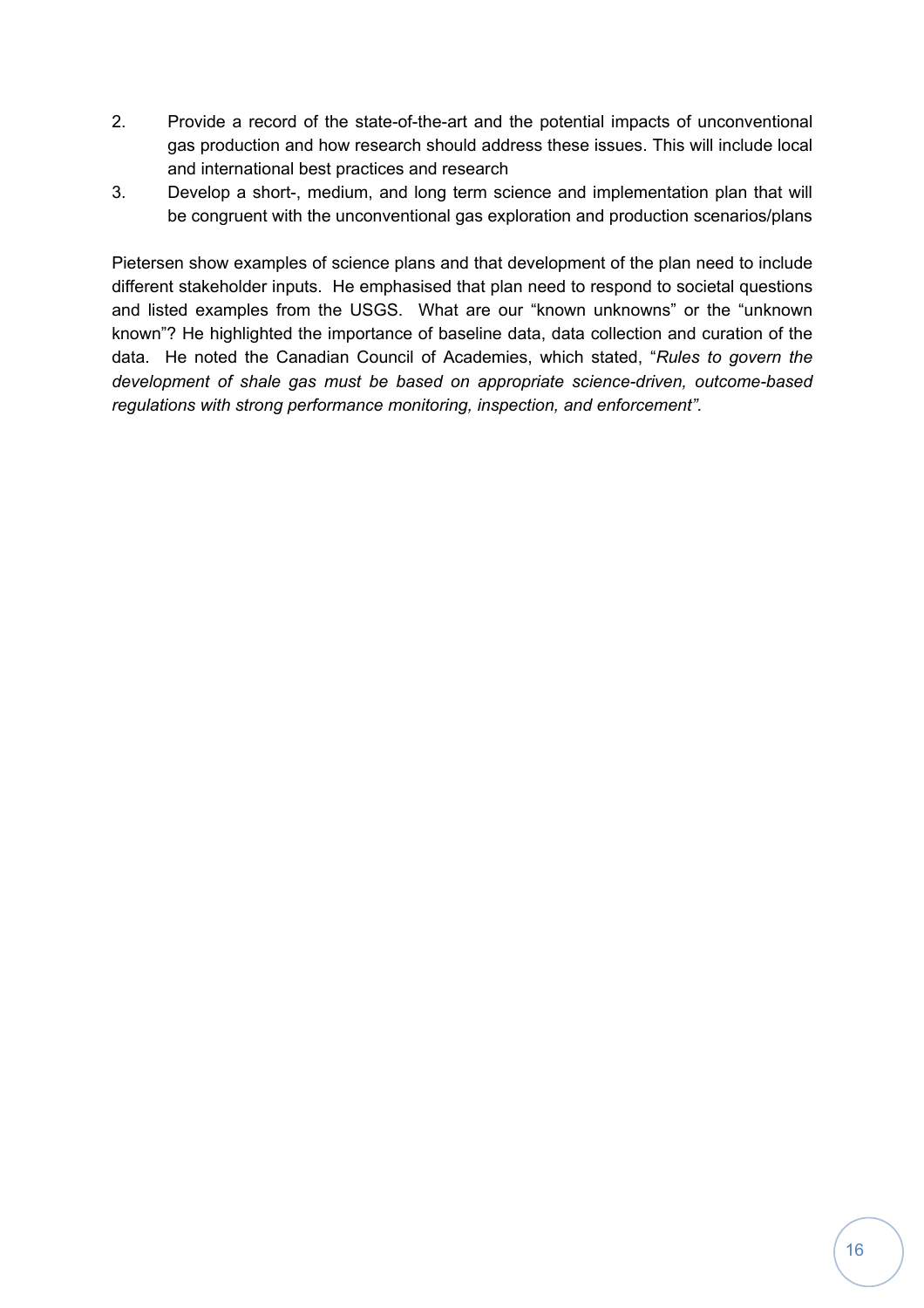# **4 WORKSHOP DELIBERATIONS AND OUTCOMES**

## **4.1 Introduction**

The workshop had a number of facilitated discussions to deliberate on matters related to the technical presentations. The sessions included deliberations on:

- USA experience
- Plausible scenarios for groundwater contamination pathways
- SMART Regulation
- Fundamental science questions
- Science goals
- Implementation

During the course of the workshop, some of the sessions were combined for ease of discussion. Below follows a summary of the deliberations throughout the workshop:

## **4.2 USA experience**

In his presentation, Prof Vengosh explained the hydraulic fracturing process, developed to fracture and increase the permeability of target formations. Hydraulic fracturing entails the injection of millions of litres of water, proppants and chemicals under high pressure through perforated casing. The build-up in pressure causes existing fractures in the shale formation to open and new fractures to form. The proppants fill the fractures to keep them from closing. This allows the natural gas to flow into the well for extraction. He noted the different shale gas basins in the USA and explained that the recent fall in the gas price has meant that the current focus is on oil production from oil shale plays rather than shale gas production.

Vengosh noted the following environmental risks associated with shale gas drilling and hydraulic fracturing: methane contamination of drinking water wells, fugitive emissions of methane to the atmosphere, water use (7-15 million litres per well), contamination by fracturing fluid (transportation, spills), air pollution associated with different stages of gas production, disposal of fracturing fluids/produced water, health implications, and impacts on quality of life (traffic, noise). The environmental risk posed by shale gas development has resulted in a vocal anti-fracking lobby.

Vengosh focussed his presentation on the water life cycle of the hydraulic fracturing process. During the upstream stage, acquisition of water is the issue. Vengosh provided figures of water use in the different shale gas basins in the USA, with an average use of 15 000 m<sup>3</sup> per well. Proppants and chemicals are added to the water. The number, type, and concentration of chemicals added to the water are determined by the geological characteristics of each site and the chemical characteristics of the water used. Approximately 10 - 40% of the hydraulic fracturing fluid flows back to the surface. The flowback water salinity increases with time as an increasing proportion of the formation water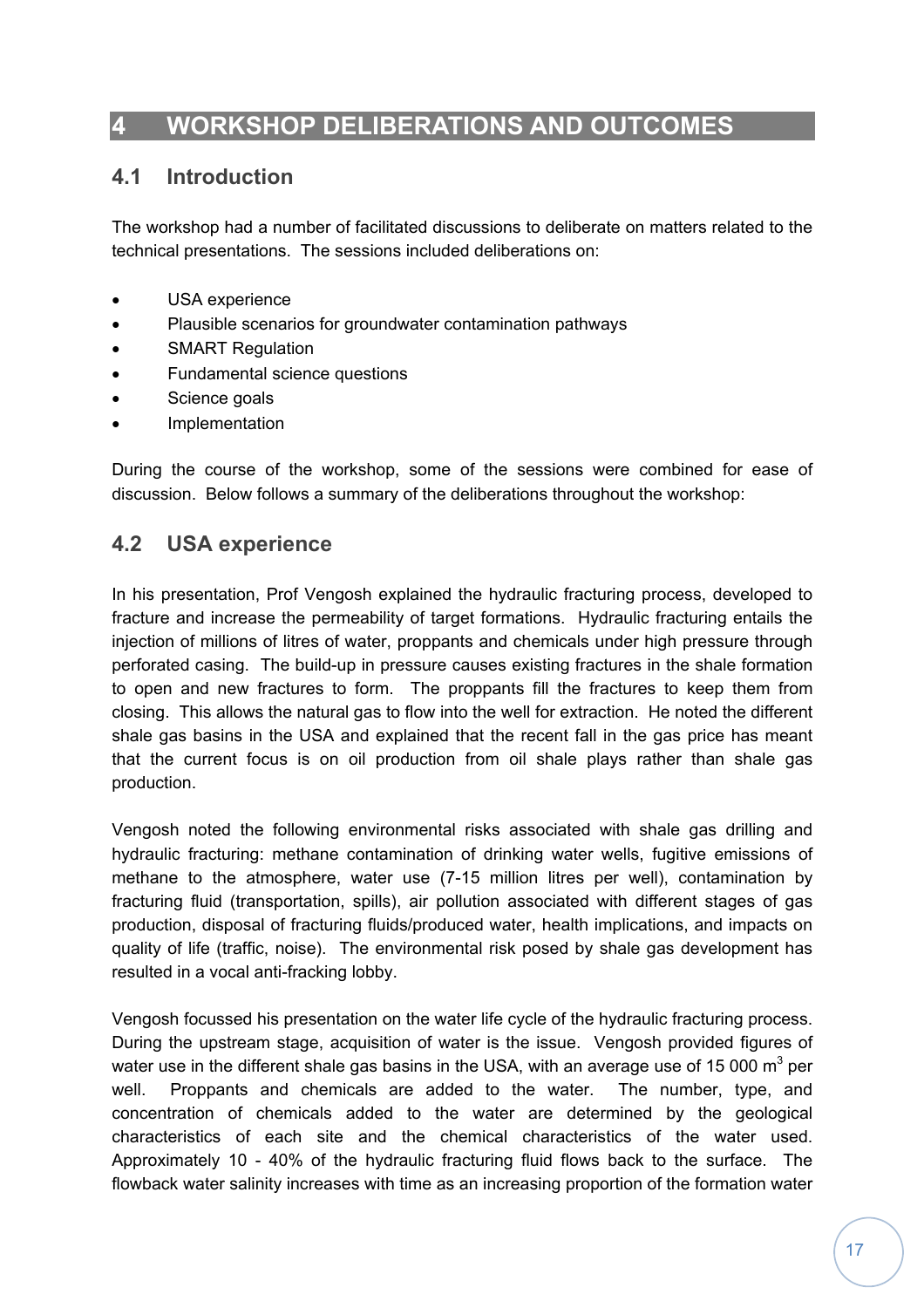mixes with the injection fluids. The produced water has a high salinity that reflects the salinity of the formation water. Vengosh described the composition of the shale wastewater in the Marcellus Basin in the USA as follows: (1) High Salinity (Marcellus brine has a salinity of about 250 000 mg/L, nearly 10x the salinity of seawater); (2) Bromide in the water can enhance the formation of carcinogenic disinfection by-products if water is chlorinated for potable use; (3) High concentrations of toxic elements such as barium, arsenic, selenium and lead; (4) High concentrations of naturally occurring radioactive materials (NORMs) at up to 1000x the drinking water standard; (5) High concentrations of organic matter (including man-made toxic components); and (6) Hydrocarbon residuals.

Vengosh noted the options for treatment of the wastewater including treatment at a municipal waste treatment facility, treatment at a brine treatment facility, deep well injection, and re-use/recycling of the produced water. All these options have challenges and issues. Treatment of the wastewater at municipal treatment facilities has resulted in inadequate treatment (for example the inability to deal with barium, strontium and bromides. Brine treatment facilities result in inadequate treatment of halogens and high radioactivity in the residual solids. Deep well injection has potential seismicity challenges. The extent to which recycling or reuse of water can take place is determined by the water chemistry. Vengosh showed an example where wastewater from shale gas development was used to de-ice roads. He does not recommend this disposal method!

The occurrence of elevated levels of methane in shallow drinking water wells poses a potential flammability. There is currently much debate over the issue of shale gas wells contaminating drinking water wells. Whilst methane is ubiquitous in many groundwaters, some research has shown that higher levels of methane are correlated with closer proximity to gas wells. The most likely pathway for stray gas contamination can result from leaking of natural gas along the well annulus from shallower formations and/or the target formation through poorly constructed or failing well casings.

Vengosh noted that no evidence for contamination of active wells by chemicals derived from flowback/produced waters has been found. Fracturing fluids and related waters are typically saline, and the most reliable method for tracing fracturing contamination would be monitoring water salinity. There is no correlation between salinity and methane or distance to shale gas wells. There is no geographical proximity to shale gas sites (unlike methane occurrence)

In terms of surface water contamination, the following result: contamination of streams and rivers in areas of spills, contamination streams and rivers in areas of disposal of wastewater from shale gas development, accumulation of toxic elements and radioactivity in areas of spills, and disposal and formation of carcinogenic disinfection-by-products in streams and drinking water utilities because of high halogens in wastewater (bromide, iodine). Vengosh noted that frequency of spills/violations appear to coincide with the intensity of shale gas drilling in Pennsylvania. Vengosh advocated that a zero discharge policy is required

Vengosh noted that hydraulic fracturing typically requires 15 000  $m^3$  per well, although in some areas this is as high as 50 000 m<sup>3</sup>. Although the absolute volume is negligible relative to the water required for cooling coal plants, in arid areas it may require additional water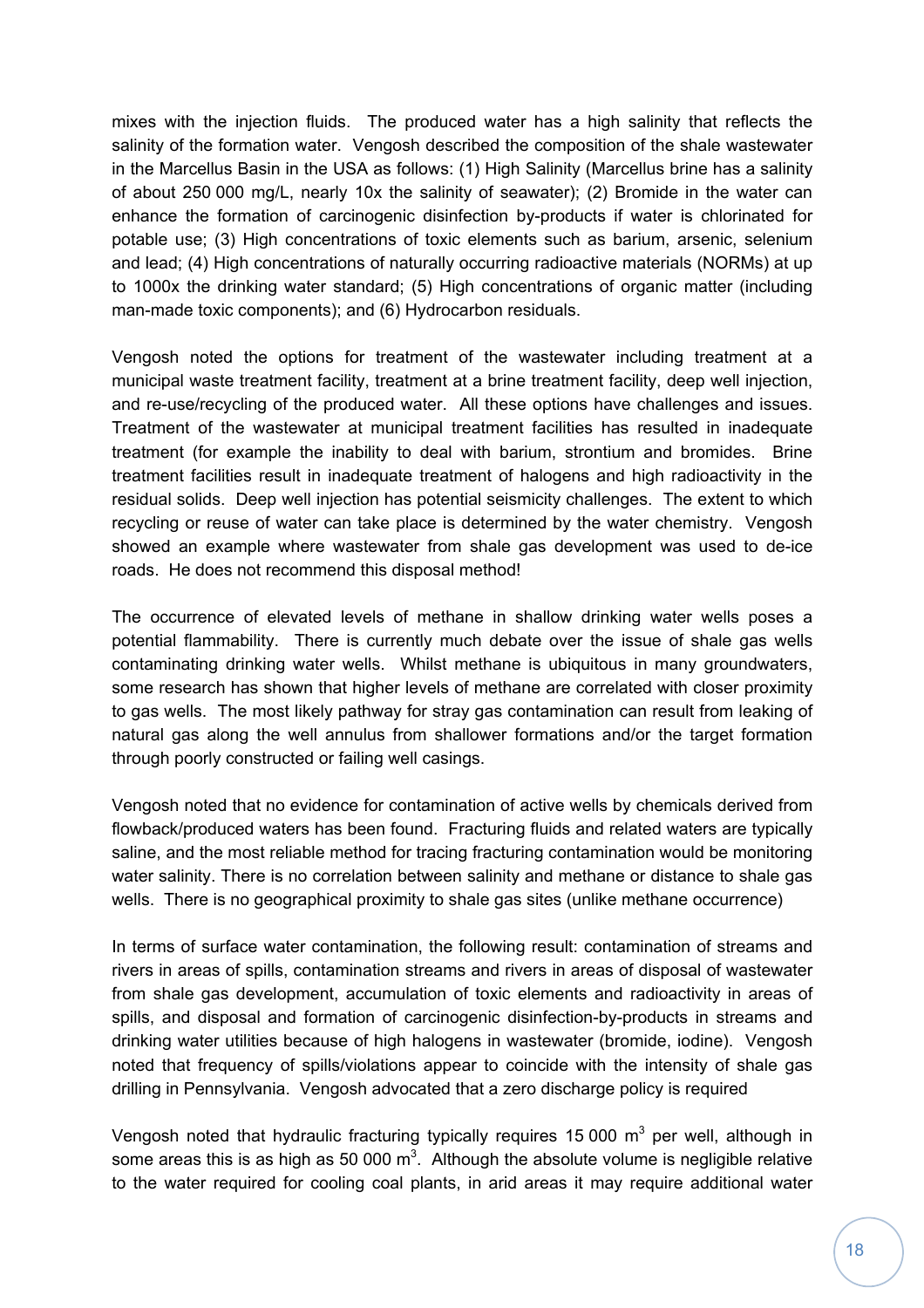allocation. Many of the worldwide shale plays are located in arid basins. Possible solutions include re-using water by blending with acid mine drainage.

Vengosh concluded the following: In spite of the debate, there is evidence for stray gas contamination in a subset of shallow wells near (<1 km) shale gas sites in northeastern Pennsylvania; No indication of groundwater salinization induced from stray gas leaking; Evidence for surface water contamination downstream from shale gas wastewater disposal site in western Pennsylvania; Accumulation of radioactivity in stream sediments in areas of disposal/spills; and Marginal water can substitute freshwater for shale gas development.

# **4.3 Plausible scenarios for groundwater contamination pathways**

In her presentation, Zainab Mowzer explained that in the Karoo basin, the Whitehill Formation is considered the most prospective shale gas target. Stratigraphically, it is located close to the base of Permian Ecca Group. The Whitehill Formation satisfies all the basic conditions for a commercial gas shale play, including a high total organic content and gas window maturity. Its mineralogy also suggests that it will respond well to hydraulic fracturing, and it is sufficiently thick and extends over a large enough area for PASA to be confident that a sweet spot(s) exist. Mowzer noted that other neighbouring shales such as the Prince Albert Formation are of commercial interest, particularly if the Prince Albert Formation is exploited as an extension of the Whitehill play.

Mowzer emphasised that exploration for shale gas in South Africa has not yet begun, and so there remains a significant degree of geological risk and uncertainty in the play. In terms of uncertainty, the data which [PASA] have is from the analysis of just a handful of weathered cores recovered from wells some 40 years ago. Therefore [PASA] have poor constraints on the reservoir properties of the shales of interest at depth, and indeed, no modern well log data for the intervals of interest. Obviously, [PASA] have no gas flow rates from any wells either, and no direct measurements of gas content at depth.

In terms of risk, two geological factors are unique to the Karoo as noted by Mowzer: (1) The first is the thermal tectonic effect of the Cape Fold Belt along the southern margin of the basin, which has resulted in maturities of up to 4 % Ro, which may have had an adverse effect on the gas content of our shales; (2) Further north, the Karoo sills of the dolerite suite are known to have been emplaced into the shale, possibly resulting in the catastrophic degassing of the shale in places, and the compartmentalisation of the shale reservoir

Mowzer compared models for the evolution of the Cape and Karoo Basins in the Upper crust (<15km): (1) Halbich at al. (1993); (2) Chevallier et al (2004); (3) Johnson et al (2006); and (4) Lindeque et al (2007).

Mowzer indicated that the older models numbered 1 to 3 displays the interconnected folding of both the Cape and Karoo Supergroups, significant thickening of the Karoo Supergroup before the Cape Fold Belt, interpreted as a foredeep Basin and a root below the Cape Fold Belt. The features mentioned are not observed in the Lindeque et al (2007) model.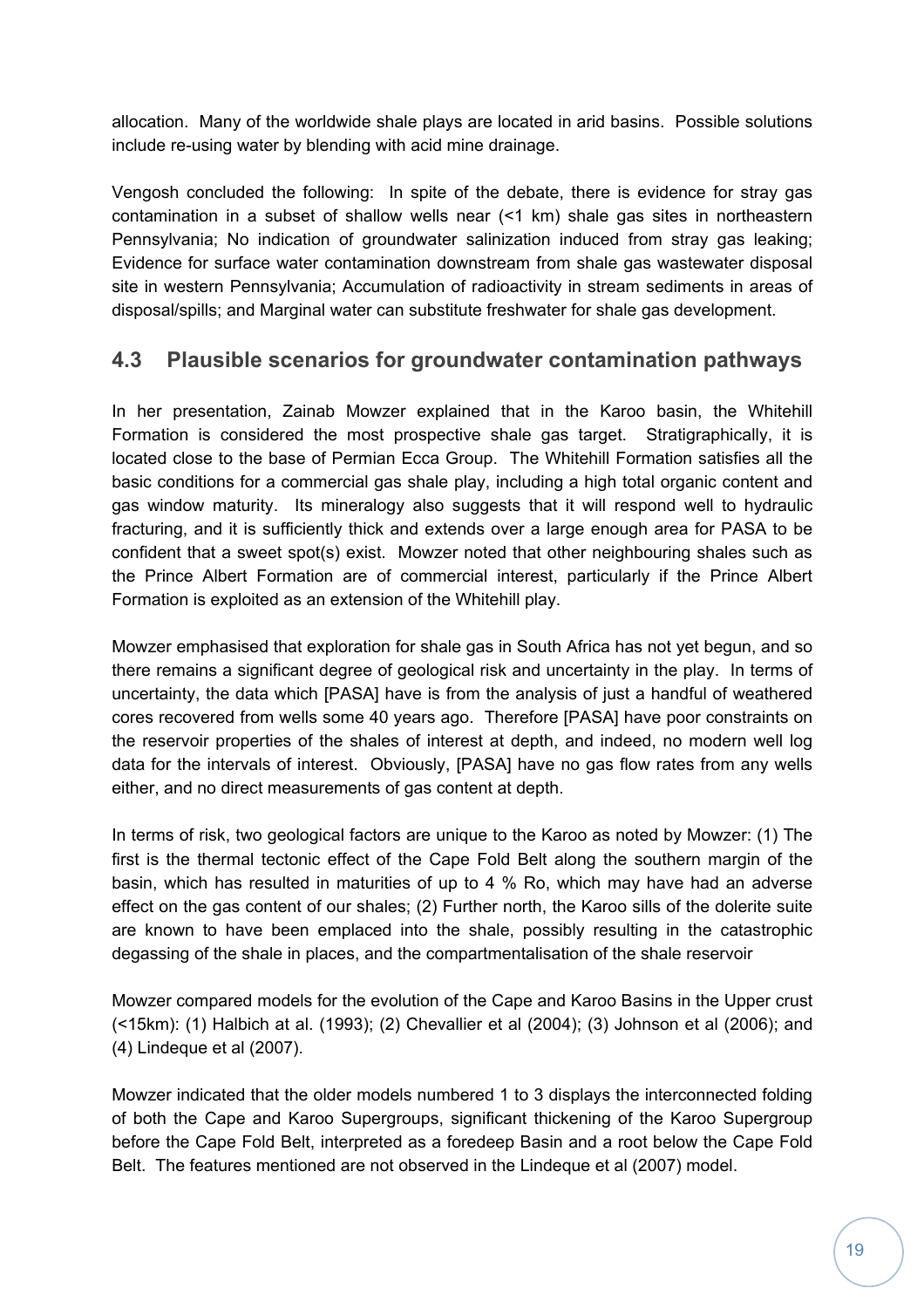Mowzer showed seismic data acquired by SOEKOR in the southern Main Karoo Basin from 1966 to 1971 in the Karoo Basin. The SOEKOR database constitutes ~13,000 km of 2D reflection seismic data that is predominantly single fold. The quality of the data is spatially variable and compromised in places by the presence of Karoo dolerite intrusions (~183 Ma). Mapped reflectors included the top of the magnetic basement (Proterozoic Namaqua-Natal Belt), the tops of the Table Mountain and Bokkeveld Groups, and the probable top of the Dwyka Group - a reflector termed "Old Faithful" by Fatti (1970) due to its regional continuity. The stratigraphic correlation of "Old Faithful" has been debated (e.g. Fatti, 1970; Lindeque et al., 2011), and may represent either the top of the Dwyka Group or the top of the directly overlying Whitehill and Prince Albert formations of the lower Ecca Group - the most prospective gas shales in the basin. In areas of Karoo dolerite outcrop, high angle, crosscutting reflectors are interpreted as dolerite intrusives. Along the southern margin of the basin, a number of folds and southward-dipping thrust faults are interpreted. The lower Ecca Group's gas shales deepen regionally from north to south. Sub-surface dolerite intrusions are visible in the Beaufort Group, but the extent of their intrusion into the Ecca shale is unresolved. Southward-dipping thrust faults in the Karoo and Cape strata along the basin's southern margin are consistent with Lindeque et al.'s (2011) model of thin-skinned tectonic stacking accompanying southward subduction during the Cape Orogeny.

In his presentation, Prof Vengosh highlighted pathways for water contamination. The participants noted that the newness of unconventional gas (especially shale gas) development in South Africa has resulted in many unknowns. Is there shale gas? What will be the extent of the resource, if present? What will be the water-use throughout the life cycle of shale gas and other unconventional gas production? Water quality implications, and so forth? The implications of the dolerite intrusions to shale gas development?

The participants noted the importance of baseline monitoring. The Karoo geology and geohydrology must be comprehensively characterized. For example will buffer zones be required to safeguard against possible contaminant migration. It was noted by Darrah that it was highly likely that methane is ubiquitous in the natural springs in the Karoo. Concern was expressed that the monitoring boreholes will become contaminant pathways.

# **4.4 SMART regulation**

This uncertainty associated with shale gas development is causing delays in the decisionmaking and producing the regulations needed for a responsible development of unconventional gas in South Africa. It was noted that the focus of the technical regulations was on managing the entire water value chain of unconventional gas production. An additional emphasis, however, should focus on developing regulatory responses to situations that may arise due to poor implementation of regulations throughout the water value chain.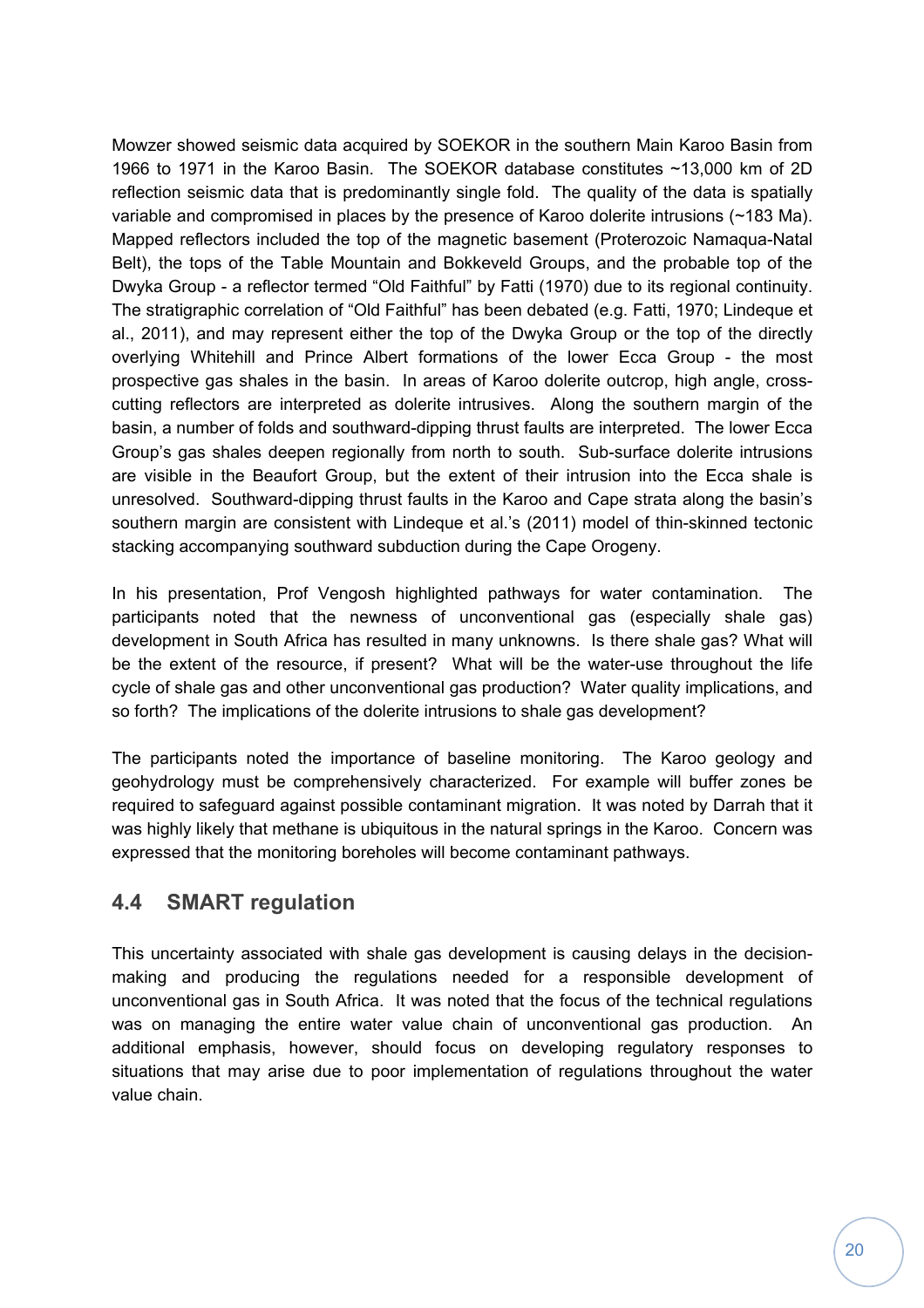## **SMART Regulation Framework** [14]

Konschnik (2014) developed a framework for evaluating and shaping shale gas governance strategies. CO/RE – characterization of risk, optimization of mitigation strategies, regulation, and enforcement combines adaptive management and traditional regulatory theory.



Participants emphasised whilst it is good to learn from the USA experience in terms of regulatory frameworks, lessons should be incorporated from other jurisdictions such as Canada, Mexico, Europe, China and Australia.

Limitations and safe guiding measures need to be specified in the licencing application submitted through Department of Water and Sanitation. The department would require input from in-house constituency to outline all necessary licencing limitations needed.

# **4.5 Fundamental science questions, science goals and implementation**

Key points or highlights during the workshop included:

- 1. **Lack of evidence-based scientific facts to inform the practice and the enforceable regulations**: The Karoo region remains unknown in many ways, especially the deep aquifers and associated geology. There is a need for extensive research prior to the production of gas.
- 2. L**ack of quantifiable cost-benefit assessments results**: The costs and benefits of exploring and possible production of the unconventional gas has remained speculative or at its best remained qualitative. The debates assume the existence of quantities and qualities of gas that will meet the demand of the markets and that will benefits various players. The debates assume that no technologies will exist to prevent or remediate the negative effects from the processes of exploration and production of gases. Uncertainty is amplified by the absence of solid scientific evidence about Karoo gas resources.
- 3. **Lack of established institutional arrangements to oversee exploration and production activities in the Karoo**. Although recently the SA government has declared hydraulic fracturing and other activities controlled activities, such proclamations may fall short. It was noted that such institutions are vital in reforming, enforcing and monitoring the activities relating to exploration and production of gases.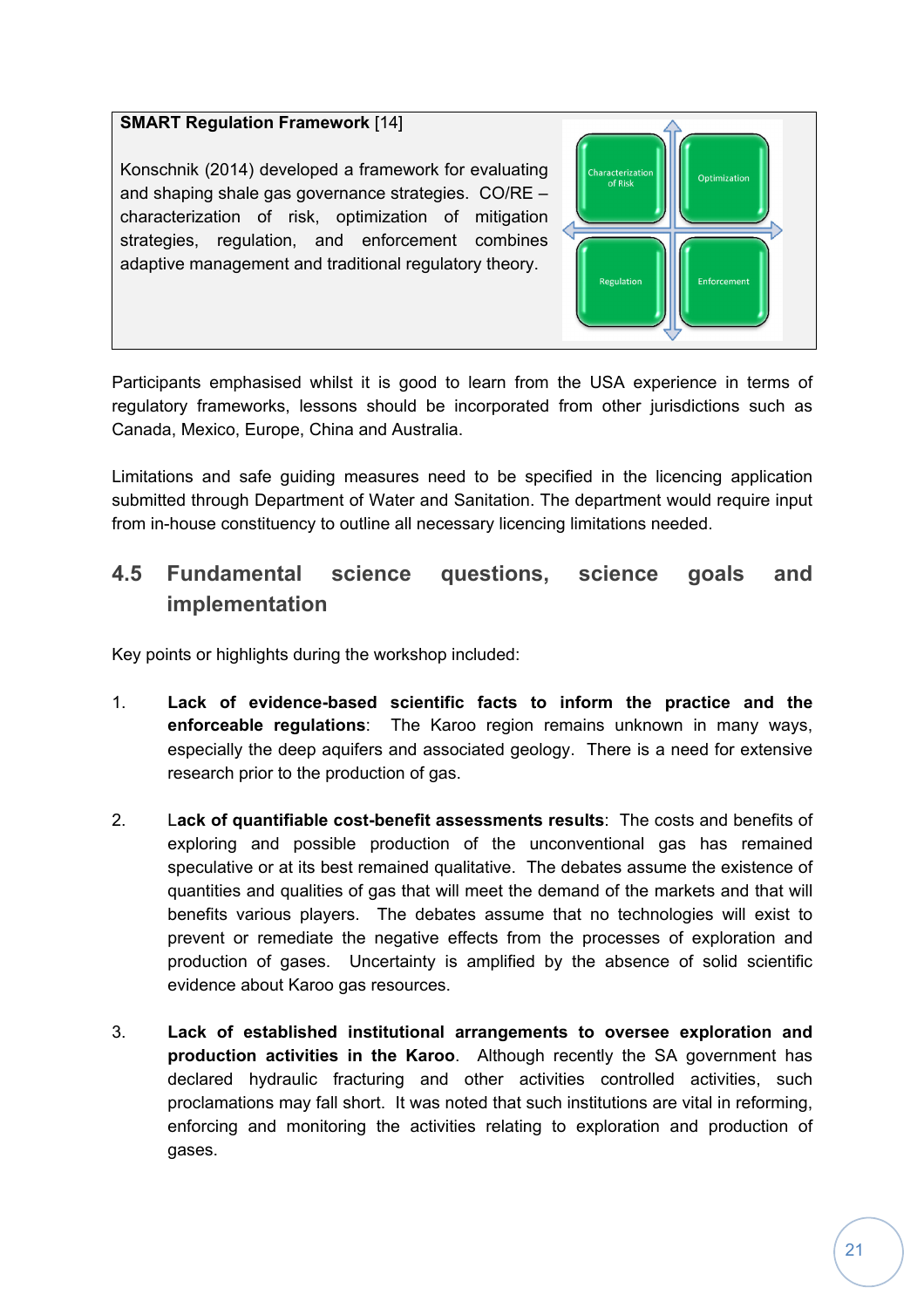- 4. **Lack of basic and applied scientific knowledge regarding the processes relating to exploration and production**. It was noted that basic knowledge of chemicals used in the hydraulic fracturing process is lacking, including their interaction with the natural environment. In addition, stakeholders have limited scientific knowledge regarding impacts on the environment from natural chemicals and chemicals that are introduced during hydraulic fracturing.
- 5. **The need for workshops**: Based on the above issues, the workshop discussed the importance of holding frequent meetings, workshops or conferences to reinforce the collaborative sustained communication among various stakeholders as one way of sharing knowledge, data and concerns from scientific disciplines.

Key contextual consideration:

- 6. **Regulations**: Policies need to be reformed in the context of such initiatives but such regulations need to be turned into regulations. However, in the absence of evidencebased information about the hydraulic fracturing process in general, reforming the regulation remains a difficult exercise, although precautionary principles can be invoked. Nevertheless, the context and complexities involved in policy making and enacting policies need to be recognised by all participants in hydraulic fracturing debates.
- 7. **Institutional arrangements**: Although the need for setting up an organisation to oversee exploration and production of unconventional gas is recommended, duplication of institutional arrangements needs scrutiny to avoid overlap of roles and responsibilities. In addition, wide and deep sustained engagements with various bodies are needed for the buy-in philosophy of such an organisation.
- 8. **Informative research and information or results sharing**: The current situation is that various organisations have data or information about some aspects or some of the issues that relate to hydraulic fracturing. Sharing such information remains limited for various reasons. With such a context, the workshop suggested the need to share information and the need to have an agent to house the information. The modalities for such an initiative remain elusive.
- 9. **Robust basic research deep hydrogeology still developing in South Africa**: The current situation in South Africa is that knowledge about the groundwater resource is based on known aspects of the top 300m of the earth's crust. Deeper hydrogeological systems below 300m remain unstudied. Given such a context, it is difficult to discuss the situation and its consequences for deep aquifers during and after hydraulic fracturing. When chemical and physical characteristics of the deeper aquifers are known, predictions will provide more reliable estimates than at present. Research activities on such aquifers is needed in the context of hydraulic fracturing in South Africa.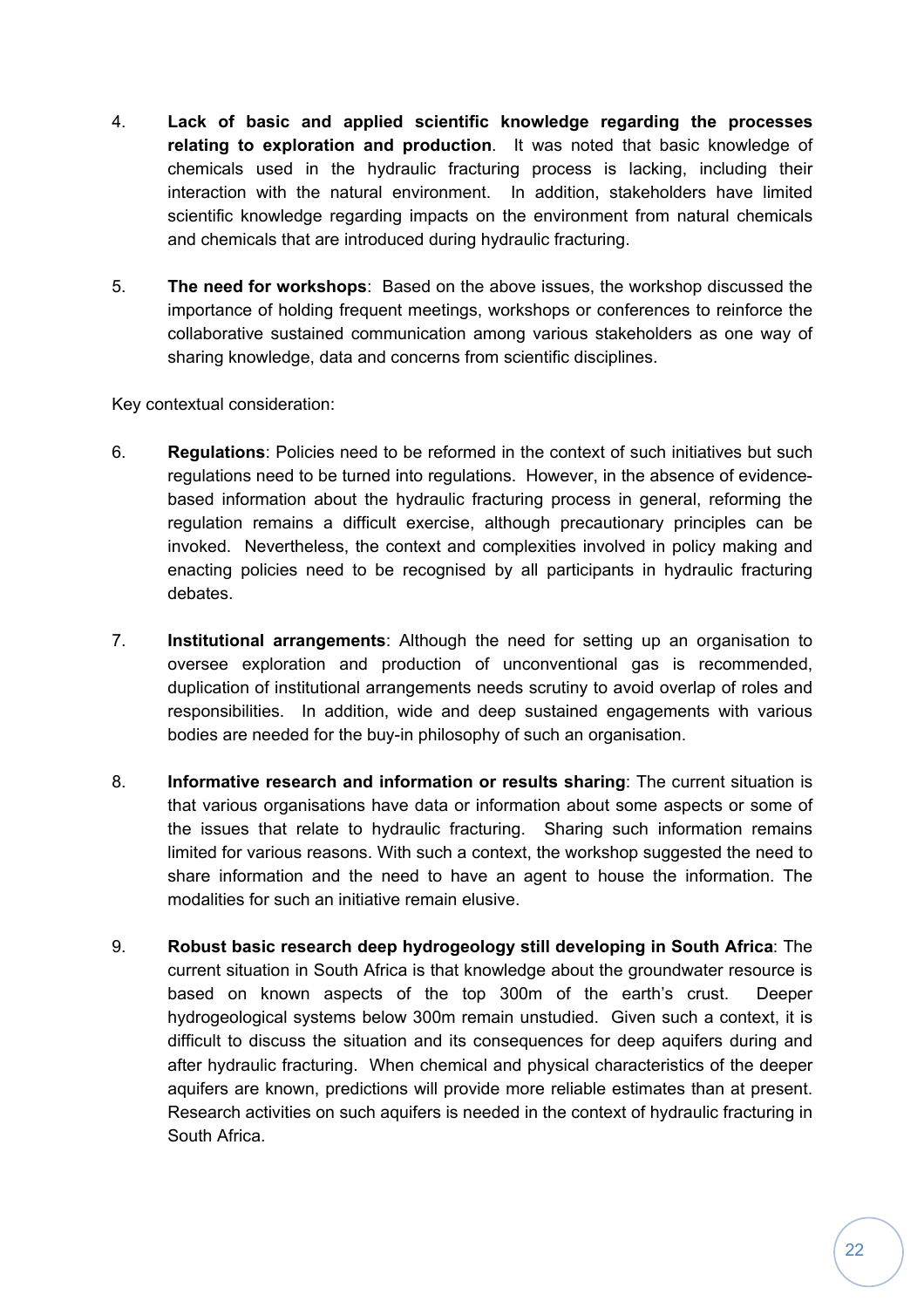10. **Water use and wastewater treatment**: South Africa is a water stressed country, particularly the Karoo region where hydraulic fracturing is proposed. A major concern is that the sources of water for hydraulic fracturing are not secured. In addition, the technologies to treat wastewater and other effluents from the proposed unconventional gas development must be adapted.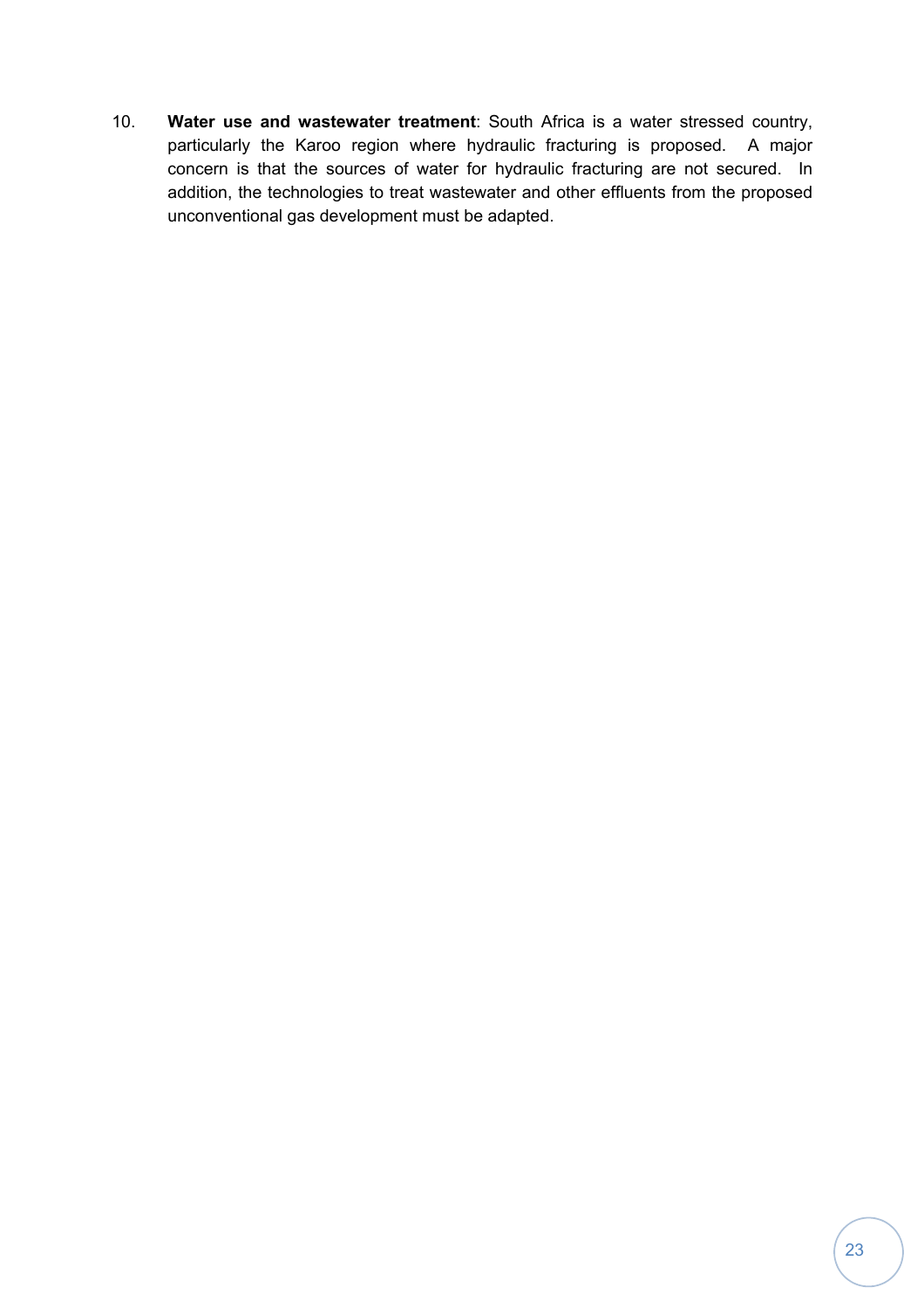# **5 WAY FORWARD**

South Africa needs to be in a position to develop its unconventional gas resources in a manner that is responsible and sustainable – through research support and effective regulation. However, the capability and capacity of South African organisations (public and private) to explore and develop unconventional gas resources is in its early stages.

Unconventional gas exploration, production and commercialisation offer the country an opportunity to create a new, broad-based model in resource development that contributes to economic security but also bolsters environmental and social security (as opposed to experiences in the mining sector). This will require a multi-stakeholder approach to identify, grow and leverage capabilities to address the multi-faceted challenges of unconventional gas exploration, production and commercialisation.

### **Monitoring and baseline measurements**

To test whether hydraulic fracturing could cause aquifer contamination requires baseline measurements of levels of CH4 in aquifers before and after hydraulic fracturing. The baseline and monitoring network needs to be set-up as a matter of urgency.

#### **Regulation**

Existing South African legislation has comprehensive provisions for environmental protection. For example, the National Water Act specifies that water be left as an "environmental reserve" necessary for ecosystem functioning. However, there is a need to anticipate the kind of regulatory issues that might be encountered as part of unconventional gas exploration and exploitation. These would not necessarily be limited to environmental issues, but would include transport regulations, tax law and policy, employment issues, and other backward and forward linkages associated with resource extraction. These issues, considered together, bear on the extent to which the benefits of unconventional gas extraction are broadened and maximised and the negative effects such as pollution are reduced. A coordinated regulatory approach would naturally require collaboration across government organisations, as well as the close involvement of other stakeholders including the energy companies, communities, unions and farmers.

### **Research/knowledge production**

Water and environmental researchers in South Africa are already working on various initiatives to understand and address the issues surrounding unconventional gas extraction. At present these are funded mainly by the WRC. There is a need to broaden the research funding base and increase research funding generally. Several South African universities are well positioned to address unconventional gas, having existing skills and equipment. Some universities (for example the universities of the Western Cape and Free State, as well as Nelson Mandela Metropolitan University) are deliberately gearing up capacity to participate in future research around the issue. Ideally research would begin to focus on the concerns of a high-level cross-disciplinary task team established within government, in a process of two-way dialogue. Research by South African universities and science councils, focused and directed, has the potential to be greater than the sum of its parts. South Africa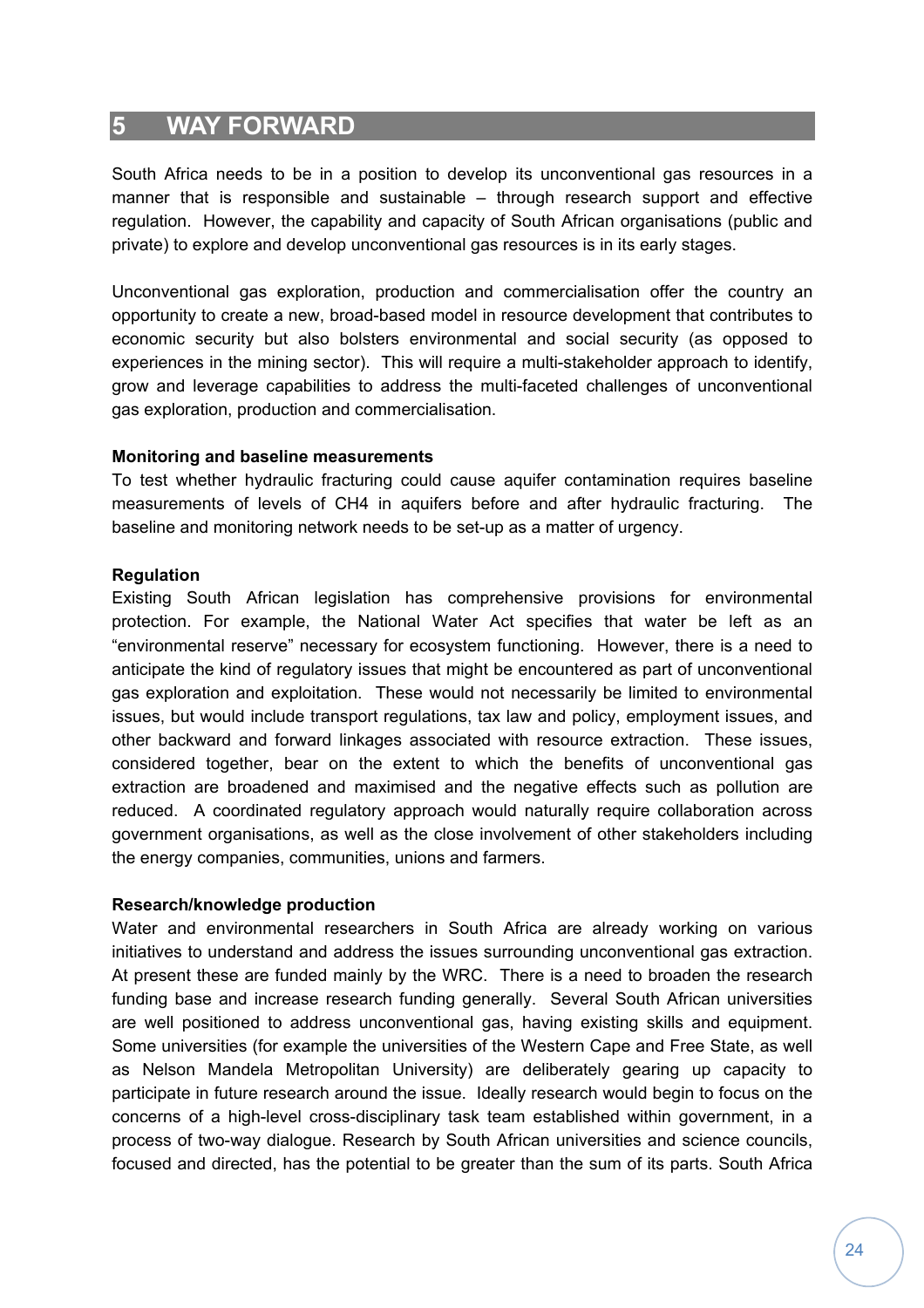should also take full advantage of existing knowledge, research and practical experience, gained at considerable expense elsewhere. This process has already begun – e.g. the involvement of scientists from the USA in South African projects.

### **Education and training**

There is a need both to train more scientists and environmental practitioners in South Africa, and also to address the issue of positions and career paths. At present the state of South African potential capacity to address unconventional gas exploration and associated issues is probably underappreciated by the public in general – we have a capable environmental sector and robust environmental legislation, and these need better communication.

### **Information brokerage**

The commercial nature of hydrocarbon exploration world-wide has contributed to a paucity of data in the public sphere on many aspects of the process. It is vital and essential that data on all aspects of unconventional gas exploration is put into the public domain, unless it is genuinely commercially sensitive. The risks of reinventing the wheel and dealing with the effects of misinformation and speculation are also raised when data and information are withheld.

### **Networking and Service rendering**

Unconventional gas exploration and exploitation, particularly if it is to be broad-based and a catalyst for long-term development, will be a highly cross-disciplinary process. T here is a need to establish forums and mechanisms for various stakeholders to network and engage jointly on issues. Without this, there is potential for capture of the process by narrow interests and consequent risk that the full potential of the resource will not be realised. A good example will be the potential use of unconventional gas as a "transition fuel" from coal to mainly renewables – for this to happen, energy experts, funding and policy needs to be coordinated and combined as early and as efficiently as possible. Extraction of the resource, off-shoring of profits and externalisation of environmental disbenefits are real risks if coordinated policy is not adopted.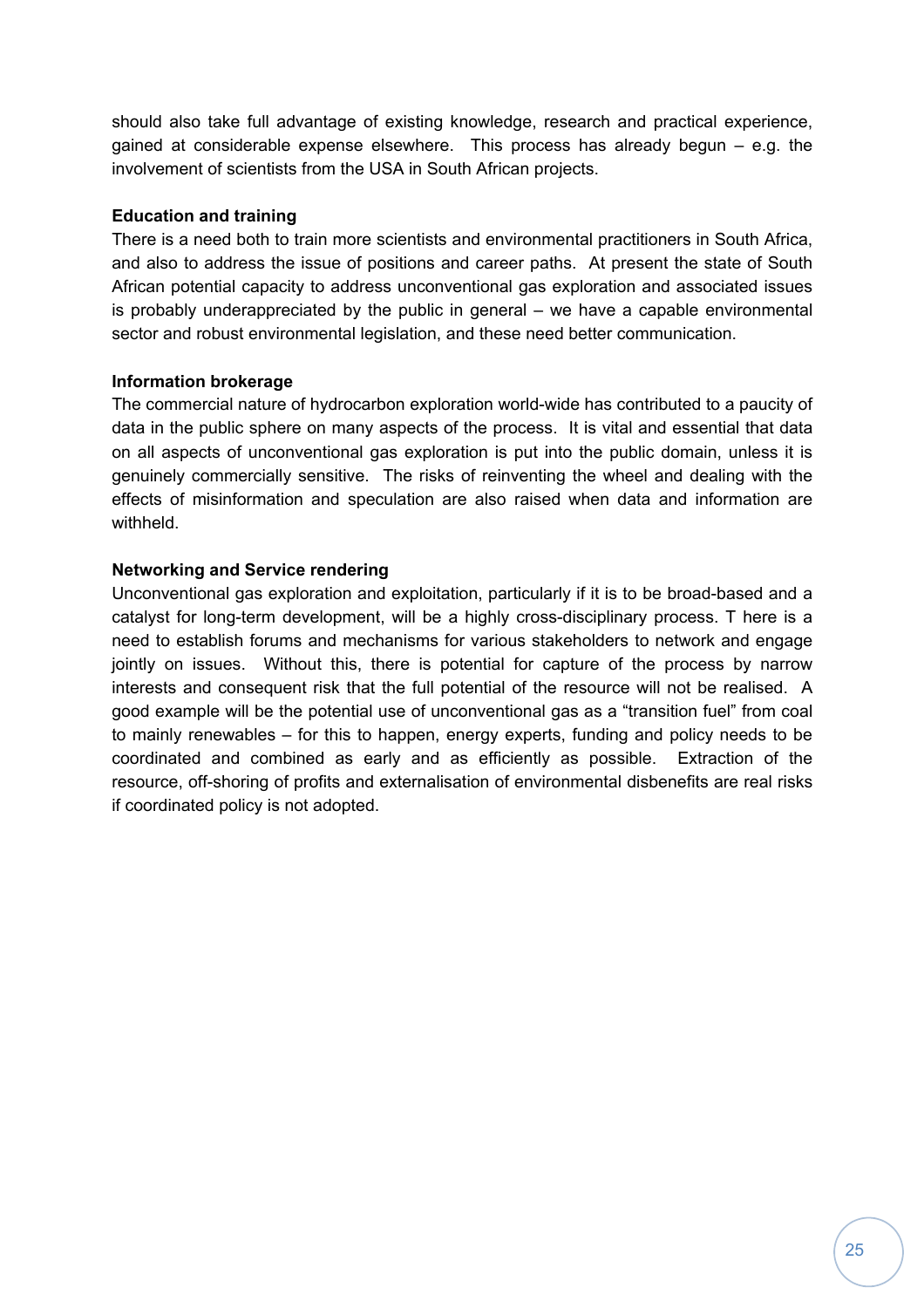# **REFERENCES**

- [1] C. McGlade, J. Speirs and S. Sorrell, "Unconventional gas A review of regional and global resource estimates," *Energy,* vol. 55, pp. 571 - 584, 2013.
- [2] GEA, "Global Energy Assessment Toward a Sustainable Future," Cambridge University Press, Cambridge UK and New York, NY, USA and the International Institute for Applied Systems Analysis, Laxenburg, Austria, 2012.
- [3] P. Chan, "Unconventional Resources Estimation," in *Guidelines for Application of the Petroleum Resources Management System*, Society of Petroluem Engineers; American Association of Petroleum Geologists; World Petroleum Council; Society of Petroleum Evaluation Engineers; Society of Exploration Geophysicists, 2011, pp. 128 -130.
- [4] Government of South Australia, "Roadmap for unconventional gas projects in South Australia," Energy Resources Division. Department for Manufacturing, Innovation, Trade, Resources and Energy, Adelaide, 2012.
- [5] P. Worthington and M. Maluleke, "South Africa Q2 14 Quarterly Perspectives Challenges amid a stagflationary bind," Barclays, 2014.
- [6] DoE, "Draft 2012 Integrated Energy Planning Report," Department of Energy, Pretoria, 2013.
- [7] M. J. De Wit, "The great shale debate in the Karoo," *S Afri J Sci,* vol. 107, no. 7/8, p. 9 pages, 2011.
- [8] G. Steyl, G. J. van Tonder and L. Chevallier, "State of the Art: Fracking for shale gas expolration in South Africa and the impact of water resources," Water Research Commission, Pretoria, 2012.
- [9] J. G. Ross, "Petroleum Resources Definitions, Classification, and Categorization Guidelines," in *Guidelines for Application of the Petroleum Management Systems*, Society of Petroleum Engineers, American Association of Petroleum Geologists, World Petroleum Council, Society of Petroleum Evaluation Engineers and Society of Exploration Geophysicists, 2011, pp. 7-22.
- [10] W. F. Struckmeier and J. Margat, Hydrogeological Maps A Guide and Standard Legend, vol. 17, Hannover: Heise: International Association of Hydrogeologists, 1995.
- [11] Energy Research Centre, "Energy security in South Africa," Global Network on Energy for Sustainable Development, Cape Town, 2009.
- [12] NBI, "Carbon Disclosure: Emissions of top SA companies," 2011. [Online]. Available: http://www.nbi.org.za/Pages/. [Accessed 27 February 2013].
- [13] James Barker III Institute for Public Policy, "Shale gas and U.S. National Security," James A Baker III Institute for Public Policy of Rice University, Houston, 2011.
- [14] K. E. Konschnik, "Shale Gas Development: A Smart Regulation Framework," *Environmental Science & Technology,* no. Understanding the Risks of Unconventional Shale Gas Development, 2014.
- [15] Duke University, "Avner Vengosh Research Group: People," Nicholas School of the Environment (a) the contract of the 2011. [Online]. Available: http://sites.nicholas.duke.edu/avnervengosh/people/. [Accessed 21 July 2014].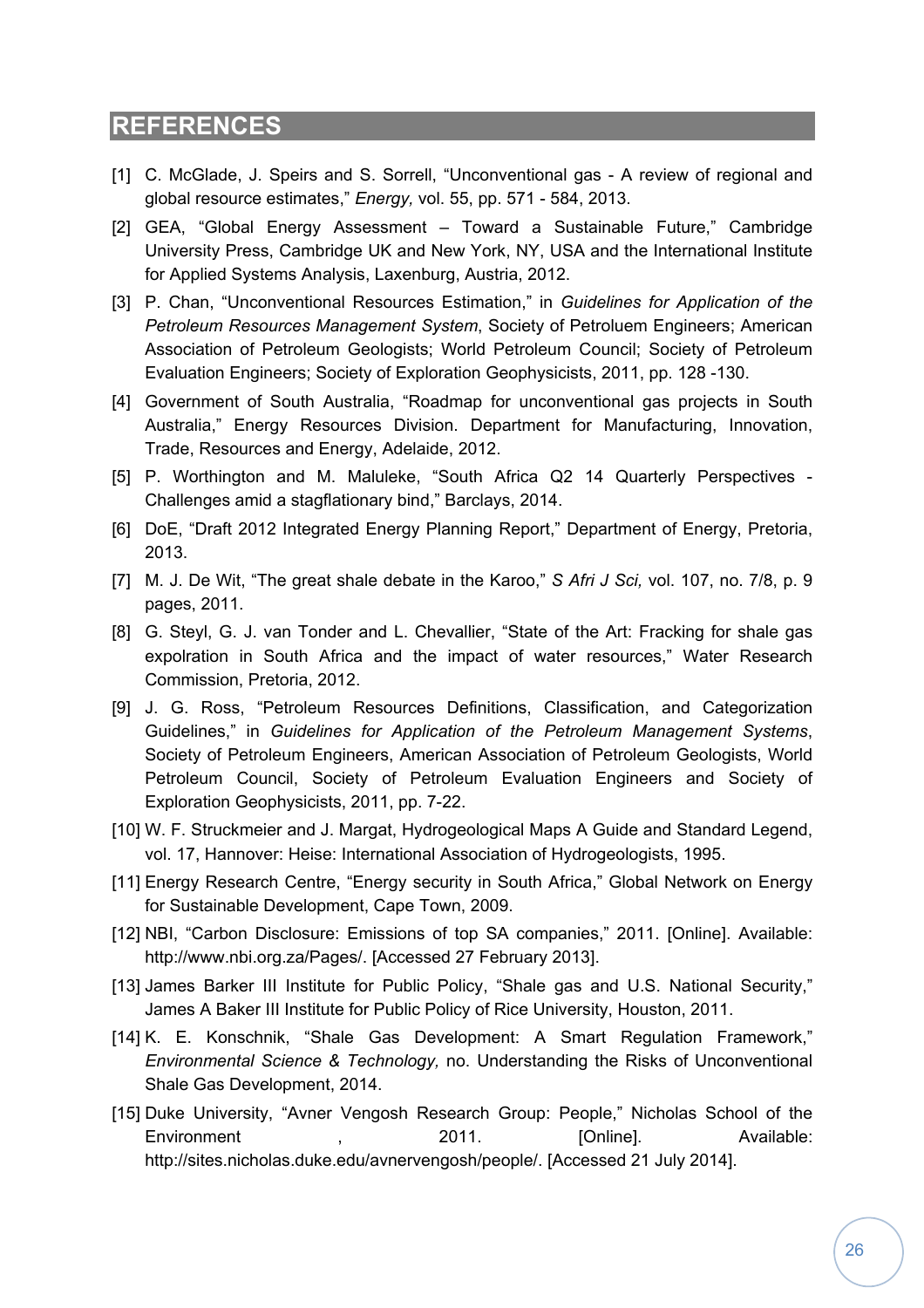- [16] University of the Western Cape, "Prof. Michael Davies-Coleman," [Online]. Available: http://www.uwc.ac.za/Faculties/NS/Management/Pages/Prof--Michael-Davies-Coleman.aspx. [Accessed 14 July 2014].
- [17] NERSA, "Inquiry into the national electricity supply shortage and load shedding," National Energy Regulator of South Africa, 2008.
- [18] energy-pedia news, "South Africa: Molopo Energy announces sale of South African assets," 2013. [Online]. Available: http://www.energy-pedia.com/news/south-africa/new-155987. [Accessed 14 July 2014].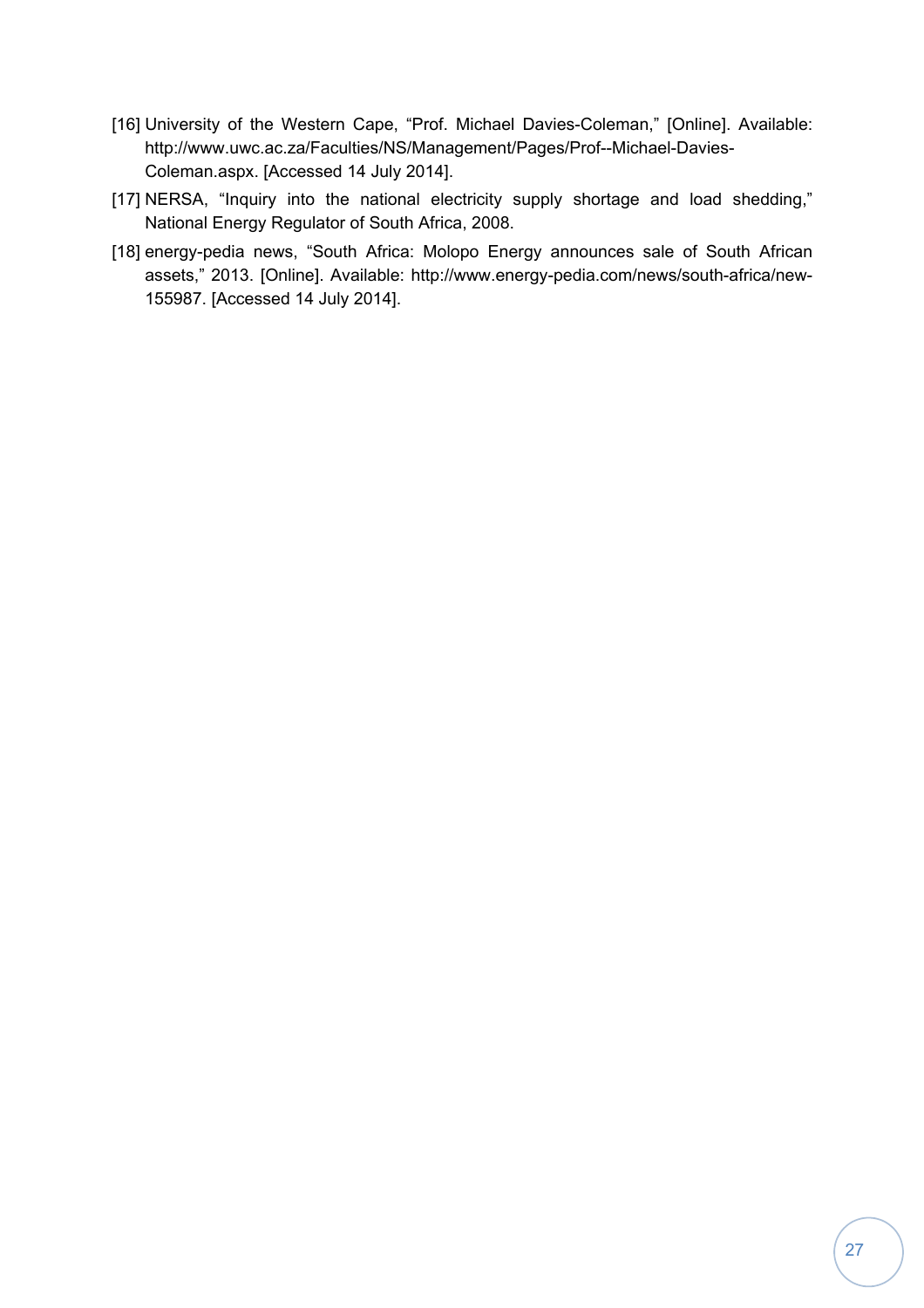

# **Water Research Commission Research Workshop Programme**

**Venue: Rooms 1E/1G School of Government University of the Western Cape Bellville Western Cape**

**Thursday 3 July 2014**

## **Project:**

## **Review of Risks to Water Resources from Unconventional Gas Exploration and Production in South Africa**

| 09h00 - 09h10   | Welcome on behalf of the University of the Western Cape (UWC)                   |
|-----------------|---------------------------------------------------------------------------------|
|                 | Prof Micheal Davies-Coleman, Dean of Science                                    |
| $09h10 - 09h15$ | Participants round of introduction                                              |
|                 | (Map research projects)                                                         |
| 09h15-09h45     | Regulatory perspective on hydraulic fracturing in South Africa                  |
|                 | Anil Singh (Department of Water and Sanitation)                                 |
| $09h45 - 10h15$ | South African potential unconventional gas plays                                |
|                 | Sean Johnson (Petroleum Agency of South Africa)                                 |
| $10h15 - 10h45$ | The Water Research Commission research portfolio to comprehend water-           |
|                 | related impacts from unconventional gas exploration and production in South     |
|                 | Africa                                                                          |
|                 | Dr Shafick Adams (Water Research Commission)                                    |
| $10h45 - 11h00$ | Coffee/Tea                                                                      |
| 11h00-11h45     | Background on the Water Research Commission project unconventional gas          |
|                 | exploration and production and its impact on South Africa's water resources     |
|                 | Dr Kevin Pietersen/ Dr Thokozani Kanyerere (UWC)                                |
| 11h45           | Introduction to Prof Avner Vengosh                                              |
|                 | Dr Ricky Murray (Groundwater Africa)                                            |
| $11h45 - 12h30$ | A Critical Review of the risks to water resources from unconventional shale gas |
|                 | development and hydraulic fracturing in the United States                       |
|                 | <b>Prof Avner Vengosh (Duke University)</b>                                     |
| $12h30 - 13h00$ | Facilitated discussion about the USA experience                                 |
|                 | What are the risks that concern people?<br>$\bullet$                            |
|                 | What do we know about them?<br>$\bullet$                                        |
|                 | What do we need to know?<br>$\bullet$                                           |

Which risks pose major challenges?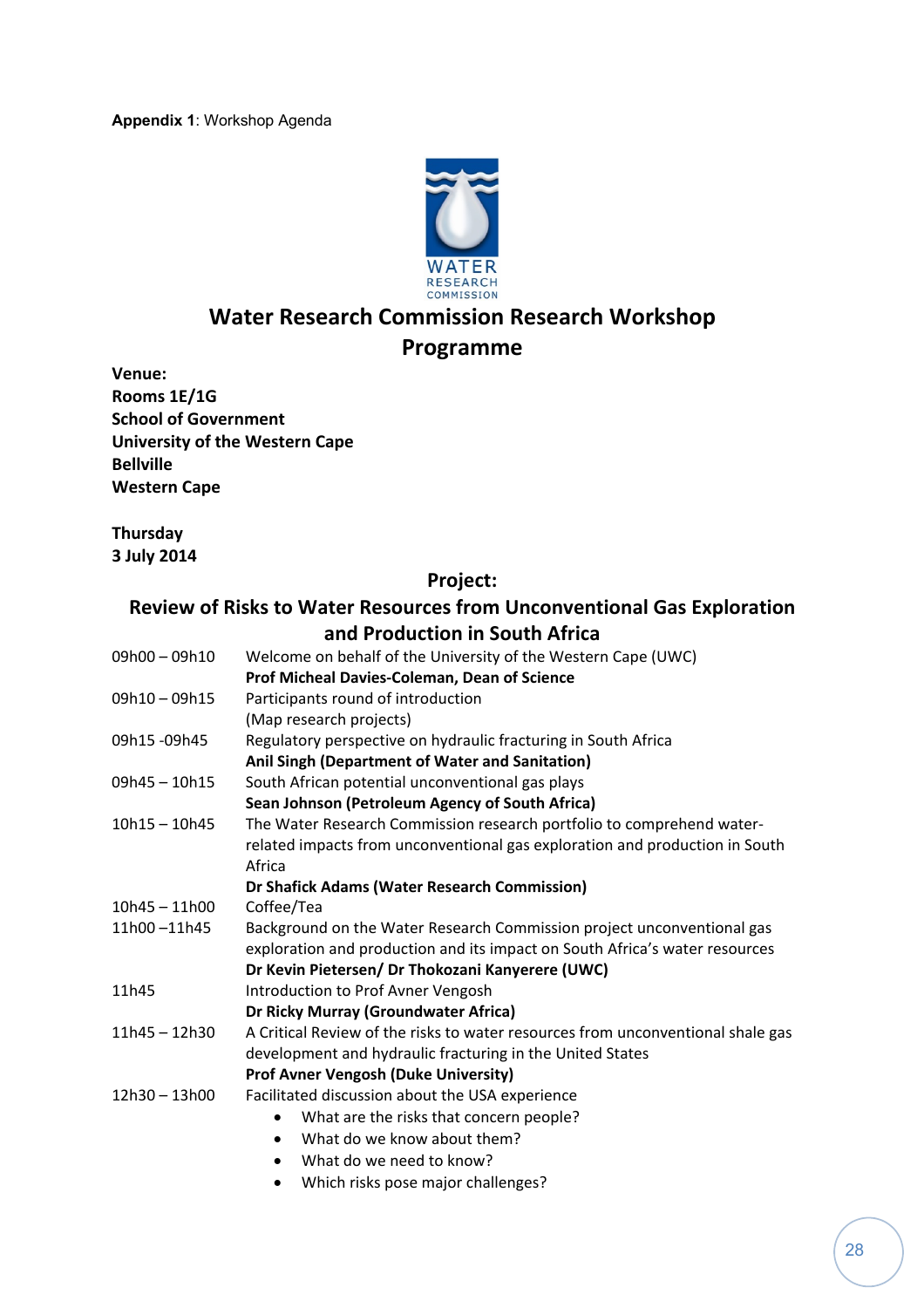|                 | Dr Thokozani Kanyerere (Facilitator)                                                                                  |  |  |
|-----------------|-----------------------------------------------------------------------------------------------------------------------|--|--|
| 13h00 - 14h00   | Lunch                                                                                                                 |  |  |
| 14h00 - 15h30   | Developing plausible scenarios for groundwater contamination pathways in<br>Karoo aquifer systems from production of: |  |  |
|                 | Shale gas<br>$\bullet$                                                                                                |  |  |
|                 | Coal-bed methane<br>$\bullet$                                                                                         |  |  |
|                 | Underground coal gasification<br>$\bullet$                                                                            |  |  |
|                 | <b>Prof Avner Vengosh (Facilitator)</b>                                                                               |  |  |
| 15h30 - 16h00   | Coffee/Tea                                                                                                            |  |  |
| 16h00 - 16h30   | How do we grapple with the economics of shale-gas?                                                                    |  |  |
|                 | Saliem Fakir, WWF                                                                                                     |  |  |
| $16h30 - 17h30$ | Smart regulation for unconventional gas production and exploration in South<br>Africa                                 |  |  |
|                 | Dr Kevin Pietersen (Facilitator)                                                                                      |  |  |
|                 | Day 1 closes                                                                                                          |  |  |
|                 | <b>Dr Shafick Adams</b>                                                                                               |  |  |
| 19h00           | Informal Supper (Panama Jacks)                                                                                        |  |  |
|                 | Unsponsored                                                                                                           |  |  |
|                 |                                                                                                                       |  |  |

# **Friday**

**4 July 2014**

## **Project:**

|               | Water Science Plan for Unconventional Gas Exploration and Production                                                        |
|---------------|-----------------------------------------------------------------------------------------------------------------------------|
| 08h30 - 08h45 | Workshop programme and procedures                                                                                           |
|               | Workshop products                                                                                                           |
|               | Dr Kevin Pietersen)                                                                                                         |
| 08h45 - 09h15 | The Source and Migration of Natural Gas in Shallow Aquifers: Insights Provided                                              |
|               | by the Integration of Noble Gas and Hydrocarbon Isotopes                                                                    |
|               | Prof Thomas Darrah, Ohio State University                                                                                   |
| 09h15 - 09h45 | Background on the Water Research Commission project water science plan for<br>unconventional gas exploration and production |
|               | <b>Dr Kevin Pietersen</b>                                                                                                   |
| 09h45-10h45   | Develop fundamental science questions which respond to societal issues                                                      |
|               | <b>Prof Avner Vengosh (Facilitator)</b>                                                                                     |
| 10h35-11h00   | Tea/Coffee                                                                                                                  |
| 11h00 - 12h00 | Develop science plan goals                                                                                                  |
|               | Motivation<br>$\bullet$                                                                                                     |
|               | Scientific directions<br>$\bullet$                                                                                          |
|               | <b>Prof Avner Vengosh (Facilitator)</b>                                                                                     |
| 12h00 - 13h00 | Implementation                                                                                                              |
|               | Challenges<br>٠                                                                                                             |
|               | Opportunities                                                                                                               |
|               | Dr Kevin Pietersen (Facilitator)                                                                                            |
| 13h00-        | Close of workshop and thanks                                                                                                |
|               | <b>Dr Shafick Adams</b>                                                                                                     |
|               | Lunch                                                                                                                       |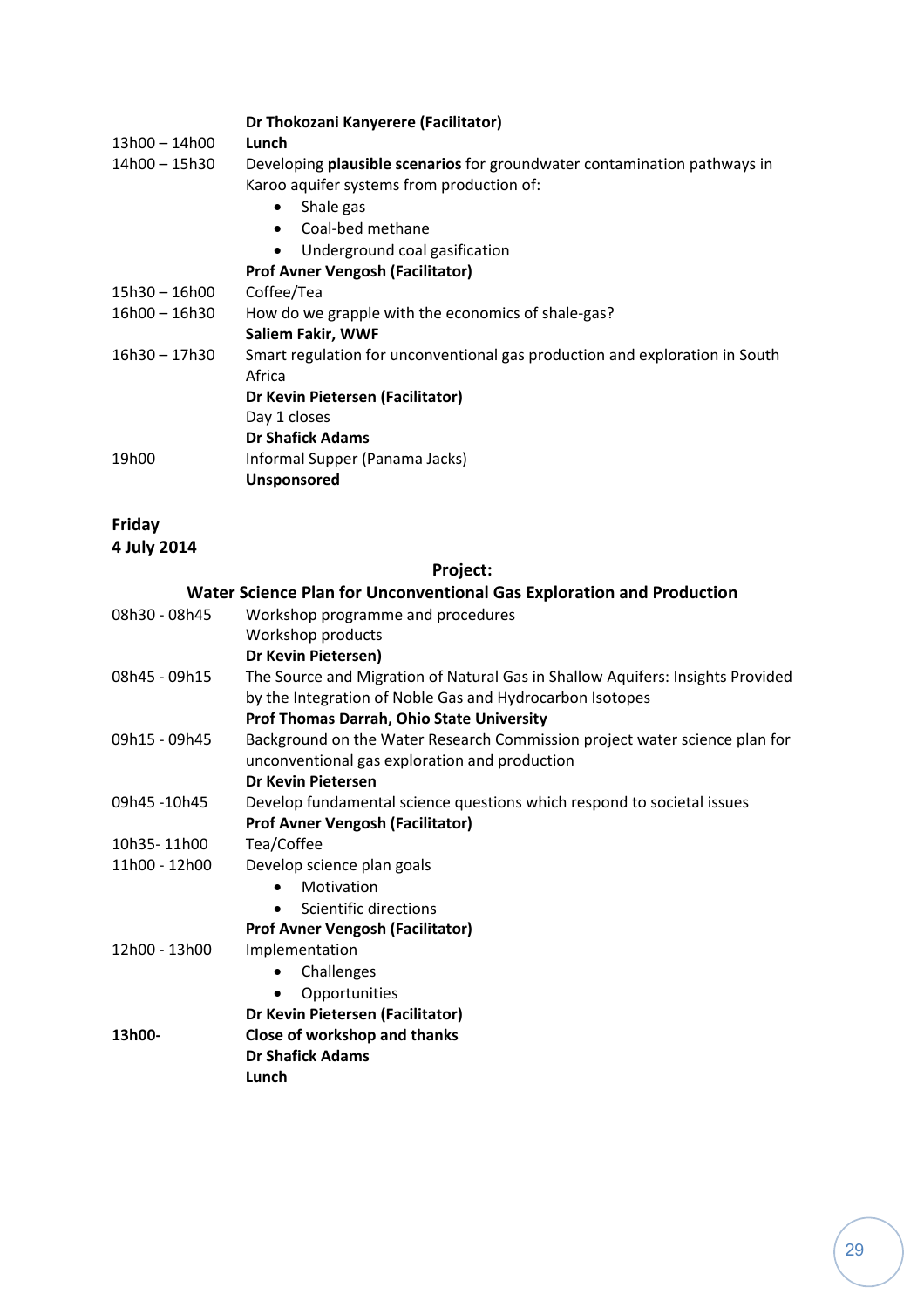| <b>Surname</b> | <b>First name</b> | <b>Affiliation</b>                                | E-mail                         |
|----------------|-------------------|---------------------------------------------------|--------------------------------|
| Adams          | <b>Shafick</b>    | <b>Water Research Commission</b>                  | shaficka@wrc.org.za            |
| Adams          | Nigel             | Department of Water and                           | AdamsN@dwa.gov.za              |
|                |                   | Sanitation                                        |                                |
| Anand          | Denisha           | <b>UWC</b>                                        |                                |
| Athenkosi      | Matshini          | University of the Western                         | 2914192@myuwc.ac.za            |
|                |                   | Cape                                              |                                |
| Chevallier     | Luc               | <b>Council for Geoscience</b>                     | Ichevallier@geoscience.org.za  |
| Cobbing        | Jude              | <b>SLR Consulting (South Africa)</b><br>(Pty) Ltd | jcobbing@slrconsulting.com     |
| Darrah         | Thomas            | <b>Ohio State University</b>                      | tdarrah@gmail.com              |
| Davies-        | Micheal           | <b>UWC</b>                                        |                                |
| Coleman        |                   |                                                   |                                |
| de Vos         | <b>Dirk</b>       | QED                                               | dirkdv@wol.co.za               |
| du Toit        | Rudolph           | <b>CSIR</b>                                       | RduToit@csir.co.za             |
| Esterhuyse     | Surina            | University of the Free State                      | EsterhuyseS@ufs.ac.za          |
| Fakier         | Saliem            | <b>WWF</b>                                        | sfakir@wwf.org.za              |
| Fourie         | Fanus             | Department of Water and<br>Sanitation             | fourief@dwa.gov.za             |
| Haines         | Imelda            | <b>UWC</b>                                        |                                |
| Hene           | <b>Boniswa</b>    | Department of Water and<br>Sanitation             | HeneB@dwa.gov.za               |
| Hohne          | Danita            | Department of Water and<br>Sanitation             | HohneD@dwa.gov.za              |
| <b>Isaacs</b>  | F                 |                                                   |                                |
| Johnson        | Sean              | Petroleum Agency of South<br>Africa               | johnsons@petroleumagencysa.com |
| Kanyerere      | Thokozani         | University of the Western<br>Cape                 | tkanyerere@uwc.ac.za           |
| Lebese         | Ally              | <b>UWC</b>                                        |                                |
| Maceba         | Thandokazi        | University of the Western                         | thandokazimaceba1@gmail.com    |
|                |                   | Cape                                              |                                |
| Madlala        | Tebogo            | <b>UWC</b>                                        |                                |
| Mahed          | Gaathier          | <b>Private Consultant</b>                         | gaathier@gmail.com             |
| Mbali          | Siphomelelo       | <b>UWC</b>                                        |                                |
| Mbulaheni      | Lindelani         | Department of Water and<br>Sanitation             | MbulaheniL@dwa.gov.za          |
| Mmakgang       | Enele             | Department of Water and<br>Sanitation             |                                |
| Mowzer         | Zainab            | Petroleum Agency of South<br>Africa               | MowzerZ@petroleumagencysa.com  |
| Murray         | <b>Ricky</b>      | Groundwater Africa                                | ricky@groundwaterafrica.co.za  |
| Muthraparsa    | Namisha           | Department of Water and                           | MuthraparsadN@dwa.gov.za       |
| d              |                   | Sanitation                                        |                                |
| Naidoo         | Mandy             | <b>UWC</b>                                        |                                |
| Nathoo         | Jeeten            | <b>Citius Energy</b>                              |                                |

### **Appendix 2**: Participant list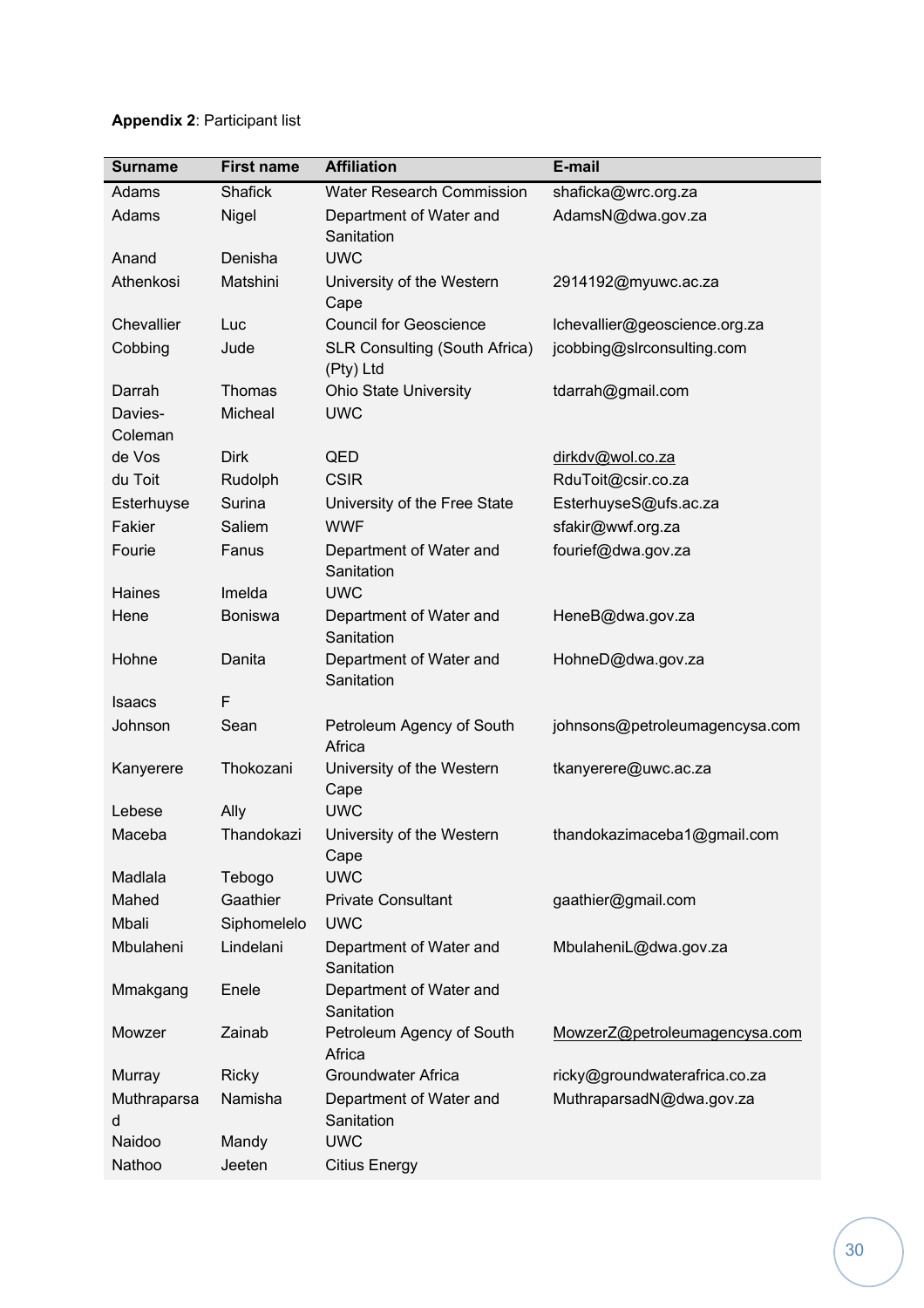| <b>Surname</b> | <b>First name</b> | <b>Affiliation</b>                               | E-mail                          |
|----------------|-------------------|--------------------------------------------------|---------------------------------|
| Nethengwe      | Joyce             | Department of Water and                          | NethengweJ@dwa.gov.za           |
|                |                   | Sanitation                                       |                                 |
| <b>Ngesi</b>   | Phumla            | Petroleum Agency of South                        |                                 |
|                |                   | Africa                                           |                                 |
| Nothundo       | Mungwe            | <b>UWC</b>                                       |                                 |
| Opuwari        | Mimonitu          | <b>UWC</b>                                       |                                 |
| Pienaar        | Harrison          | <b>CSIR</b>                                      | Hpienaar@csir.co.za             |
| Pietersen      | Kevin             | SLR Consulting (South Africa)<br>(Pty) Ltd       | kpietersen@slrconsulting.com    |
| Robey          | Kate              | <b>Council for Geoscience</b>                    | krobey@geoscience.org.za        |
| Rosewarne      | Peter             | <b>SRK</b>                                       |                                 |
| Schalkwyk      | Xavier            | Petroleum Agency of South                        | SchalkwykX@petroleumagencysa.co |
|                |                   | Africa                                           | m                               |
| Sekwera        |                   |                                                  |                                 |
| Seyler         | Helen             | <b>WWF</b>                                       | Helen@delta-h.co.za             |
| Singh          | Anil              | Department of Water and<br>Sanitation            | SinghA3@dwa.gov.za              |
| Smart          | <b>Mike</b>       | Department of Water and<br>Sanitation            | SmartM@dwa.gov.za               |
| Stroebel       | Divan             | Nelson Mandela Metropolitan<br><b>University</b> | stroebie@gmail.com              |
| Sun            | <b>Xiobin</b>     | <b>UWC</b>                                       |                                 |
| <b>Titus</b>   | Rian              | <b>GWI Consulting</b>                            | rtitus@telkomsa.net             |
| Tredoux        | Gideon            | <b>Private Consultant</b>                        | gideon.tredoux@gmail.com        |
| Tshabalala     | Themba            | <b>UWC</b>                                       |                                 |
| Vengosh        | Avner             | <b>Duke University</b>                           | vengosh@duke.edu                |
| Williams       | Anthony           | <b>Citius Energy</b>                             |                                 |
| Xu             | Yongxin           | <b>UWC</b>                                       |                                 |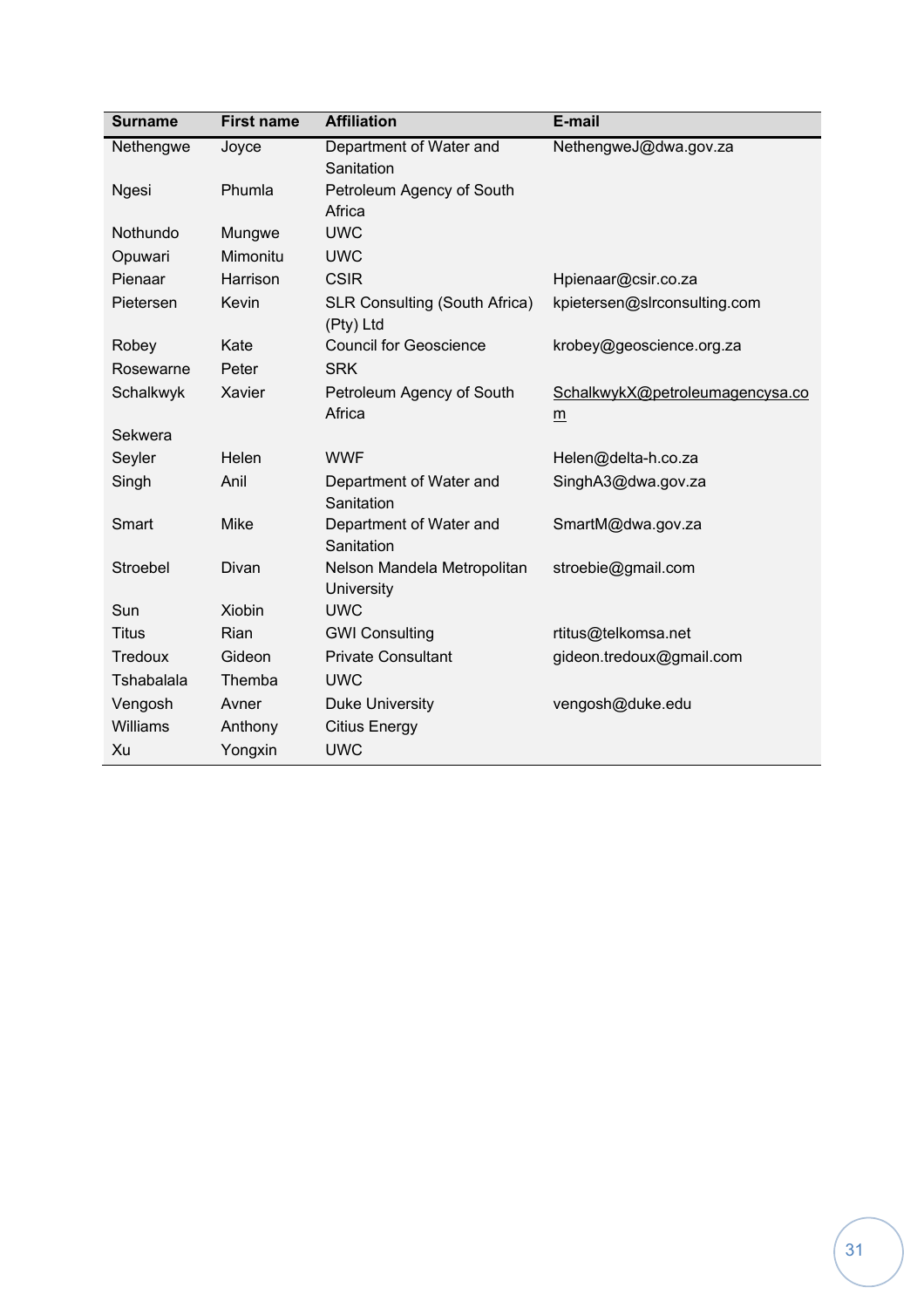#### **Appendix 3:** Speaker biographies

**Adv. Anil Singh** is Deputy Director General for Water Sector Regulation in the Department of Water Affairs and Sanitation. He is a lawyer by profession (admitted as attorney of high court of SA). His qualifications are BA (Law) LLB, LLM (Masters in Constitutional Law and Litigation). He has served our democratic government for 20 years in various different Departments as Head of Legal and legal advisor to former Ministers. He was instrumental in policy development and law reform. He participated in various multi-lateral fora such as UNESCO and WIPO. Anil led the water law reform that culminated in the draft National Water Act Amendments Bill 2014. He also led water dispute resolution mechanisms for former Minister Molewa.

**Prof Avner Vengosh** is a Professor of Geochemistry and Water Quality and chair of the Water and Air Resources program at the Nicholas School of Environment in Duke University. Dr. Vengosh also has a secondary appointment in the Department of Civil and Environmental Engineering at Duke University. He is an Associate Editor for the international journal Applied Geochemistry. Dr. Vengosh research aims to integrate environmental geochemistry, advanced isotope geochemistry (boron, strontium, carbon, and radium isotopes), and environmental health (e.g., arsenic in toenails) in order to delineate the sources and pathways of contaminants in the environment and their possible impacts on human health. Currently Dr. Vengosh research is focused on three major themes: (1) Salinization of water resources and impacts on development and health. Current studies focused on shallow groundwater in the sub-Saharan basins of Morocco and coastal aquifer of the southeastern United States. Studies also include the geochemistry of "new water" generated by reverse osmosis desalination of seawater and saline groundwater. (2) The energy-water quality-health nexus that includes (i) studies on the impact of coal combustion products on the environment (e.g., the TVA coal ash spill in Tennessee, effluents discharge from coal ash ponds in North Carolina); (ii) the origin of contaminants associated with mountaintop mining in valley fill head waters in West Virginia; and (iii) the impact of deep shale gas drilling and hydraulic fracturing on the quality of shallow groundwater and surface water (methane and brine contamination from the Marcellus Shale, Pennsylvania). (3) The relationships between groundwater geochemistry, water quality, and human health in different aquifer systems, worldwide. Current studies including high arsenic drinking water in private wells from Union County, North Carolina; high fluoride and arsenic in groundwater from the Rift Valley in Ethiopia; high salinity, fluoride, and radium in groundwater in Morocco; and high radium in fossil groundwater in the Middle East. Studies include developing new diagnostic tools to evaluate their bioaccumulation in the local populations by measuring the contaminants in nails and conducting health surveys in exposed populations [15].

**Professor Mike Davies-Coleman** joined the University of Western Cape in June 2012 as the Dean of Natural Sciences. Professor Davies-Coleman moved to UWC from Rhodes University in the Eastern Cape where he was Professor of Organic Chemistry and a former Head of the Department. His research interests, while specializing in marine natural products chemistry, have encompassed synthetic organic chemistry, nuclear magnetic resonance spectroscopy, marine invertebrate biology and taxonomy, microbiology, biochemistry and pharmacology. He is regarded as the leading authority on marine natural products in Africa with several ongoing international collaborations and over 90 research publications in natural products chemistry. Professor Davies-Coleman has been the recipient of both the Rhodes University Vice Chancellor Distinguished Research and Teaching Awards and US National Institutes of Health and Fulbright Senior Fellowships to carry out research in the USA [16].

**Sean Johnson** holds a position as Manager: Frontier Geology with the Petroleum Agency SA and manages a team responsible for appraising the conventional and unconventional hydrocarbon resource potential of South Africa's frontier regions, onshore and offshore, and for promoting exploration and production opportunities to local and international oil and gas explorers. Sean also manages a team responsible for the South African Extended Continental Shelf Project. For the last 8 years, Sean has held senior positions as Principal and Divisional Geologist (Area Specialist) with the Petroleum Agency SA in which he has contributed to, researched and developed techniques for evaluating South Africa's unconventional hydrocarbon resource potential in respect of CBM, shale gas, biogenic gas and gas hydrates.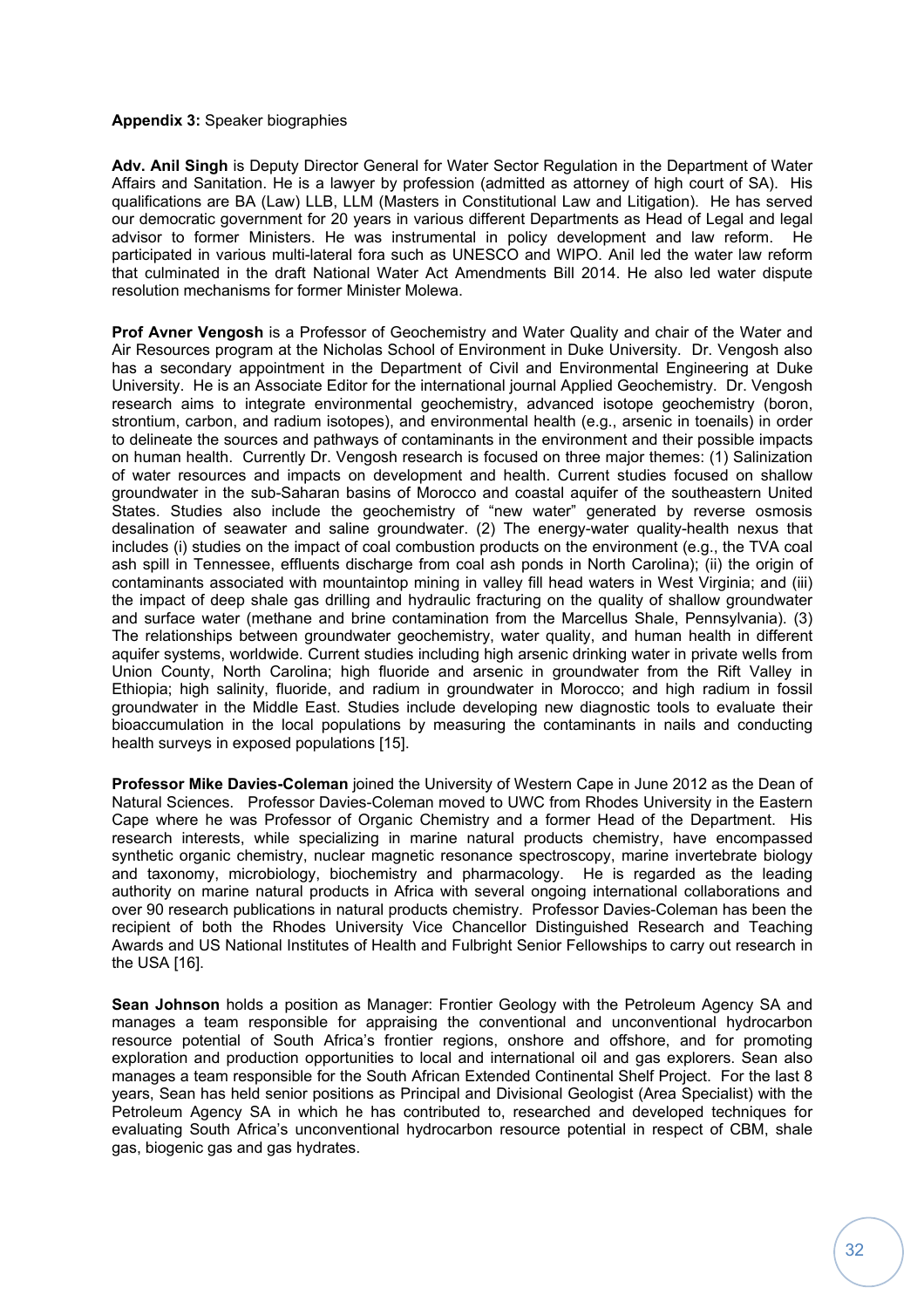**Zainab Mowzer** is a Geologist at the Petroleum Agency SA – the South African agency that promotes, facilitates and regulates the upstream petroleum industry. As an affiliate of the Agency's Frontier Geology team, she is assisting in evaluating the Karoo Basin's shale gas potential. She obtained her MSc. Degree in geology from the University of the Western Cape. She has done field studies on parts of the Cape Supergroup, Table Mountain Group (South Africa), the Permian Submarine Fans of the Karoo Basin (South Africa), Offshore Orange Basin (South Africa), the Basin and Range Province of the USA (as well other geologic terrains in the USA). She is a member of the AAPG (American Association of Petroleum Geologists, SPE (Society of Petroleum Engineers) and the GSSA (Geological Society of South Africa).

**Zavier Schalkwyk** started his geology career at the University of the Western Cape where he completed his BSc Honours degree in Petroleum Geology. His thesis looked at porosity and permeability of the AK1/AK6 wells within the Orange Basin on the west coast of South Africa. T hese finding where presented at the Inkaba ye Africa workshops in Swaziland in 2008 and the following year in Cape Town at the CTICC. He is also a member of the SPE (Society of Petroleum Engineers), AAPG (American Association of Petroleum) and the GSSA (Geological Society of South Africa). He is currently employed at the Petroleum Agency of South Africa as a geologist working on the evaluation of potential unconventional oil and gas resources in the Karoo but primarily on CBM. His previous work and studies on offshore basins in South Africa allowed him to gain experience in various software packages i.e. Interactive Petrophysics (IP), Petrel and Downhole Explorer just to name a few. Currently he is in the final stages of his MSc degree at the University of the Western Cape. The thesis describes the characteristics of depositional environments of the Lower Ecca and Beaufort formations through geochemical analysis in the Karoo.

**Saliem Fakir** joined WWF in February 2009 as Head of the newly formed Living Planet Unit. Prior to this he was a senior lecturer at the Department of Public Administration and Planning at the University of Stellenbosch where he lectured on renewable energy policy and financing. He held the position of Associate Director for the Centre for Renewable and Sustainable Energy Studies (University of Stellenbosch) and served as Director of the International Union for the Conservation of Nature (IUCN-SA) office for 8 years. Saliem has a B.Sc. Honours in Molecular Biology from Wits and a Masters' in Environmental Science from Wye College London. He also completed a senior executive management course at Harvard University in 2000.

**Dr Kevin Pietersen** is a director of SLR Consulting (South Africa) (Pty) Ltd, and has worked for the past 20-years in the water sector. He has extensive experience in Integrated Water Resource Management; Strategy Development and Planning; Exploration, Development and Management of Groundwater; Groundwater Governance; Capacity Building and Technology Transfer of Scientific Information; and SADC/Africa-wide resource assessments. He was the Team Leader for the compilation of the SADC Hydrogeology Map and also for The Development of Policy Level Decision Support Guidelines/Materials for Groundwater Management in the SADC Region. He was also involved in the development of the South African National Water Resource Strategy. Clients include: European Union, GIZ, SADC Water Division, South African Department of Water Affairs and the World Bank. Prior to joining SLR he was a partner and managing director at Water Geosciences Consulting/Metago Water Geosciences from April 2007. Before that time he was employed by the South African Water Research Commission as the Director: Research Coordination and Partnerships, and before that Director: Water Resource Management. Kevin was a hydrogeologist with the CSIR focusing on community water supply and sanitation and integrated groundwater management before he joined WRC. He is a past member of the South African National Water Advisory Committee and has also served as Presidents of the Water Institute of Southern Africa and the Geological Society of South Africa. He has been recently appointed to the Mediation Panel to settle water disputes by the Minister of Water and Environment Affairs. He is an Advisory Board Member of the University of Pretoria Water Institute.

**Dr. Thokozani Kanyerere (PhD)** is a Senior Lecturer of hydrogeology in Department of Earth Sciences at the University of the Western Cape (UWC), South Africa (SA) where he has been teaching and conducting research. He received his MSc in Environmental Science from University of Malawi in 2001, MPhil in Environmental Health from Norwegian University of Science and Technology in 2004, and PhD in hydrogeology from University of the Western Cape (South Africa) in 2012 where he focused on Groundwater Management. His research interest in Environmental Hydrogeology has enabled him to develop several projects on groundwater assessments to to improve knowledge and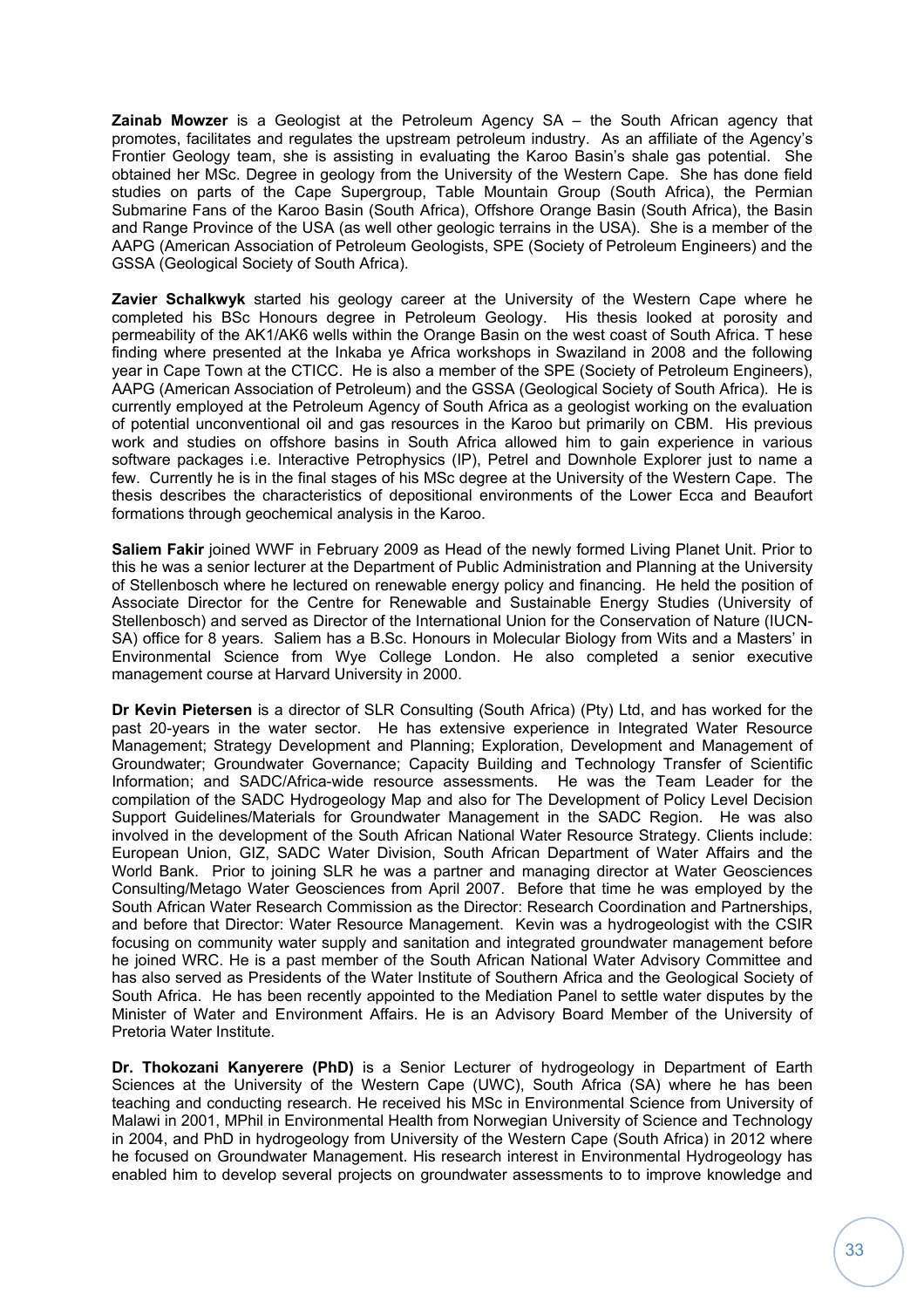recommend interventions. His teaching skills and experience on Groundwater hydrology; Environmental hydrogeology; Groundwater Management; Water resources management and Environmental Management from groundwater perspective enabled him to supervise several students on groundwater related topics and such supervision continue to widen his scope on groundwater aspects. His publication record about peer-reviewed scientific papers and book chapters on groundwater related subject is still in its infancy. Nevertheless, he actively collaborates with his colleagues and postgraduate students. Administratively, Thokozani coordinates several activities in the department and in the faculty which include Teaching & Learning activities, Postgraduates activities, Technicians' activities and Fieldschool-related activities among others. Thokozani is a IAH Member (Membership number: 122982); Groundwater Network Member; Rural Water Supply and Sanitation Network Member; Groundwater Division of Geological Society of South Africa (GWDGSSA); The Water Institute of Southern Africa (WISA); and WaterNet Member.

**Dr Shafick Adams** is currently employed by the WRC in Pretoria, South Africa where he manages research projects related to groundwater and water resources protection. He holds a PhD and MSc (cum laude) from the University of the Western Cape where he lectured prior to his appointment to the Water Research Commission. He currently chairs the Groundwater Division of the Geological Society of South Africa and is co-chair of the International Water Association's Groundwater Restoration and Management Specialist Group. He is also a Fellow of the Geological Society of South Africa. He is registered as an Earth Scientist with the South African Council of Natural Scientific Professions (SACNASP). He serves on the Councils of the Water Institute of Southern Africa and the Geological Society of South Africa. Some of his research interests are in groundwater recharge assessments, chemical characterisation of groundwater, capacity development and water resource management.